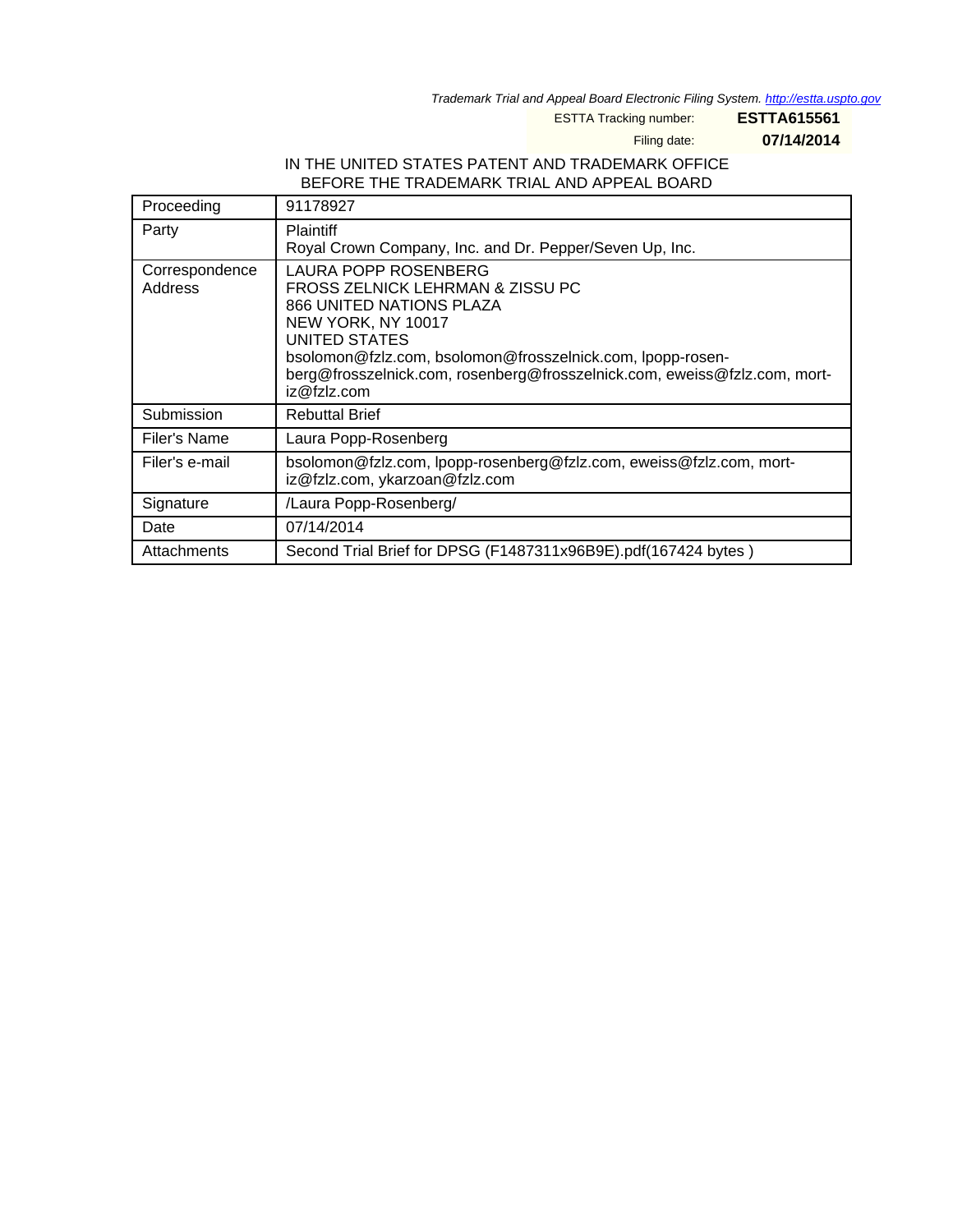## **IN THE UNITED STATES PATENT AND TRADEMARK OFFICE BEFORE THE TRADEMARK TRIAL AND APPEAL BOARD**

| ROYAL CROWN COMPANY, INC. and |                                  |
|-------------------------------|----------------------------------|
| DR PEPPER/SEVEN UP, INC.,     | <b>Consolidated Proceedings:</b> |
|                               | Opposition No. 91178927          |
| Opposers,                     | Opposition No. 91180771          |
|                               | Opposition No. 91180772          |
| - against -                   | Opposition No. 91183482          |
|                               | Opposition No. 91185755          |
| THE COCA-COLA COMPANY,        | Opposition No. 91186579          |
|                               | Opposition No. 91189847          |
| Applicant.                    | Opposition No. 91190658          |
|                               |                                  |
| $-$ and $-$                   |                                  |
|                               |                                  |
| THE COCA-COLA COMPANY,        |                                  |
|                               | <b>Consolidated Proceedings:</b> |
| Opposer,                      | Opposition No. 91184434          |
|                               |                                  |
| - against -                   |                                  |
|                               |                                  |
| ROYAL CROWN COMPANY, INC. and |                                  |
| DR PEPPER/SEVEN UP, INC.,     |                                  |
|                               |                                  |
| Applicants.                   |                                  |
|                               |                                  |

## **SECOND TRIAL BRIEF FOR ROYAL CROWN COMPANY, INC. AND DR PEPPER/SEVEN UP, INC.:**

## **REPLY BRIEF IN SUPPORT OF ROYAL CROWN COMPANY, INC.'S OPPOSITIONS AND BRIEF IN OPPOSITION TO THE COCA-COLA COMPANY'S OPPOSITIONS**

Barbara A. Solomon Laura Popp-Rosenberg Emily Weiss FROSS ZELNICK LEHRMAN & ZISSU, P.C. 866 United Nations Plaza New York, New York 10017

*Attorneys for Royal Crown Company, Inc. and Dr Pepper/Seven Up, Inc.*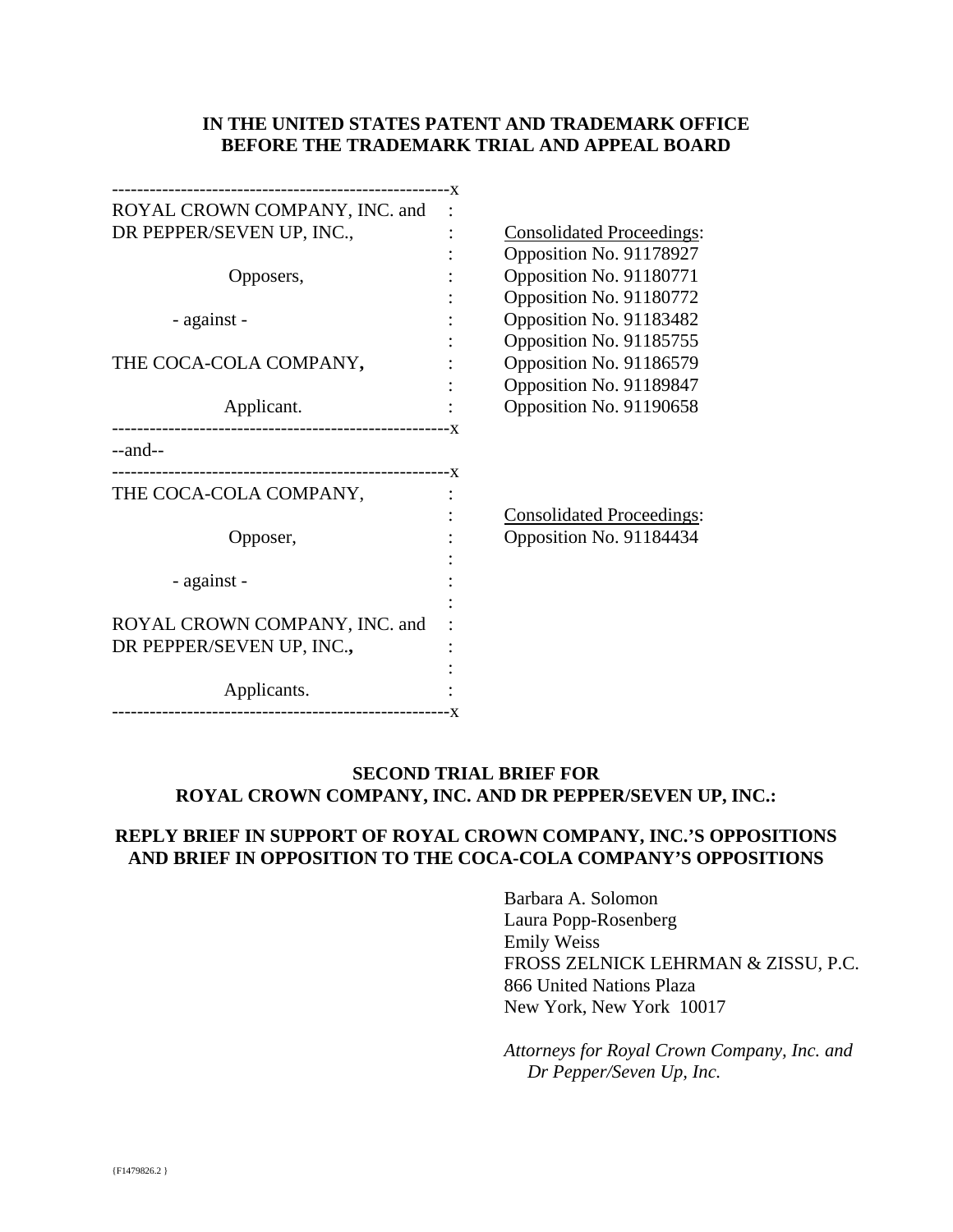# **TABLE OF CONTENTS**

| A. |    |                                                                              |
|----|----|------------------------------------------------------------------------------|
|    | 1. |                                                                              |
|    | 2. |                                                                              |
|    | 3. |                                                                              |
|    |    | $\mathbf{i}$ .                                                               |
|    |    | ii.<br>TCCC's Survey Cannot Defeat Royal Crown's Genericism Claim 13         |
|    |    | iii.                                                                         |
|    |    | iv.                                                                          |
|    |    | V.                                                                           |
|    | 4. |                                                                              |
|    |    | B. TCCC Has Failed to Show by a Preponderance of the Evidence                |
|    | 1. |                                                                              |
|    | 2. | The Evidence Demonstrates That Consumers                                     |
|    | 3. |                                                                              |
|    |    | i. The Evidence of ZERO-Inclusive Marks by Companies                         |
|    |    |                                                                              |
|    |    |                                                                              |
|    |    |                                                                              |
|    | 4. | TCCC's Evidence on Secondary Meaning Does Not Establish                      |
|    | 5. | Any Doubts Should Be Resolved Against Granting TCCC a Monopoly32             |
| C. |    | TCCC Has Not Satisfied Its High Burden of Proving Acquired Distinctiveness33 |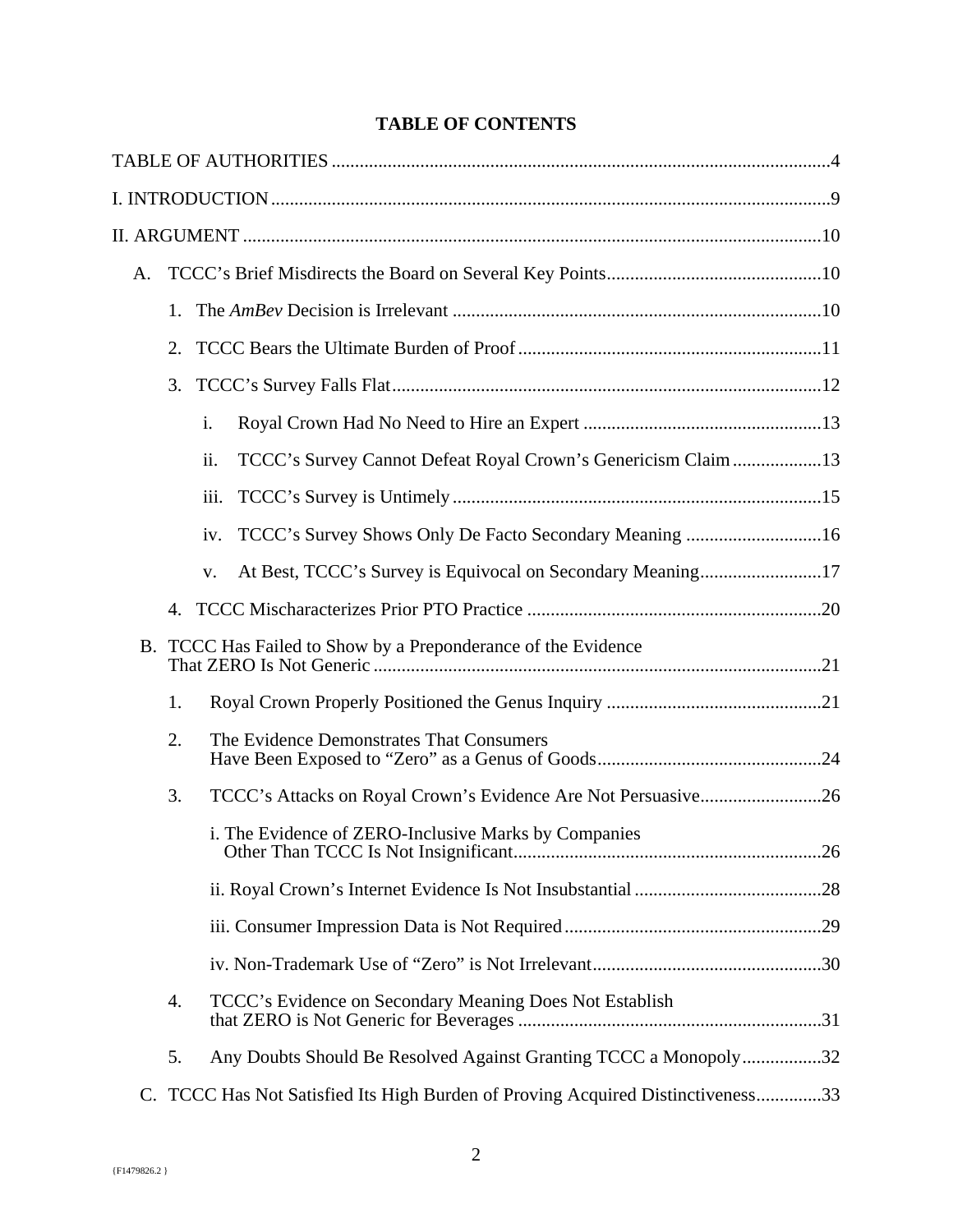| 1. TCCC's Equivocation on the Basis of Its Secondary Meaning                                                                      |  |
|-----------------------------------------------------------------------------------------------------------------------------------|--|
| 2.                                                                                                                                |  |
| TCCC's Evidence is Woefully Insufficient To Establish a Family of Marks36<br>3.                                                   |  |
| 4. Even if TCCC Has a Family of ZERO Marks, It Cannot Establish Acquired                                                          |  |
| D. TCCC HAS NOT PROVEN ITS OPPOSITIONS                                                                                            |  |
| <b>TCCC Premises Its Likelihood of Confusion Claim</b><br>1.                                                                      |  |
| 2.                                                                                                                                |  |
| $\mathbf{i}$ .                                                                                                                    |  |
|                                                                                                                                   |  |
| TCCC Has Not Proven That Royal Crown's Marks Are Likely<br>3.<br>to Cause Confusion With TCCC's Claimed Family of "ZERO Marks" 44 |  |
| TCCC's Claimed Family of "ZERO Marks"<br>i.                                                                                       |  |
| ii. The Parties' Marks Do Not Convey Similar Commercial Impressions48                                                             |  |
| iii. No Evidence of Actual Confusion During Nine Years of Coexistence                                                             |  |
| 4. There Is No Likelihood of Confusion Between Royal Crown's                                                                      |  |
|                                                                                                                                   |  |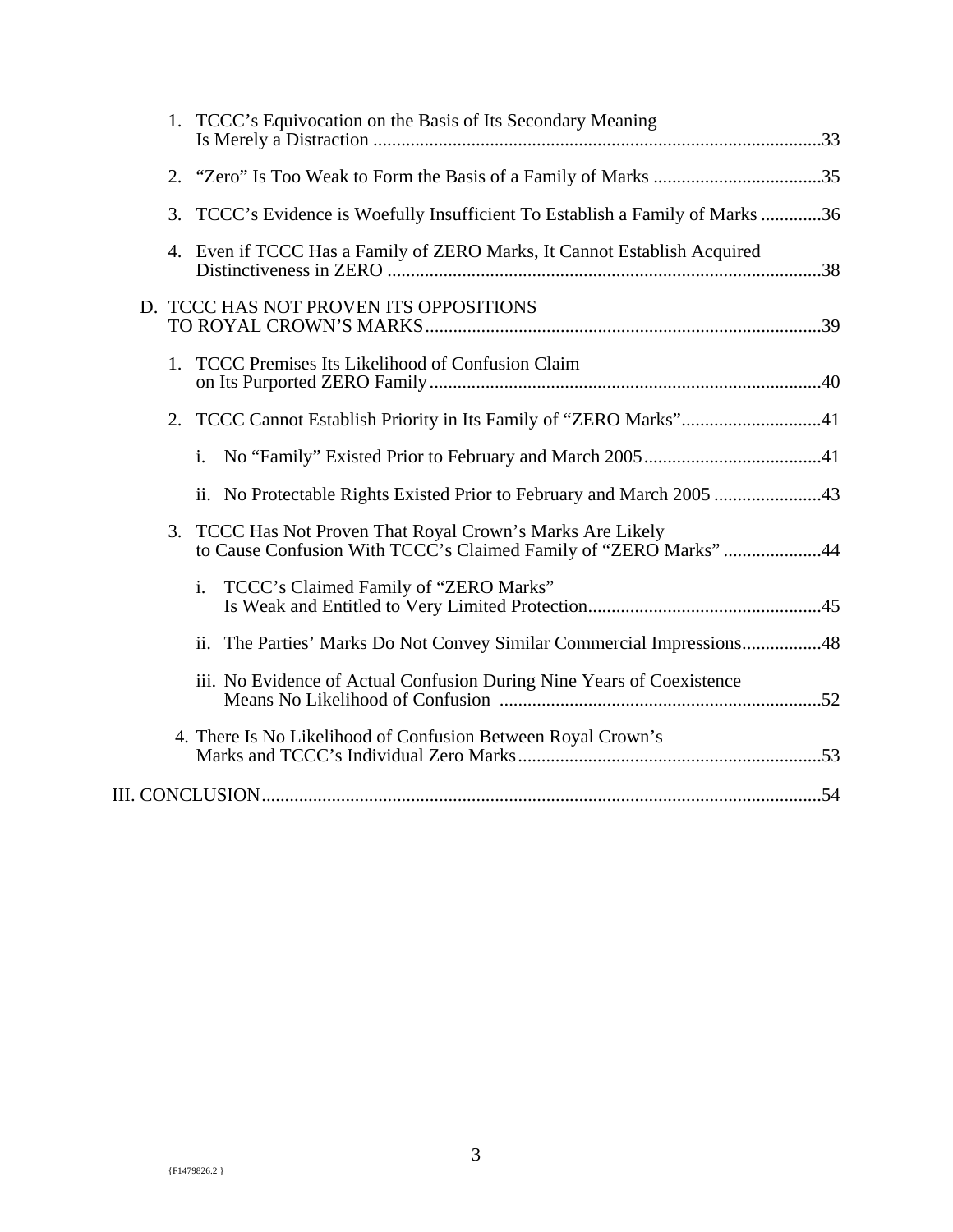# **TABLE OF AUTHORITIES**

# **CASES**

| Alcatraz Media, Inc. v. Chesapeake Marine Tours Inc., 107 U.S.P.Q.2d 1750                                                                       |
|-------------------------------------------------------------------------------------------------------------------------------------------------|
| American Standard Inc. v. Scott & Fetzer Co., 200 U.S.P.Q. 457 (T.T.A.B. 1978) 35-36                                                            |
| Anheuser-Busch, Inc. v. John Labatt Ltd., 39 U.S.P.Q.2d 1347 (8th Cir. 1996)17                                                                  |
| Anti-Monopoly, Inc. v. General Mills Fun Group, Inc., 216 U.S.P.Q. 588                                                                          |
| Asics Corp. v. Brazzell, Canc. No. 92024536, 2001 WL 253602                                                                                     |
| Baroness Small Estates, Inc. v. American Wine Trade, Inc.,                                                                                      |
| BellSouth Corp. v. DataNational Corp., 35 U.S.P.Q.2d 1554 (Fed. Cir. 1995)17, 28                                                                |
| Bluebonnet Nutrition Corp. v. New Vitality, Opp. No. 91201410,                                                                                  |
| British Seagull Ltd. v. Brunswick Corp., 28 U.S.P.Q.2d 1197 (T.T.A.B. 1993)13, 24                                                               |
| CG Roxane LLC v. Fiji Water Co., 569 F. Supp. 2d 1019 (N.D. Cal. 2008)  30-31                                                                   |
| Citigroup Inc. v. Capital City Bank Group, Inc., 94 U.S.P.Q.2d 1645                                                                             |
| Classic Foods International Corp. v. Kettle Foods, Inc.,                                                                                        |
| Coach/Braunsdorf Affinity, Inc. v. 12 Interactive, LLC,                                                                                         |
| Companhia de Bebidas das Américas - AMBEV v. The Coca-Cola Company,<br>Consolidated Opp. No. 91178953, 2012 WL 1881492 (T.T.A.B. May 2, 2012)10 |
| Condé Nast Publications, Inc. v. Miss Quality, Inc., 184 U.S.P.Q. 422 (C.C.P.A. 1975)49                                                         |
| Cortex Biochem, Inc. v. Roche Diagnostics Gmbh, Opp. No. 91123244,                                                                              |
| Danish Dairy Board, Inc. v. Ministry of Commerce & Industry of Republic of Cyprus,                                                              |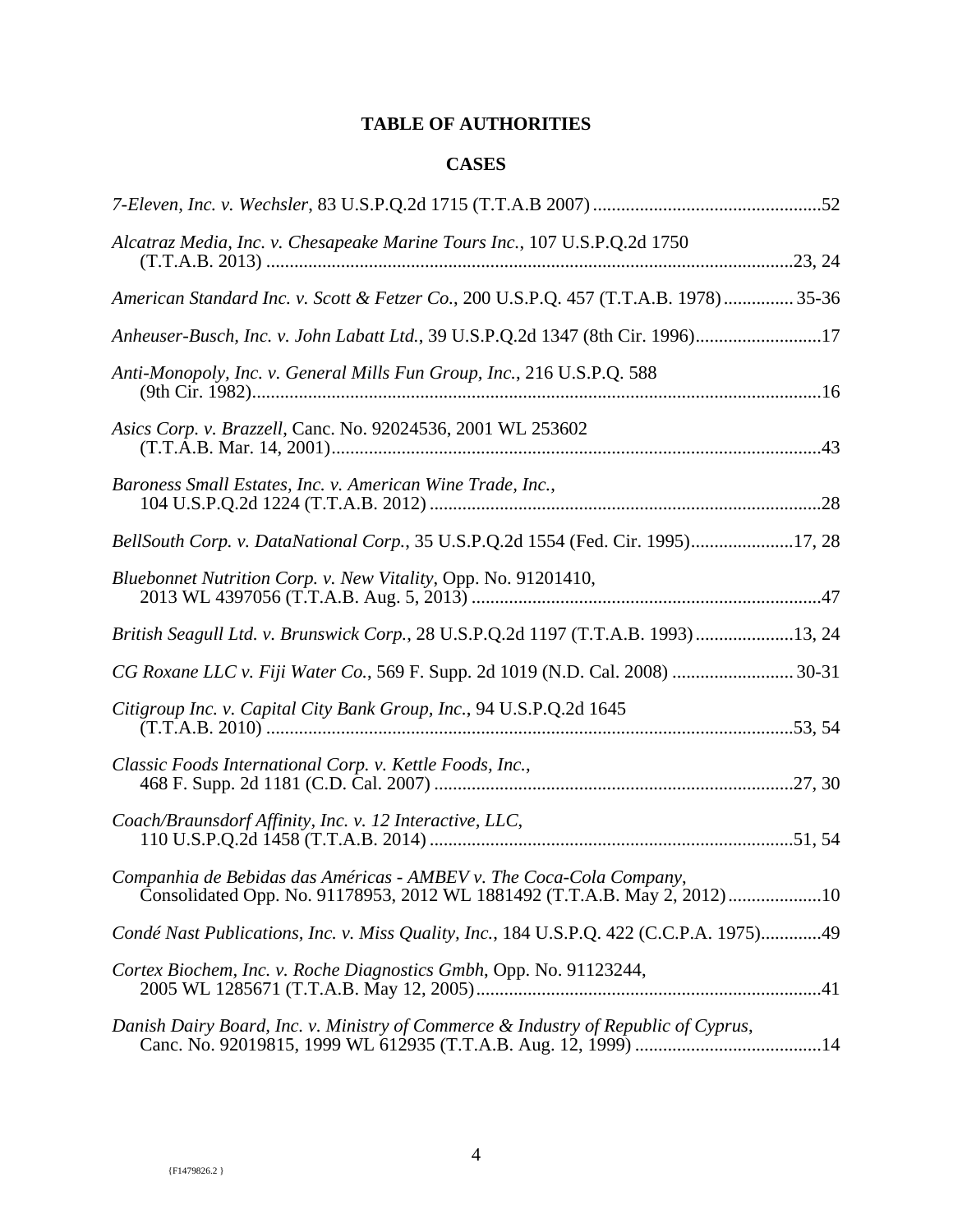| Delaware Quarries, Inc. v. Playcore IP Sub, Inc., Opp. No. 91190282,                    |
|-----------------------------------------------------------------------------------------|
| Diak v. Crafts Americana Group, Inc., Opp. No. 91195102,                                |
| Eastern Air Lines, Inc. v. New York Air Lines, Inc., 218 U.S.P.Q. 71 (S.D.N.Y. 1983)16  |
| E. R. Squibb & Sons, Inc. v. Cooper Laboratories, Inc., 214 U.S.P.Q. 441                |
| Ferrotec (USA) Corp. v. Ferro Laboratories, Inc., Opp. No. 91174110,                    |
| Flowers Industries Inc. v. Interstate Brands Corp., 5 U.S.P.Q.2d 1580 (T.T.A.B. 1987)30 |
| Fortunoff Silver Sales, Inc. v. Norman Press, Inc., 225 U.S.P.Q. 863 (T.T.A.B. 1985)50  |
| Full Speed Ahead, Inc. v. SRAM Corp., Opp. No. 91171889, 2008 WL 5256412                |
|                                                                                         |
| Genesee Brewing Co., v. Stroh Brewing Co., 45 U.S.P.Q.2d 1743 (2d Cir. 1997)14          |
| Gillette Canada Inc. v. Ranir Corp., 23 U.S.P.Q.2d 1768 (T.T.A.B. 1992) 53              |
| Gilmar S.p.A. v. BBC Ice Cream, LLC, Opp. No. 91158491,                                 |
| Gilmar S.p.A. v. Drifa ehf, Opp. No. 91180851, 2010 WL 5010894                          |
| Grant Street Group, Inc. v. RealAuction.com LLC, Opp. No. 91177493,                     |
| Gulf States Paper Corp. v. Hammermill Paper Co., 135 U.S.P.Q. 456 (T.T.A.B. 1962) 48    |
| H. Marvin Ginn Corp. v. International Association of Fire Chiefs, Inc.,                 |
|                                                                                         |
| Hoover Co. v. Royal Appliance Manufacturing Co., 57 U.S.P.Q.2d 1720                     |
| IOIP Holdings, LLC v. Ontel Products Corp., Opp. No. 91197243,                          |
| In re Ad.Com Interactive Media, S.N. 77832668, 2012 WL 2588565                          |
|                                                                                         |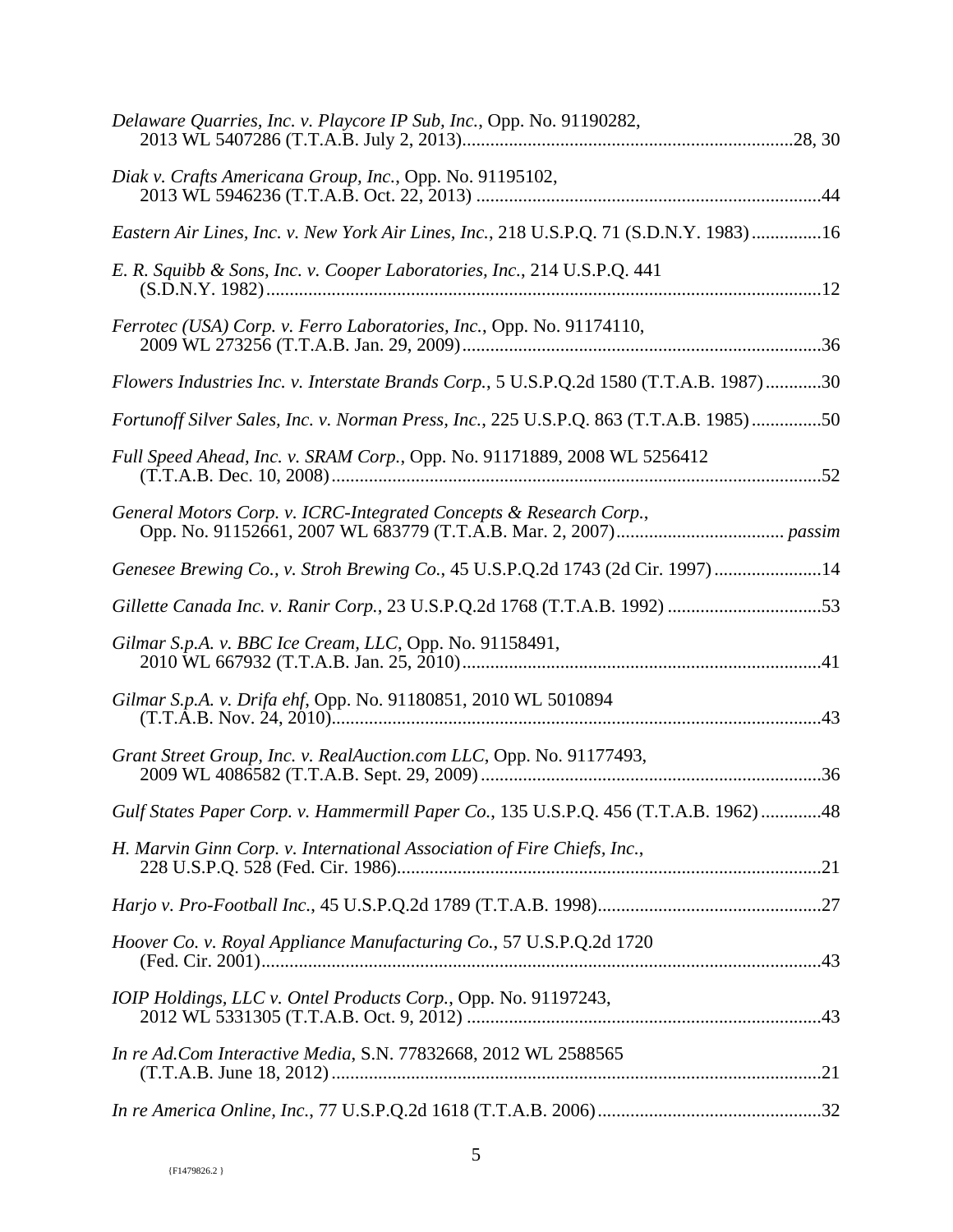| In re Argo Tea, Inc., S.N. 85011197, 2013 WL 3001459 (T.T.A.B. May 9, 2013) 21, 28-29 |  |
|---------------------------------------------------------------------------------------|--|
| In re Bliss Publications, LLC, S.N. 77779284, 2012 WL 3224717                         |  |
|                                                                                       |  |
|                                                                                       |  |
|                                                                                       |  |
|                                                                                       |  |
| In re DGR Associates, LLC, S.N. 85143447, 2013 WL 3191594                             |  |
|                                                                                       |  |
| In re Dakota Natural Foods, Inc., S.N. 78326818, 2007 WL 2698291                      |  |
| In re E.I. du Pont de Nemours & Co., 177 U.S.P.Q. 563 (C.C.P.A. 1973) 45, 46, 53      |  |
| In re Hartz Hotel Services, Inc., 102 U.S.P.Q.2d 1150 (T.T.A.B. 2012)46, 49           |  |
| In re Louisiana Fish Fry Products, S.N. 77816809,                                     |  |
|                                                                                       |  |
| In re Merrill Lynch, Pierce, Fenner & Smith, Inc., 4 U.S.P.Q.2d 1141                  |  |
|                                                                                       |  |
|                                                                                       |  |
| In re Nortech Investments Ltd., S.N. 85081203 & 85081475,                             |  |
| In re Nutraceutical Corp., S.N. 78975072, 2006 WL 802405                              |  |
| In re PRGCO, LLC, S.N. 77252690 et al., 2012 WL 1881480                               |  |
| In re Perfetti Van Melle Benelux BV, S.N. 77306624, 2011 WL 810193                    |  |
|                                                                                       |  |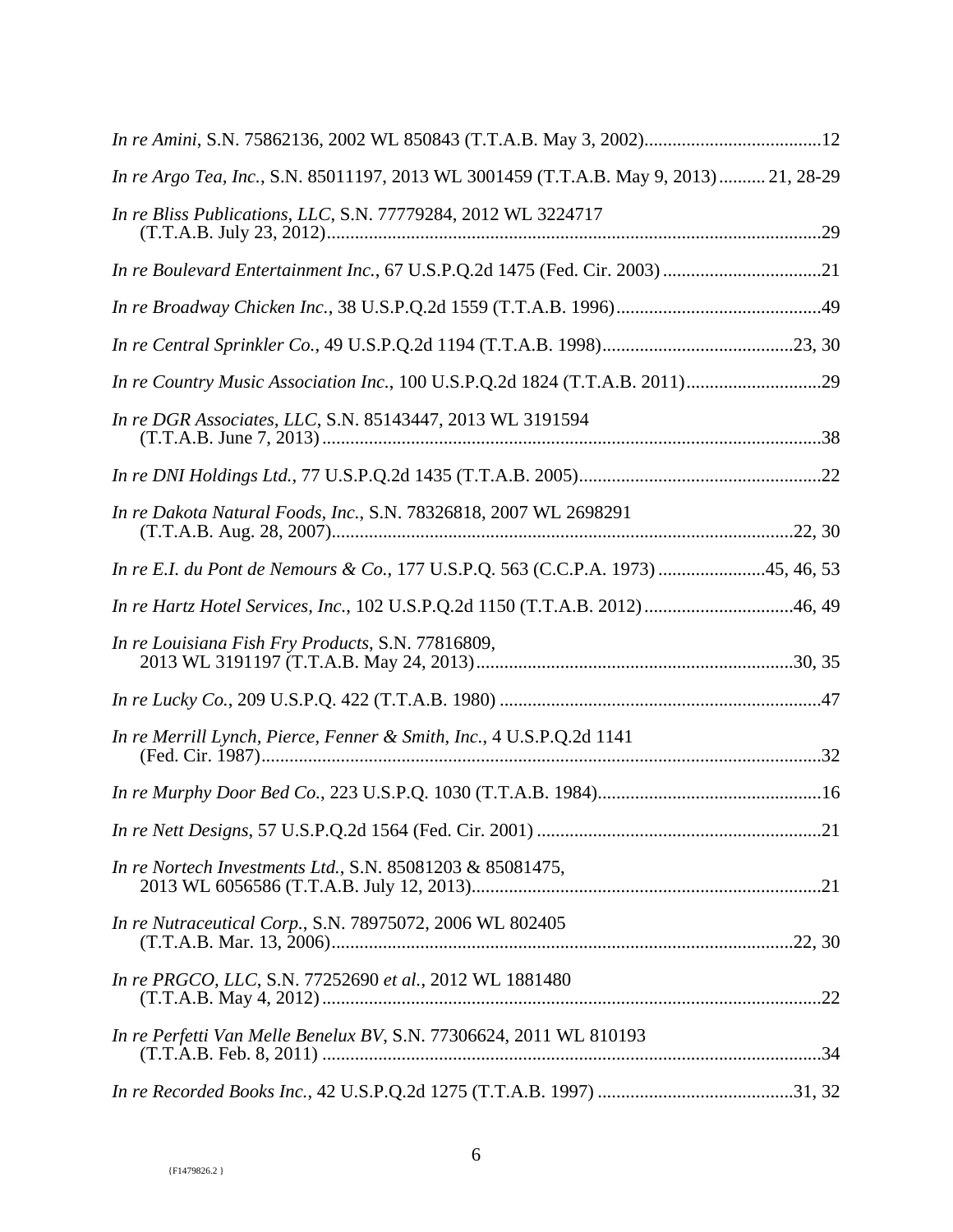| <i>Inwood Laboratories, Inc. v. Ives Laboratories, Inc., 456 U.S. 844,</i>                 |
|--------------------------------------------------------------------------------------------|
| Kellogg Co. v. General Mills Inc., 82 U.S.P.Q.2d 1766 (T.T.A.B. 2007)34, 35                |
| Knight Textile Corp. v. Jones Investment Co., 75 U.S.P.Q.2d 1313 (T.T.A.B. 2005) 52        |
|                                                                                            |
| Levi Strauss & Co. v. Genesco, Inc., 222 U.S.P.Q. 939 (Fed. Cir. 1984) 28, 38              |
| Levi Strauss & Co. v. R. Josephs Sportswear, Inc., 28 U.S.P.Q.2d 1464                      |
| Lockheed Martin Corp. v. Raytheon Co., Consolidated Opp. No. 91167189,                     |
| Martahus v. Video Duplication Services Inc., 27 U.S.P.Q.2d 1846 (Fed. Cir. 1993) 11, 12    |
| Master Builders, Inc. v. Polymerica, Inc., Consolidated Canc. No. 92030319,                |
| McNeil-PPC, Inc. v. Walgreen Co., Opp. No. 91184978, 2013 WL 223400                        |
| Manufacturers Technical Institutes, Inc. v. Pinnacle College, LLC,                         |
| Miller Brewing Co. v. Falstaff Brewing Corp., 211 U.S.P.Q. 665 (1st Cir. 1981)16           |
| Nextel Communications, Inc. v. Motorola, Inc., Opp. No. 91164353,                          |
| OMS Investments, Inc. v. Central Garden & Pet Co., Opp. No. 91156249,                      |
| Orange 21 North America Inc. v. Beryll Brand Division Est., Opp. No. 91181440,             |
| Otto Roth & Co., Inc. v. Universal Foods Corp., 209 U.S.P.Q. 40 (C.C.P.A. 1981)44          |
| Palm Bay Imports, Inc. v. Veuve Cliquot Ponsardin Maison Fondee En 1772,                   |
| Presto Products Inc. v. Nice-Pak Products Inc., 9 U.S.P.Q.2d 1895 (T.T.A.B. 1988)50        |
| Rocket Trademarks Pty. Ltd. v. Phard S.p.A., 98 U.S.P.Q.2d 1066 (T.T.A.B. 2011)  47-48, 51 |
| Rolex Watch U.S.A. Inc. v. AFP Imaging Corp., 101 U.S.P.Q.2d 1188 (T.T.A.B. 2011)40        |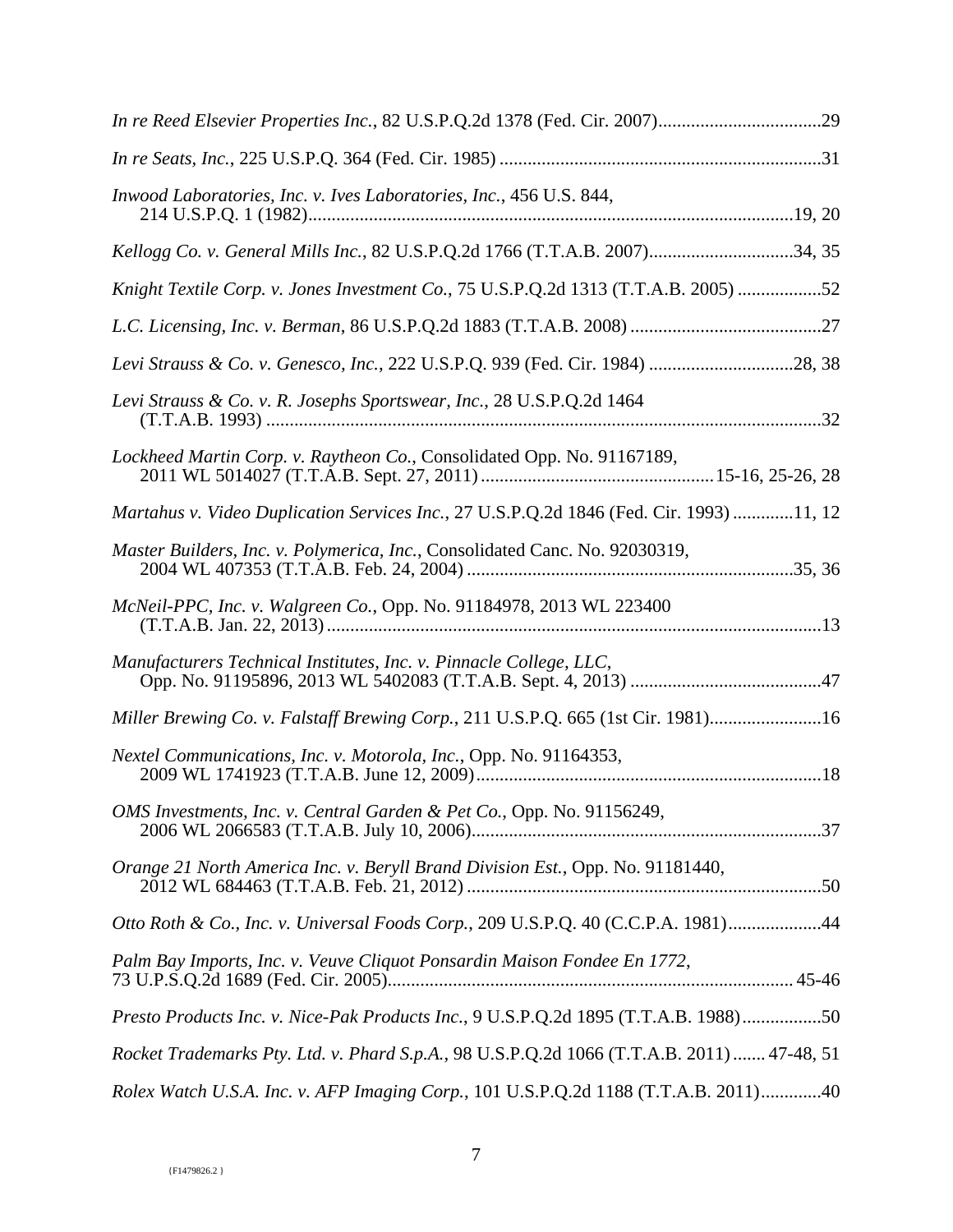| Roselux Chemical Co. v. Parsons Ammonia Co., 132 U.S.P.Q. 627 (C.C.P.A. 1962)15   |
|-----------------------------------------------------------------------------------|
| Sheetz of Delaware, Inc. v. Doctors Associates Inc., 108 U.S.P.Q.2d 1341          |
| Specialty Brands, Inc. v. Coffee Bean Distributors, Inc., 220 U.S.P.Q. 1072       |
| Sports Authority Michigan, Inc. v. PC Authority, Inc., Opp. No. 113785,           |
|                                                                                   |
| Tea Board of India v. Republic of Tea Inc., 80 U.S.P.Q.2d 1881 (T.T.A.B. 2006) 11 |
|                                                                                   |
|                                                                                   |
| Towers v. Advent Software Inc., 16 U.S.P.Q.2d 1039 (Fed. Cir. 1990)  43-44        |
|                                                                                   |
| Wal-Mart Stores, Inc. v. Loufrani, S.N. 75977376, 2009 WL 873129                  |
| World Triathlon Corp. v. Traditional Medicinals, Inc., Opp. No. 91110391,         |
| Yamaha International Corp. v. Hoshino Gakki Co.,                                  |
| Zirco Corp. v. American Telephone and Telegraph Co.,                              |

## **STATUTES**

# **TREATISE**

J. Thomas McCarthy, *McCarthy on Trademarks and Unfair Competition* (4th ed. 2013) ...........33

## **TRADEMARK TRIAL AND APPEAL BOARD MANUAL OF PROCEDURE**

TBMP § 509.01(b)(2) ....................................................................................................................28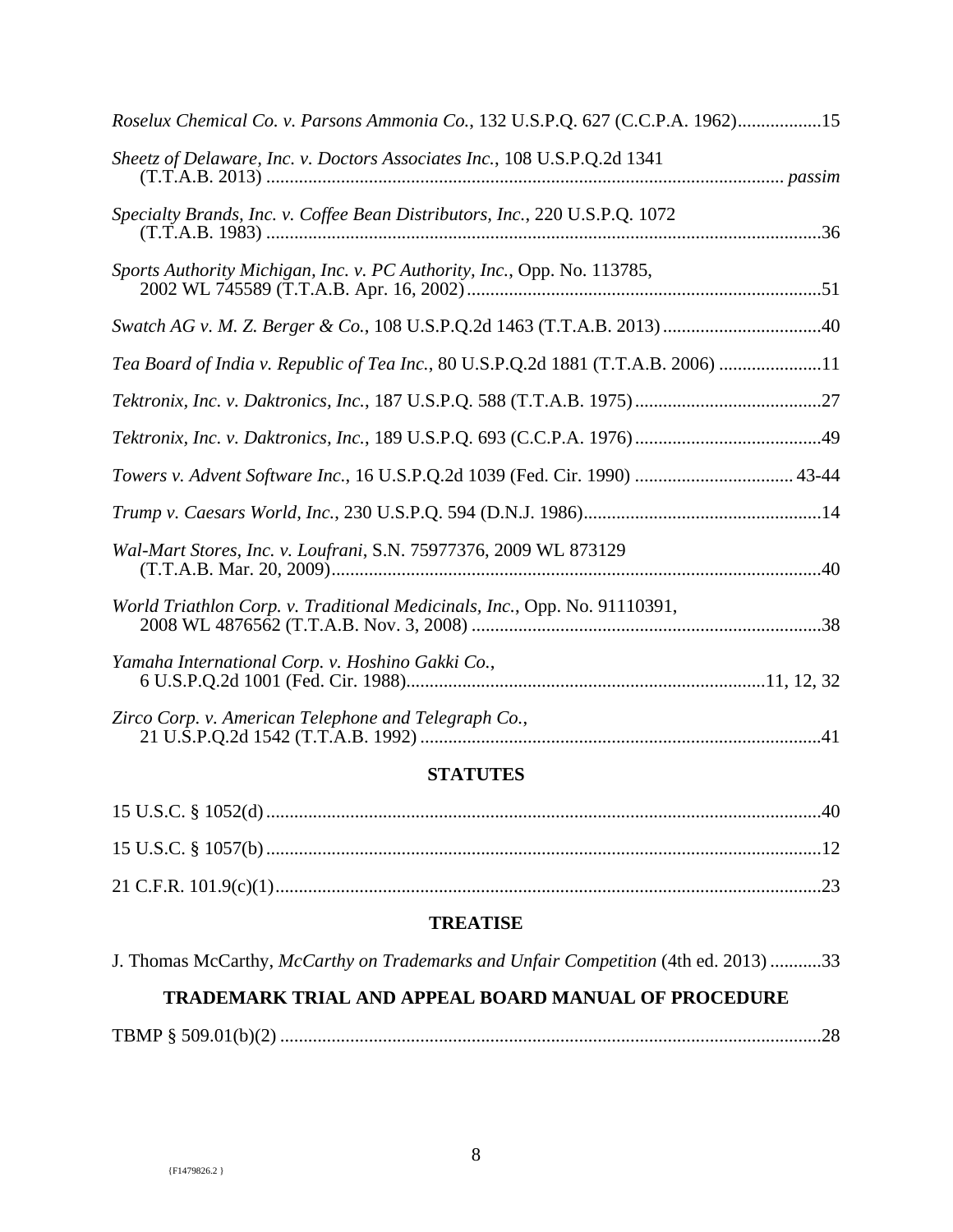Royal Crown Company, Inc. and Dr. Pepper/Seven Up, Inc. (together, "Royal Crown") submit this brief in further support of their challenge to the right of The Coca-Cola Company ("TCCC") to register various ZERO-inclusive marks in connection with beverages without a disclaimer of the term "zero," and in opposition to TCCC's challenge to Royal Crown's right to register its DIET RITE PURE ZERO and PURE ZERO marks (together, the "DIET RITE PURE ZERO Marks").

### **I. INTRODUCTION**

This case is about more than TCCC's desire to obtain registrations for marks without a disclaimer. If TCCC is permitted to register its ZERO-inclusive marks without disclaiming the term, the Board will effectively have granted TCCC a monopoly to use a common English word in its common English meaning, a word already in general use in the beverage industry to identify beverages characterized by zero calories. Granting TCCC registrations without disclaimers will prevent others in the beverage industry from using a term that is as instructive and non-source identifying as DIET or LITE. While TCCC pretends that the specter of a monopoly is wholly imagined hyperbole by Royal Crown, TCCC's own actions prove out its monopolistic intents. These consolidated oppositions also involve TCCC's oppositions against Royal Crown's DIET RITE PURE ZERO Marks, which TCCC alleges are likely to cause confusion with TCCC's own ZERO-inclusive marks, despite the fact that Royal Crown's DIET RITE soft drink and TCCC's soft drinks have been coexisting without confusion for years and even decades. TCCC also has opposed numerous other third party marks that combine the term "zero" with known brands, and, contrary to its exhortations that it does not claim exclusive rights in descriptive phrases including the term "zero" (TCCC Tr. Br. at 10), it has opposed an application with no other use of ZERO other than the phrasing (as translated) ZERO SUGAR.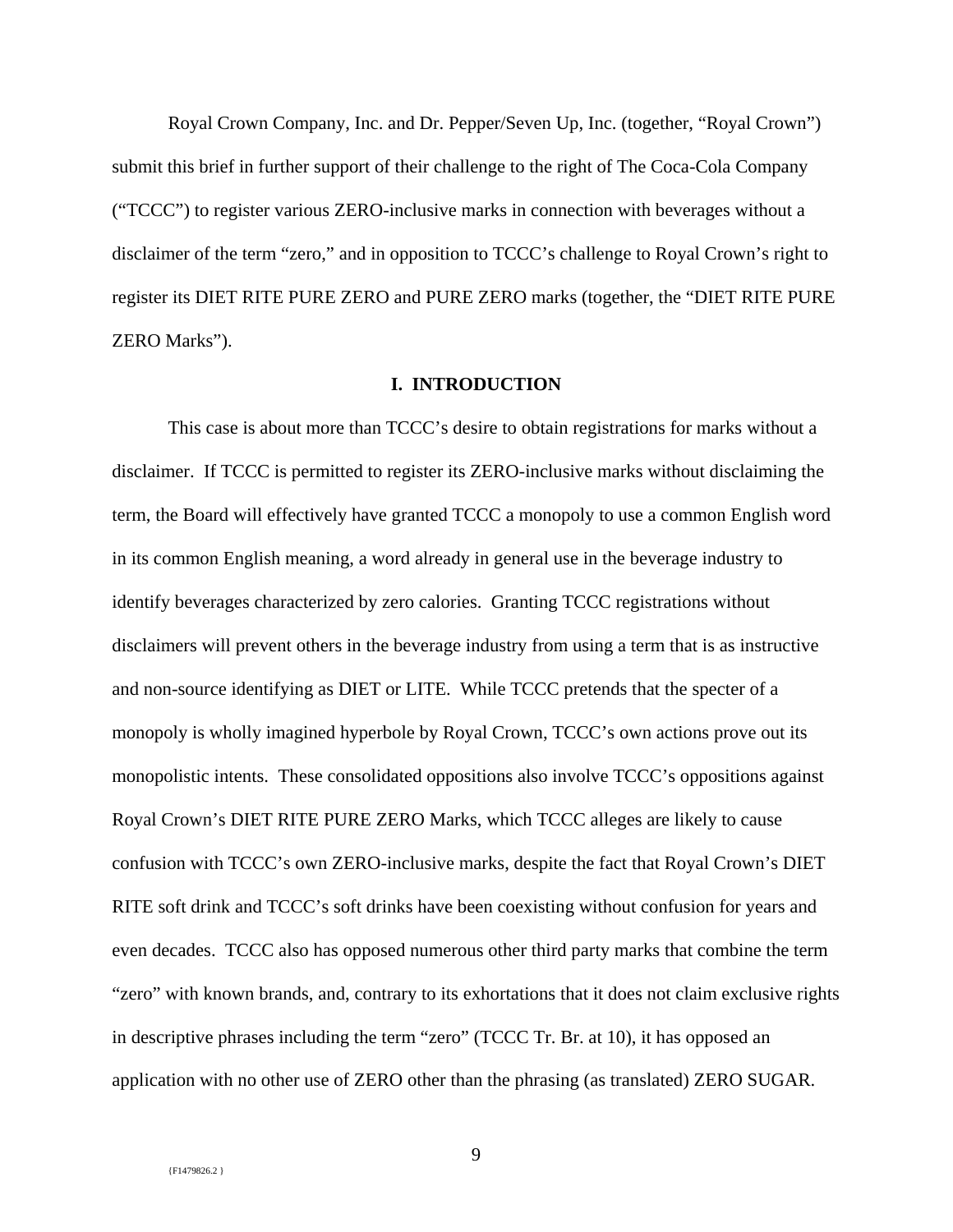(*See* Opp. No. 91186175.) Royal Crown has merely put a name to the monopolistic intent that TCCC has already demonstrated.

In contrast, requiring TCCC to include a disclaimer of the term "zero" – and denying TCCC's oppositions to Royal Crown's DIET RITE PURE ZERO Marks – does not negatively affect the beverage industry, allows third parties to continue to use "zero" to identify zero-calorie drinks, and still provides TCCC with protection for its marks "in their entireties," which is all TCCC claims to seek (TCCC Tr. Br. at 10). The Board should rule in Royal Crown's favor on all aspects of these consolidated oppositions.

### **II. ARGUMENT**

### **A. TCCC's Brief Misdirects the Board on Several Key Points**

### **1. The** *AmBev* **Decision is Irrelevant**

Predictably, TCCC opens its brief with a reference to the Board's decision in *Companhia de Bebidas das Américas – AMBEV v. The Coca-Cola Company*, Consolidated Opposition No. 91178953, 2012 WL 1881492 (T.T.A.B. May 2, 2012) ("*AmBev*"). Not only is the *AmBev*  decision not *res judicata*, but also there are significant differences between this case and *AmBev*  that make the Board's decision in the earlier case irrelevant to the Board's decision here. First and foremost, the claims are different. Here, Royal Crown challenges TCCC's claim to exclusive rights to the term ZERO based both on genericness of that term and lack of secondary meaning; the *AmBev* case involved only the question of secondary meaning. Second, the evidentiary records are different. Among other things, Royal Crown has introduced evidence of 32 companies that use ZERO-inclusive marks for beverages in exactly that same manner as TCCC, including PepsiCo and Royal Crown, indisputably both leaders in the beverage industry, along with substantial evidence of industry-wide use and acceptance of the term and numeral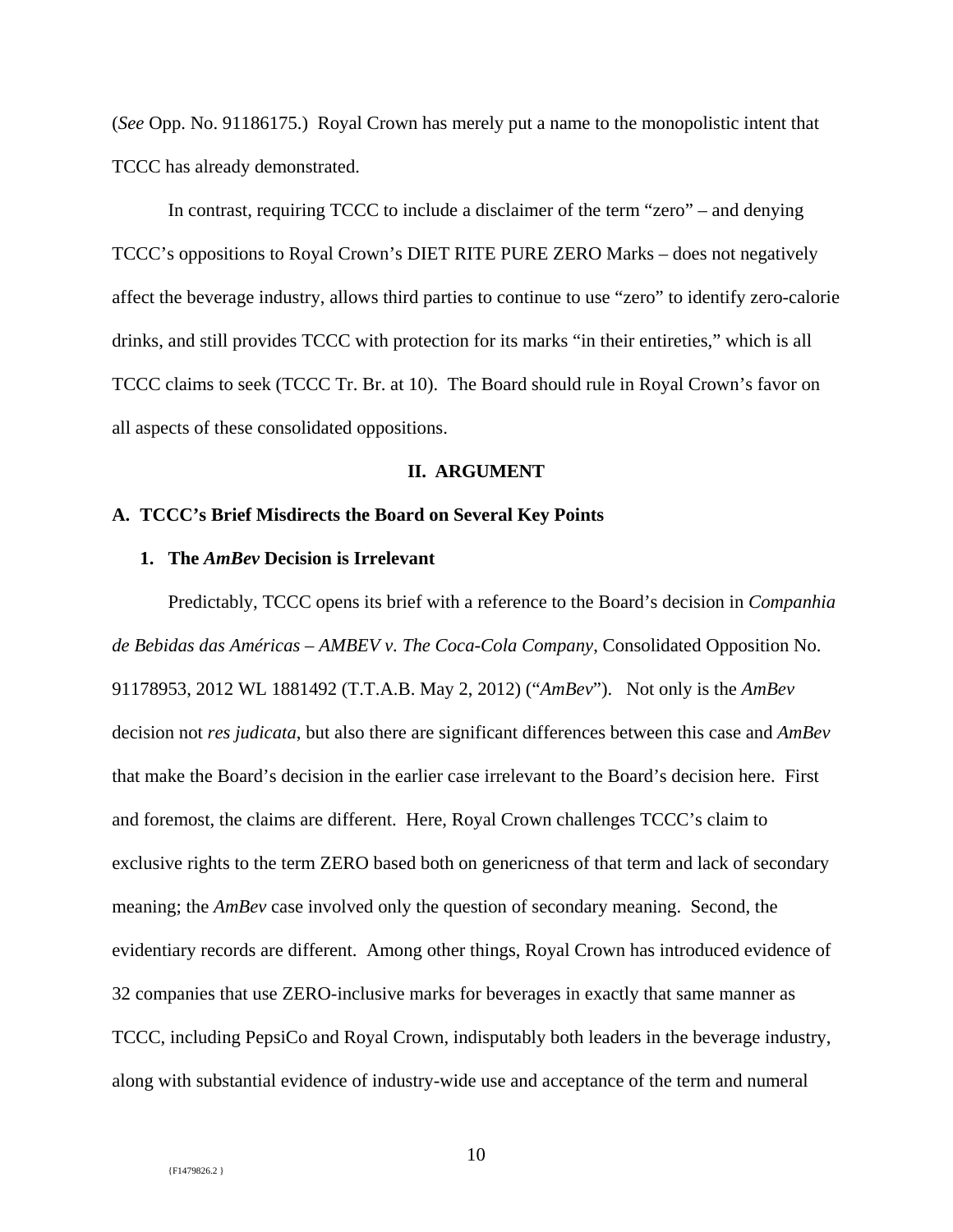zero to signify beverages with zero calories; *AmBev* involved comparatively little in the way of third-party use. Third, the use of "zero" to refer to a type of beverage has become far more commonplace in the four years since the testimony period in *AmBev* closed. While TCCC might like the Board to render a decision based on the facts as they may have existed (or were presented) four years ago, the Board is required to analyze the facts and law on the basis of *this*  record. There is no question that the record here mandates a different result than the Board reached in *AmBev*.

### **2. TCCC Bears the Ultimate Burden of Proof**

The parties agree that TCCC bears the burden of proving its Lanham Act Section 2(d) priority and likelihood of confusion claim against Royal Crown's applications. However, TCCC mistakenly contends that it is Royal Crown that bears the ultimate burden of proving by a preponderance of the evidence that ZERO either is generic or lacks acquired distinctiveness. (TCCC Tr. Br. at 11; *see also id.* at 20.)

TCCC's contention is wrong as a matter of law. As the Federal Circuit made clear in *Yamaha International Corp. v. Hoshino Gakki Co.*, 6 U.S.P.Q.2d 1001, 1008 (Fed. Cir. 1988), an applicant seeking registration under Section 2(f) of the Lanham Act bears the ultimate burden of establishing acquired distinctiveness. As for its theory that Royal Crown bears the ultimate burden of proof on the issue of genericness, TCCC relies on *Tea Board of India v. Republic of Tea Inc.*, 80 U.S.P.Q.2d 1881, 1887 (T.T.A.B. 2006), and *Martahus v. Video Duplication Services Inc.*, 27 U.S.P.Q.2d 1846, 1850 (Fed. Cir. 1993). (*See* TCCC Tr. Br. at 21.) TCCC's reliance is misplaced, as neither of those cases are applicable. *Tea Board of India* involved a claim that a *registered* mark was generic. 80 U.S.P.Q.2d at 1887. While a registered mark like the one at issue in *Tea Board of India* is entitled to a presumption of validity, TCCC's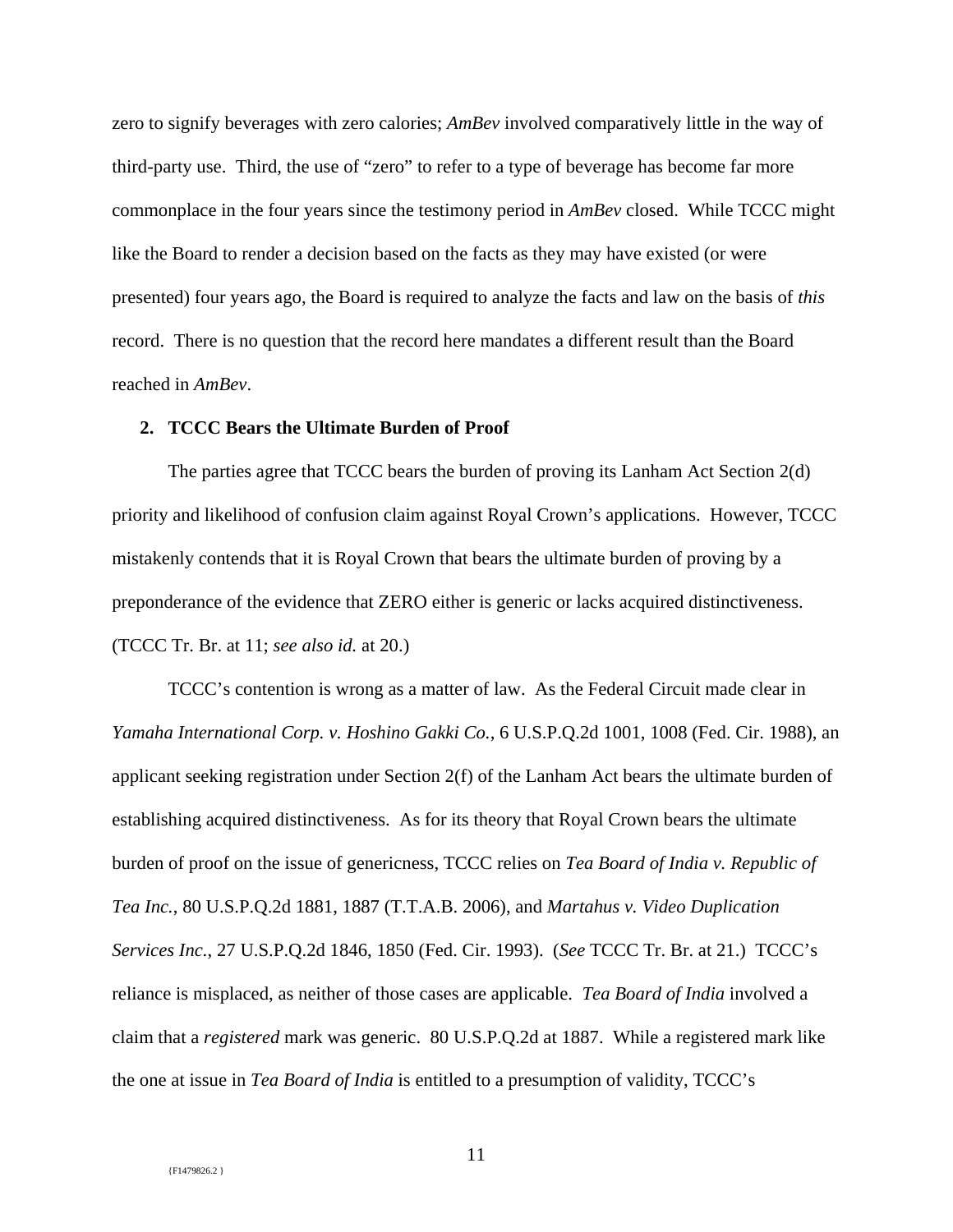*unregistered* marks enjoy no such presumption. 15 U.S.C. § 1057(b); *see also Yamaha*, 6 U.S.P.Q.2d at 1008. The *Martahus* case, on the other hand, simply holds that the proponent of a likelihood of confusion claim bears the burden of proof, 27 U.S.P.Q.2d at 1850, and does not opine on which party bears the burden of proving that an unregistered mark is either not generic or possesses acquired distinctiveness.

In contrast, the case law cited by Royal Crown and ignored by TCCC makes clear that it is TCCC – not Royal Crown – that bears the ultimate burden to establish that the ZERO portion of TCCC's marks either is not generic or has acquired secondary meaning. (*See* RC Init. Br. at 33-24, citing *Yamaha*, 6 U.S.P.Q.2d at 1008; *E. R. Squibb & Sons, Inc. v. Cooper Labs., Inc.*, 214 U.S.P.Q. 441, 446 (S.D.N.Y. 1982) (proponent of unregistered mark bears burden of proving that it is not generic).) As the Federal Circuit Court has held, placing the ultimate burden of disproving registrability on an opposer "would give the applicant for a trademark the rebuttable presumption of validity that properly follows on the registration of the mark, not the publication of the proposed mark prior to its registration." *Yamaha*, 6 U.S.P.Q.2d at 1008.<sup>1</sup> Thus, it is TCCC, not Royal Crown, which must prove by a preponderance of the evidence that "zero" is entitled to protection.

### **3. TCCC's Survey Falls Flat**

Throughout its brief, TCCC repeatedly invokes the survey conducted by Dr. Alex Simonson (the "Simonson Survey"), as if it trumps all other evidence in this case. TCCC also repeatedly chastises Royal Crown for not conducting its own survey and for not hiring an expert

<sup>&</sup>lt;sup>1</sup> While *Yamaha*'s holding related specifically to the burden of proving acquired distinctiveness of a descriptive term, as the Board has noted, genericness is the ultimate form of descriptiveness. *See In re Amini*, S.N. 75862136, 2002 WL 850843, at \*2 (T.T.A.B. May 3, 2002) (citation omitted).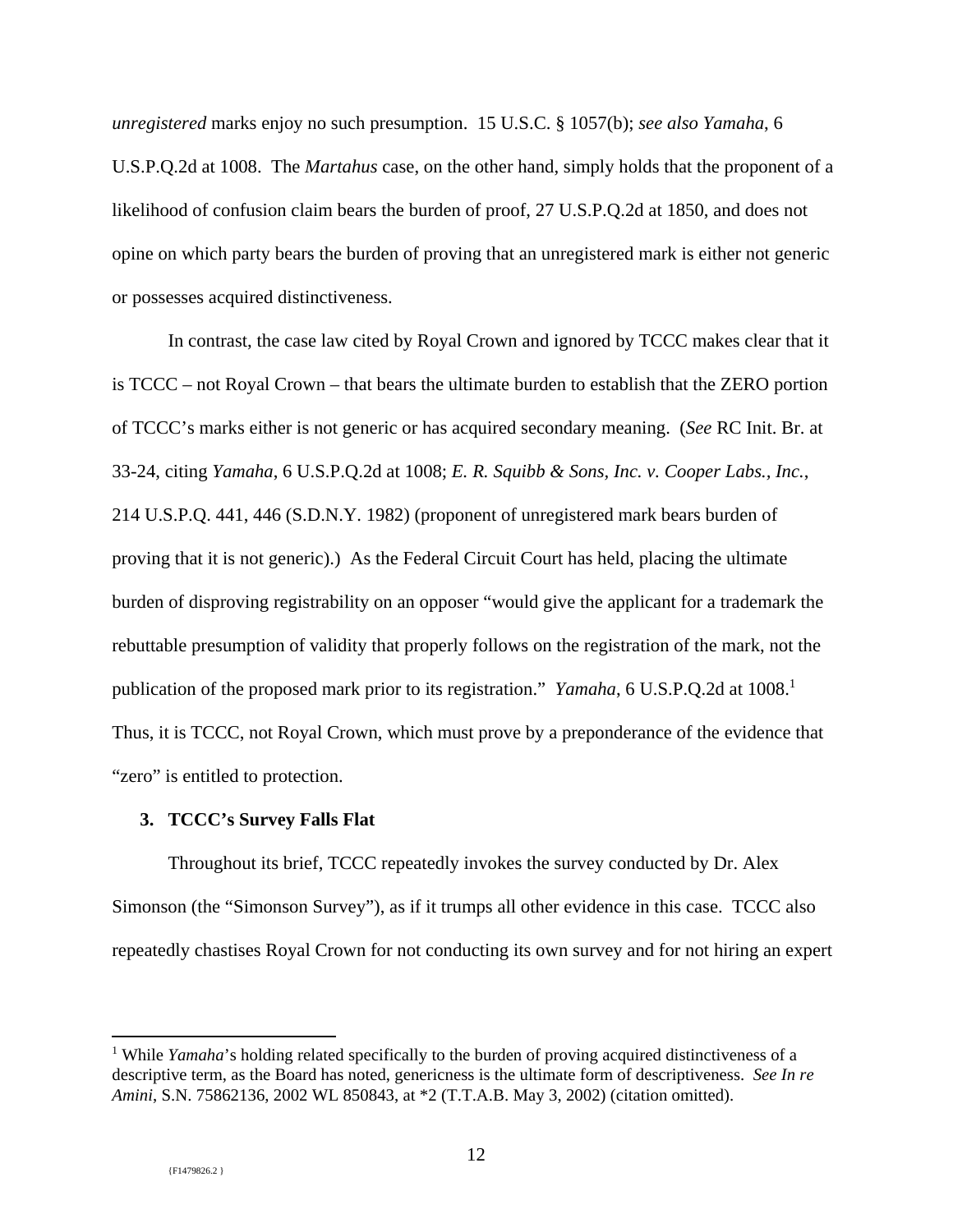to criticize the Simonson Survey. However, both TCCC's heavy reliance on the Simonson Survey and its criticism of Royal Crown are misplaced.

#### i. Royal Crown Had No Need to Hire an Expert

TCCC seems to believe that the Simonson Survey is unassailable because Royal Crown neither conducted its own survey nor hired an expert to criticize TCCC's survey. However, the Board has made clear that not only are Board litigants generally not required to introduce surveys, the fact that one party has introduced a survey does not obligate the party's opponent to introduce its own survey. *British Seagull Ltd. v. Brunswick Corp.*, 28 U.S.P.Q.2d 1197, 1202 (T.T.A.B. 1993). This is especially true where, as here, the party offering the survey is the one that bears the ultimate burden on the issue addressed by the survey. *Id*.

Nor does it follow that simply because TCCC hired an expert to conduct a survey that Royal Crown must hire its own expert to critique that survey. In fact, the Board has discounted survey results from Dr. Simonson in at least one case in which the opposing party relied solely on its own criticism rather than hiring an expert. *McNeil-PPC, Inc. v. Walgreen Co.*, Opp. No. 91184978, 2013 WL 223400, at \*9 (T.T.A.B. Jan. 22, 2013). As Royal Crown makes clear in its accompanying evidentiary motion, the flaws in the Simonson Survey are so glaring that it does not take a survey expert to point them out or for the Board to recognize them.

### ii. TCCC's Survey Cannot Defeat Royal Crown's Genericism Claim

TCCC's attempt to rely on the Simonson Survey to disprove genericism is misplaced. (*See* TCCC Tr. Br. at 30.) The Simonson Survey did not ask consumers whether they believed the term "zero" was generic – that is, whether it referred to a type or category of soft drinks – but instead asked whether they associated the term with one or more companies. The Board has previously held that such "association" surveys are patently incapable of determining whether a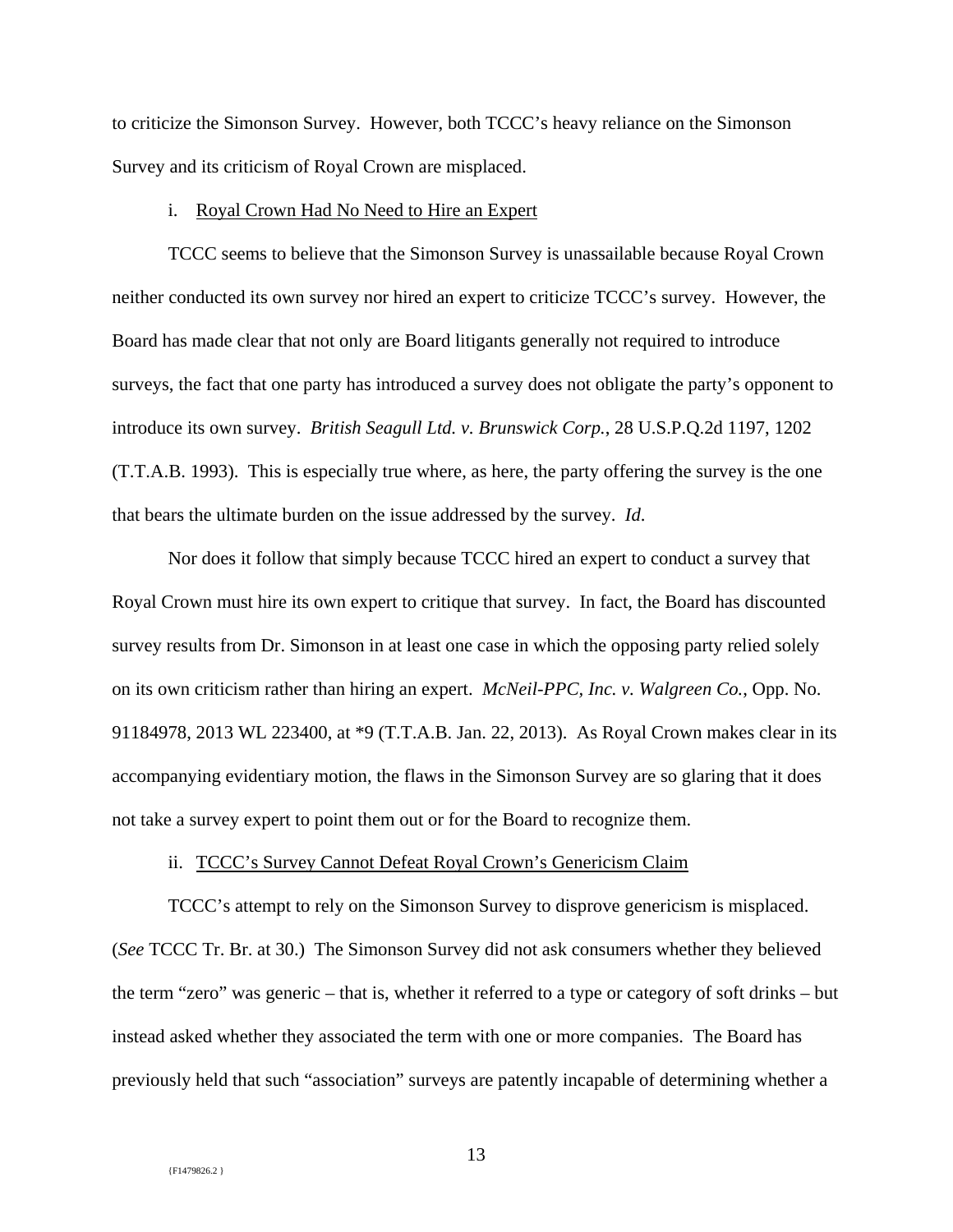particular term is or is not generic. *Danish Dairy Bd., Inc. v. Ministry of Commerce & Indus. of Republic of Cyprus*, Canc. No. 92019815, 1999 WL 612935, at \*5 (T.T.A.B. Aug. 12, 1999); *see also Genesee Brewing Co., v. Stroh Brewing Co.*, 45 U.S.P.Q.2d 1743, 1738 n.4 (2d Cir. 1997) (confirming that a secondary meaning survey that does not consider the possibility that consumers believe a term "to emanate from one source, but nonetheless to be a category" of products is a critical omission on the question of genericness).

TCCC further contends that the Simonson Survey "highlights the fact that 'zero' without more, such as a noun identifying an ingredient or characteristic, is meaningless; . . . the term itself does not provide a clear meaning." (TCCC Tr. Br. at 30.) However, there is nothing about the Simonson Survey that sheds any light on whether consumers believe "zero" has a literal meaning when used in connection with soft drinks. The Simonson Survey only asked respondents whether they associated the term "zero" for soft drinks with one or more companies; it did not ask respondents to define "zero," either abstractly or specifically in connection with soft drinks. (TCCC 131 at App. B.) As such, the Simonson Survey tells us *nothing* about the meaning consumers ascribe to "zero" when used for beverages.<sup>2</sup> The only survey in the record that does so is TCCC's survey conducted before the launch of COCA-COLA ZERO, which showed that 92% of respondents ascribed a meaning of "zero calories" to the term "zero" when used in a soft drink name. (RC95 at TCCC00244.)

<sup>2</sup> For the same reasons, TCCC's citation to *Trump v. Caesars World, Inc.*, 230 U.S.P.Q. 594, 599 (D.N.J. 1986), is inappropriate. Unlike the Simonson Survey, which asked only whether respondents associated the term "zero" with one or more companies, the survey conducted in *Trump* first asked respondents "for the meaning of the word 'palace,'" and then asked whether the respondents had "ever heard of the word 'palace' as part of the name of a casino hotel, and, if so, what was the name of the casino using 'palace' as part of its name." 230 U.S.P.Q. at 598.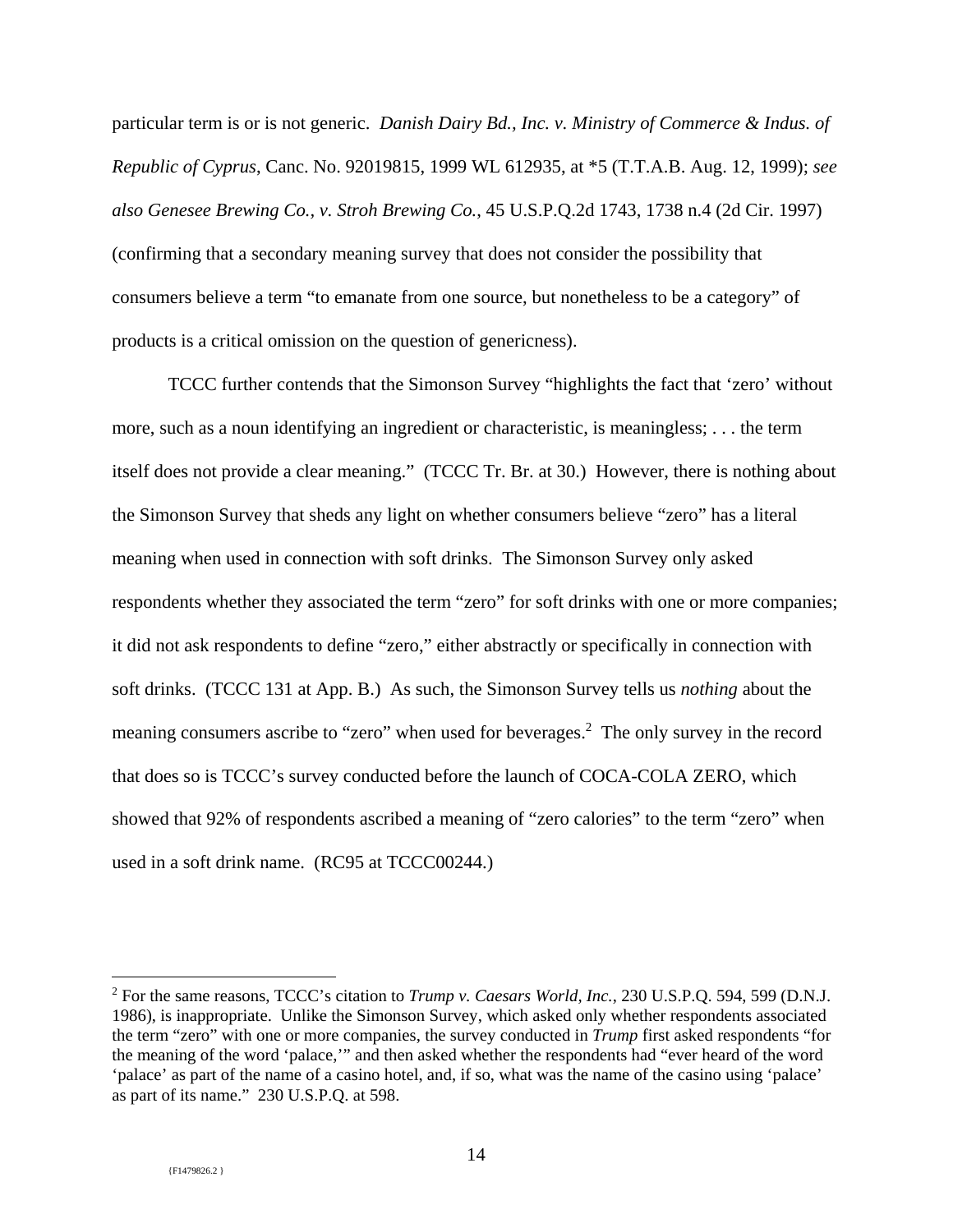#### iii. TCCC's Survey is Untimely

TCCC extensively relies on the Simonson Survey to support its position that the alleged family of ZERO marks used by TCCC has acquired secondary meaning. However, the Simonson Survey achieves the somewhat remarkable feat of being both too early and too late to have any bearing on the question of secondary meaning for purposes of these consolidated proceedings. As explained in more detail in Section D.2.ii, *infra*, the Simonson Survey is too early to establish any acquired distinctiveness relevant to TCCC's opposition to Royal Crown's marks because it took place more than three years after Royal Crown's priority dates. And as explained below, the Simonson Survey is too early to establish the acquired distinctiveness needed to defeat Royal Crown's oppositions to TCCC's marks.

In order to defeat Royal Crown's claim that the ZERO portion of TCCC's marks is merely descriptive, TCCC must prove that its marks possess acquired distinctiveness at the time that their registrability is being determined – that is, now. *Roselux Chem. Co. v. Parsons Ammonia Co.*, 132 U.S.P.Q. 627, 634 (C.C.P.A. 1962). However, the Simonson Survey was conducted in September 2008, nearly six years ago. Since that time, the number of ZEROnamed beverages on the market has increased, with TCCC's knowledge and with its failure to take action to prevent use. The proliferation of ZERO-named beverages since the Simonson Survey was conducted in 2008 renders the survey results irrelevant in determining whether consumers *currently* perceive the term to be associated with a single source. Thus, TCCC cannot rely on the Simonson Survey undertaken in 2008 to show that in 2014, when TCCC's ZERO-named products share shelf space with dozens of other ZERO-named products, ZERO in a beverage product name primarily exclusively designates TCCC as the source. *Cf. Lockheed Martin Corp. v. Raytheon Co.*, Consolidated Opps. No. 91167189, 2011 WL 5014027, at \*6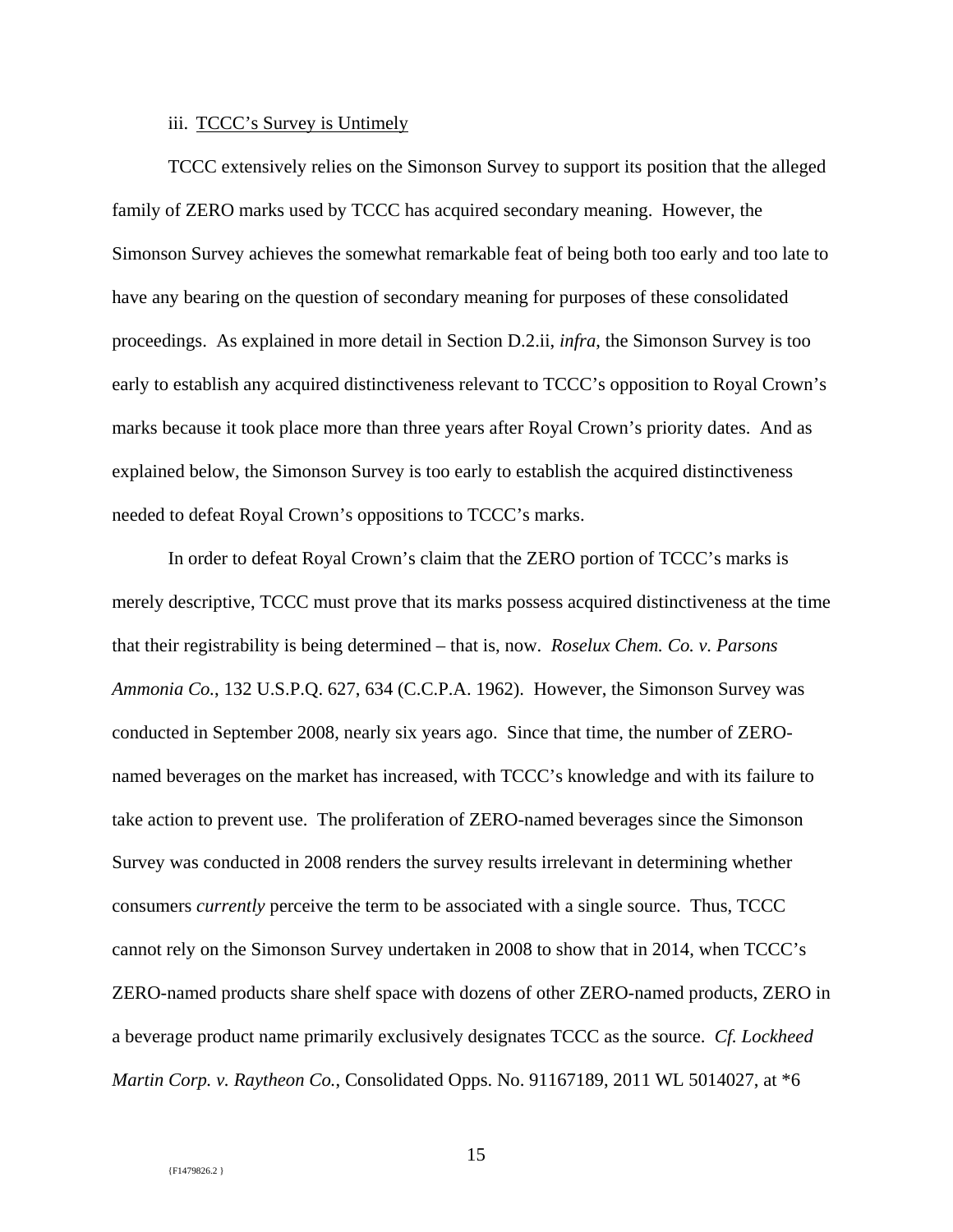(T.T.A.B. Sept. 27, 2011) ("A term may start out as nongeneric as applied to a product but may in time lose whatever source significance it might originally have had.") (*citing In re Murphy Door Bed Co.*, 223 U.S.P.Q. 1030, 1033 (T.T.A.B. 1984)).

#### iv. TCCC's Survey Shows Only De Facto Secondary Meaning

Even if the results of the Simonson Survey were relevant to any time period meaningful to this proceeding, the Simonson Survey shows, at most, only *de facto* secondary meaning resulting from TCCC's marketplace dominance in 2008 and the advertising push behind the COCA-COLA ZERO product prior to that time. COCA-COLA ZERO was among the first and certainly the most heavily marketed beverage to adopt the "zero" moniker, strongly suggesting that any secondary meaning demonstrated by Dr. Simonson's survey was merely the result of TCCC's aggressive marketing. Such *de facto* secondary meaning cannot be used to determine that "zero" is not generic. *See Anti-Monopoly, Inc. v. Gen. Mills Fun Grp., Inc.*, 216 U.S.P.Q. 588, 593 (9th Cir. 1982) (despite 63% of consumers recognizing "Monopoly" as a brand name and 55% associating name with Parker Brothers, "Monopoly" determined to be generic); *Miller Brewing Co. v. Falstaff Brewing Corp.*, 211 U.S.P.Q. 665, 668 (1st Cir. 1981) (because "lite" is generic, that "public perception of Miller as the source of 'LITE' has increased and become dominant in the public mind . . . is irrelevant"); *E. Air Lines, Inc. v. N.Y. Air Lines, Inc.*, 218 U.S.P.Q 71, 75 (S.D.N.Y. 1983) ("[F]act that a [survey] respondent mentioned 'Eastern' when he heard the word 'shuttle' . . . [only] demonstrates . . . that a likely response to any generic word is the name of the best known producer or manufacturer of that product."); *Sheetz of Del., Inc. v. Doctors Assocs. Inc.*, 108 U.S.P.Q.2d 1341, 1361 (T.T.A.B. 2013) (discounting survey results because "applicant's extensive advertising campaign may have created *de facto* secondary meaning *(i.e., buyer association with a generic term)*").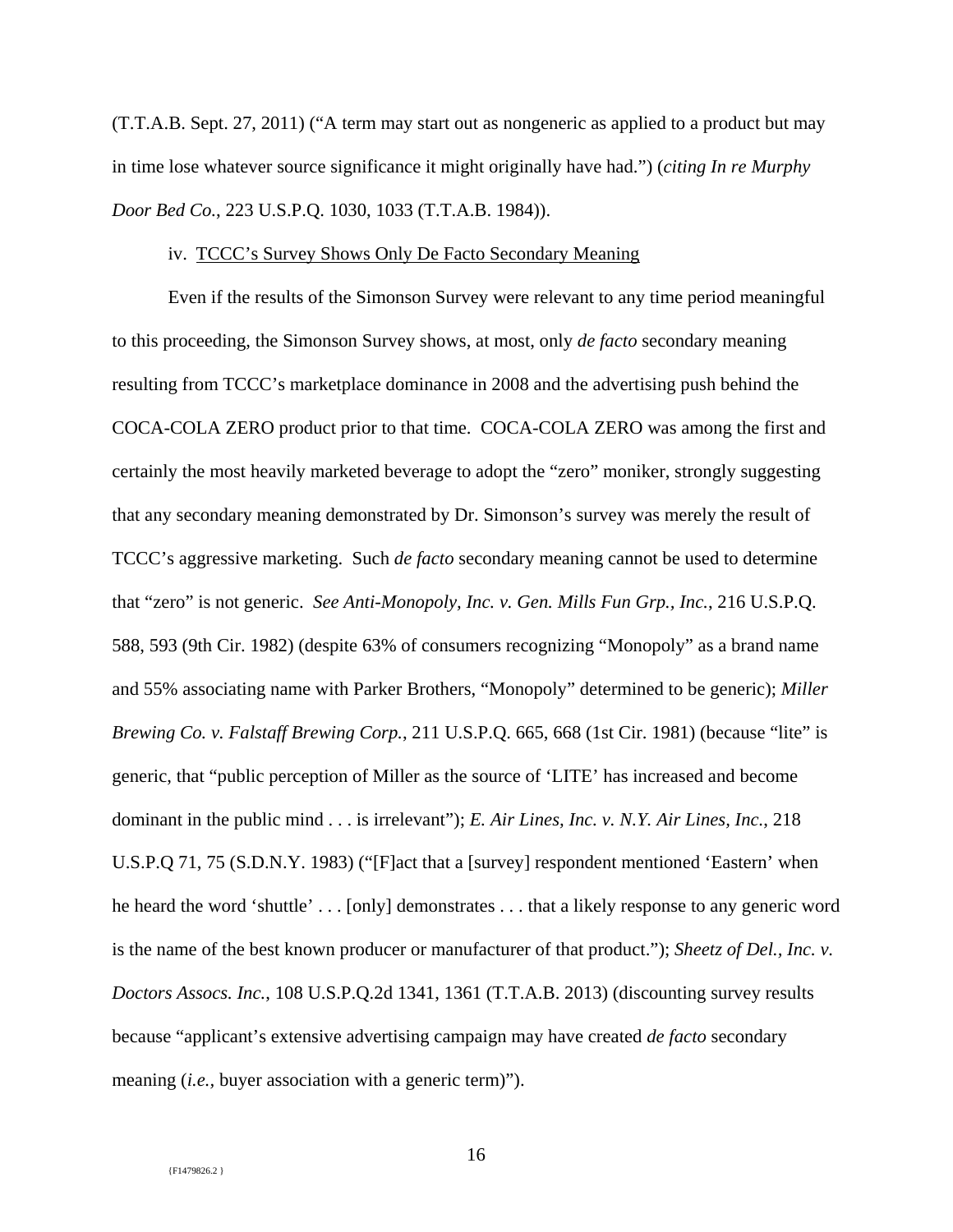Surprisingly, TCCC readily admits that any secondary meaning demonstrated in the Simonson Survey is in fact nothing more than *de facto* secondary meaning. As TCCC acknowledges, early research conducted by TCCC before COCA-COLA ZERO launched showed that 92% of relevant consumers understood ZERO in a beverage mark to mean zero calories. (TCCC Tr. Br. at 23, n.8.)<sup>3</sup> And as TCCC admits, it was only *after* TCCC's aggressive marketing push behind COCA-COLA ZERO that consumers linked "zero" to TCCC. (*Id*.) While TCCC contends that "[w]hat consumers may . . . have considered 'zero' to mean prior to the launch of TCCC's ZERO products and corresponding advertising material is irrelevant" (*id.*), this contention is contrary to the law. *BellSouth Corp. v. DataNational Corp.*, 35 U.S.P.Q.2d 1557 (Fed. Cir. 1995) ("A descriptive term may be generic for a designation ab initio . . . or it may become generic over time through common usage.") (citation omitted); *see also Anheuser-Busch, Inc. v. John Labatt Ltd.*, 39 U.S.P.Q.2d 1347, 1352 (8th Cir. 1996) (upholding jury verdict that "ice *was and always had been* the name of a beer category") (emphasis added).

### v. At Best, TCCC's Survey is Equivocal on Secondary Meaning

According to TCCC, the Simonson Survey showed that 55% to 57% of respondents associated ZERO with beverage products of one company. (TCCC Tr. Br. at 39.) Dr. Simonson arrived at the 55% figure by taking the 61% percent of respondents who associated "zero" with one company and subtracting out the 6% of respondents who associated "diet" with more than one company. (Simonson Dep. at 27:10-16.) Dr. Simonson arrived at the 57% figure by taking

<sup>&</sup>lt;sup>3</sup> This admission, and the research that it references, negates TCCC's assertion that "consumers do not know what 'zero' refers to absent a clear legend identifying the ingredient that is absent." (TCCC Tr. Br. at 22, n. 6.) TCCC's related contention that its own use of "zero" in its ZERO-inclusive marks "does not tell what 'zero' might mean other than that it is part of the beverage brand name and that one or more unspecified ingredients present in other products is absent" (TCCC Tr. Br. at 24) is belied by its own marketing. All of the promotion around TCCC's ZERO-named products specifies and emphasizes that the ZERO in the product name refers to zero calories and only to zero calories, from the press releases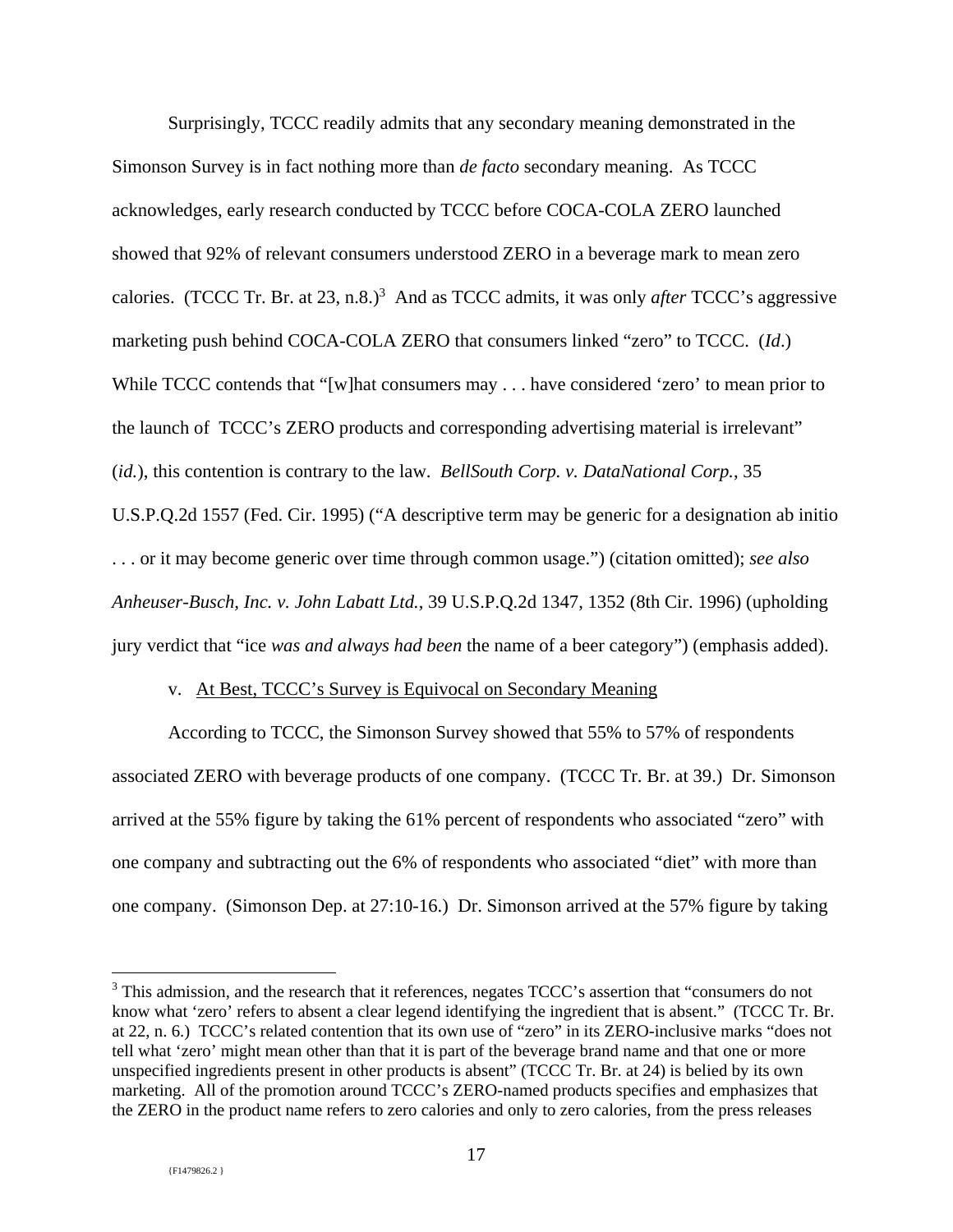the 61% figure and subtracting out 4% of respondents who both said that "zero" is associated with one company and "diet" is associated with more than one company. (*Id.* at 27:17-28:4.) There are several problems, however, with Dr. Simonson's conclusions.

First, Dr. Simonson included within the 61% several respondents that should have been excluded. Specifically, Dr. Simonson includes within the 61% respondents who indicated that they associate "zero" with one company but, when asked which company, named something other than TCCC (or a TCCC brand): seventeen respondents named Pepsi,<sup>4</sup> and seven respondents name something else, including one respondent who specified "Volt," which is not a TCCC product.<sup>5</sup> (TCCC 131 at App. E.) Dr. Simonson explained that he believes it is appropriate to count such respondents because of the "anonymous source" rule (Simonson Dep. at 133:17-134:4), which states, generally, "that a consumer need now know the identity of the manufacturer of goods or the provider of services, and that all that is necessary to establish secondary meaning is that the consumer associates the proposed mark with a single source." *Nextel Commcn's, Inc. v. Motorola, Inc.*, Opp. No. 91164353, 2009 WL 1741923, at \*11 (T.T.A.B. June 12, 2009) (citation omitted). However, these respondents did not say that the term was associated with some un-named source; they identified a source distinct from TCCC. Under such circumstances, they must be excluded from the secondary meaning total.

Indeed, the Board has previously held that the anonymous source rule does not apply in the context of association survey such as the one undertaken by Dr. Simonson. *Id*. (where

announcing the products to the "Real Coca-Cola Taste and Zero Calories" tagline that appears on virtually every COCA-COLA ZERO product and advertisement. (*See* RC Init. Br. at 19-20.) 4 Respondent Nos. 85179, 75000, 36061, 98322, 61704, 54575, 36035, 76872, 33331, 79708, 64497, 40530, 91776, 65210, 82415, 89097, and 39903.

<sup>&</sup>lt;sup>5</sup> Respondent No. 82609 specified "zero cola"; Respondent No. 34408 specified "COLA"; Respondent No. 19514 specified "some energy drink that says zero on it zero calories"; Respondent No. 96066 specified "no idea"; Respondent No. 45615 specified "zero"; and Respondent No. 22582 specified "cola."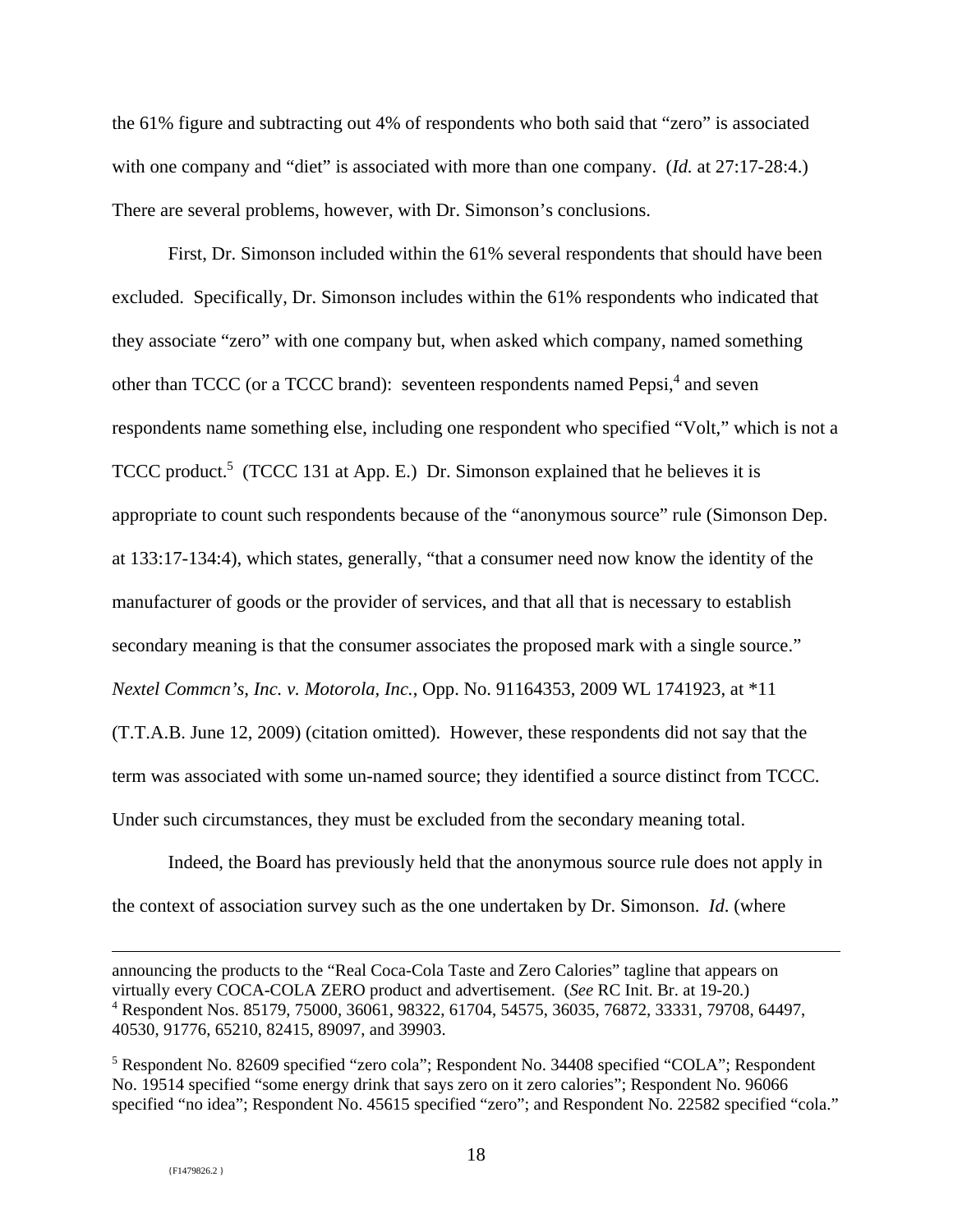respondents associated tested mark with multiple sources, "applicant's reliance on the anonymous source rule, with regard to the survey results, [is] misplaced"). As the Board reasoned, if respondents associated the mark with a particular company, the Board could not "conclude that the source being associated with the [mark] is 'anonymous.'" *Id*.

Since the anonymous source rule does not permit Dr. Simonson to include respondents who associated "zero" with a specific company other than TCCC, the 61% figure becomes 53% (152 respondents who associated "zero" with one company, minus 18 respondents who named a company other than TCCC (Pepsi or Volt), divided by 251 as the total number of respondents). Subtracting from this either 4% or 6% to account for the results of the "diet" control leaves a secondary meaning percentage of only 47% to 49%. This is below the threshold needed to establish that source identification is the "primary" meaning of the term in consumer's eyes. *Inwood Labs., Inc. v. Ives Labs., Inc.*, 456 U.S. 844, 214 U.S.P.Q. 1, 4 n.11 (1982).

Moreover, the 47-49% figure does not take into account the margin of error inherent in every survey, including the Simonson Survey, as Dr. Simonson admitted. (Simonson Dep. at 177:7-9; *see also* Simonson Tr. at 171:6-11 (mall intercept surveys only give you "an order of magnitude" not precise results).) Although Dr. Simonson did not bother to calculate the margin of error at the time he wrote his survey report (Simonson Tr. at 169:3-6, 177:3-6), he estimated at trial that it would be in the range of "plus or minus four, five or six percentage points." (*Id.* at 172:3-5.) This means that it is possible that the Simonson Survey showed that, even in 2008 when there were far fewer ZERO-named beverages on the market, only 41% of respondents associated the term "zero" with TCCC.

Establishing acquired distinctiveness requires showing that the *primary* significance of the term is to identify the source. *Inwood Labs.*, 214 U.S.P.Q. at 4 n.11. With the Simonson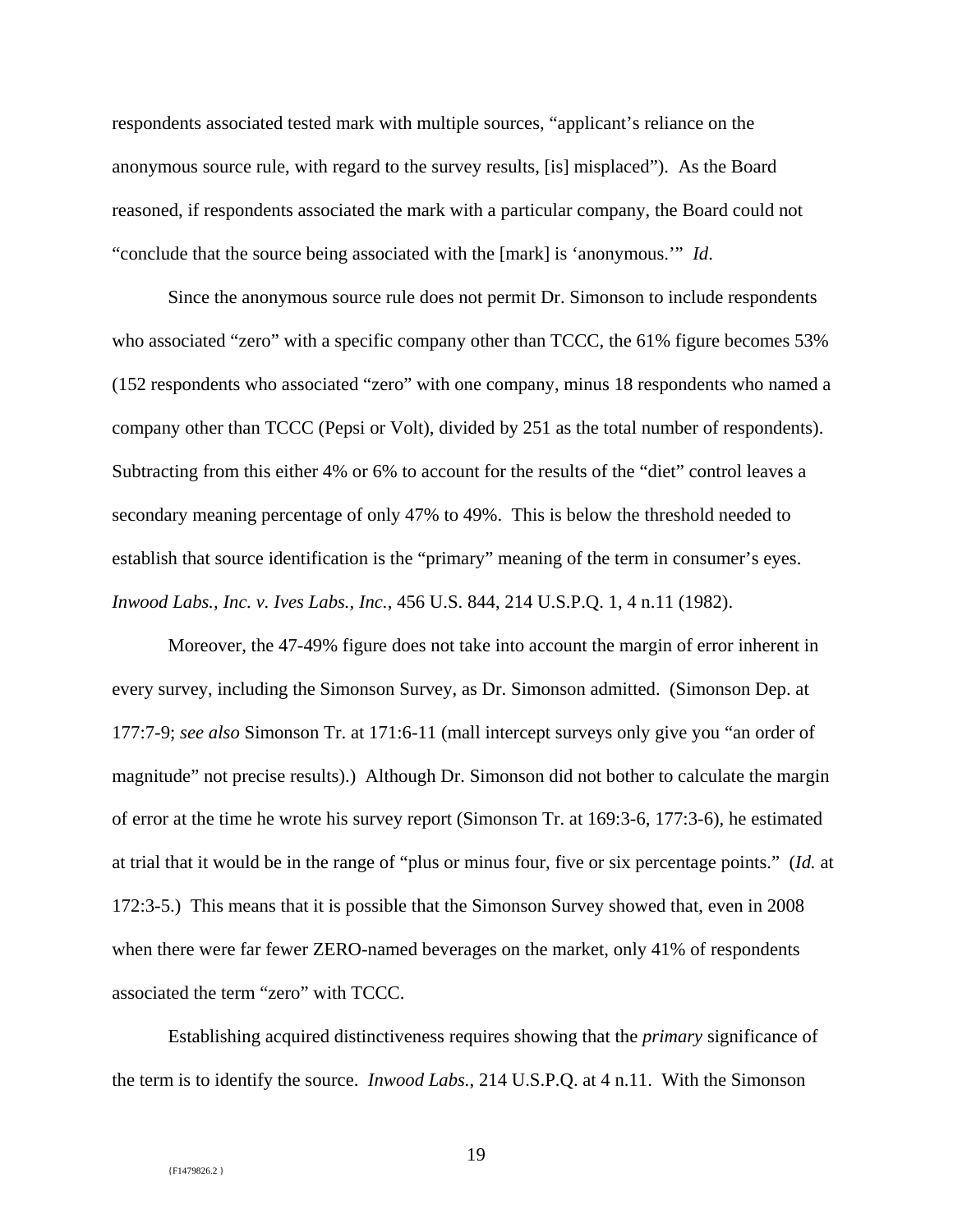Survey results in 2008 being in the range of 41% to 55% at best, the most that can be said about the Simonson Survey is that it is equivocal on the question of secondary meaning. Since the survey does not conclusively show that the primary meaning of "zero" as used for beverages is to identify TCCC as the source, and given all of the other issues with the survey identified by Royal Crown, the survey simply cannot outweigh the overwhelming evidence pointing to "zero" as highly descriptive without sufficient secondary meaning (if it is not generic).

## **4. TCCC Mischaracterizes Prior PTO Practice**

TCCC seeks to rely on the PTO's registration of certain ZERO-inclusive marks without disclaimer of the term "zero" (TCCC Tr. Br. at 12), ignoring the fact that the general practice of the PTO is, in fact, to require a disclaimer of the term. Having taken the position that the PTO's practice regarding disclaimers is relevant and instructive, TCCC then ignores the multitude of relevant, soft drink applications and registrations in the record  $-30$  in total<sup>6</sup>  $-$  in which the PTO required disclaimer of the term or numeral zero, including Royal Crown's own DIET RITE PURE ZERO and PURE ZERO applications. In the face of this evidence, TCCC can identify only *two* registrations that include the term ZERO and cover soft drinks: Registration No. 1862689 for ZERO TEA for "sports drinks" and Registration No. 2275991 for A LESS ZER'0' SPUMEGGIANTE for "non-alcoholic beverages, namely, fruit juices, carbonated soft drinks, flavored cocktail based on grape juice, spring water,"<sup>7</sup> both of which were issued before the term ZERO became commonplace in the beverage industry (1994 and 1999, respectively). Thus, the

<sup>6</sup> Royal Crown's applications, plus Application Serial Nos. 77586710, 77587579, 77612529, 77275916, 77181474, 77489223, 77546090, 77946061, 77336826, 85513847, 8548159, 76608876, 77119736, 77943690, 79118667, 85498866, 77662597, 85053733, 85727407, and 8542741; and Registration Nos. 3179696, 3657037, 3156317, 3992546, 4206840, 4206841, 3110915, and 3048276.

 $7$  The other registrations to which TCCC cites are irrelevant to this dispute. Many cover alcoholic beverages (Registration Nos. 1220237, 2454727, 2410576, 2627897, and 2927378), one covers milk (Registration No. 2095972), and rest do not contain ZERO (Registration Nos. 226758, 2289636, 1740083, 2280130, and 1532289).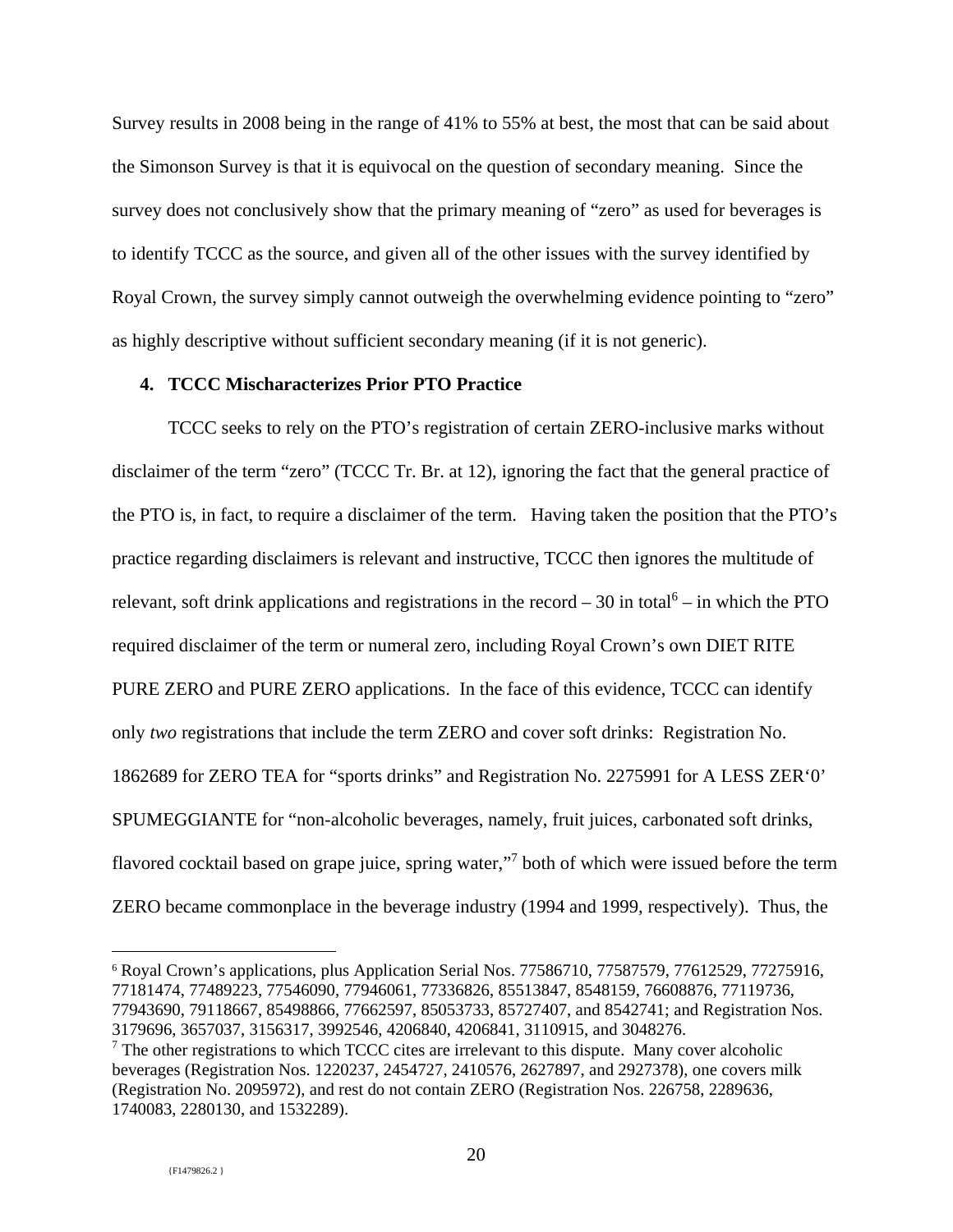weight of the evidence shows that the PTO does in fact regularly require the term "zero" to be disclaimed from trademark applications covering soft drinks,<sup>8</sup> and such disclaimers point to "zero" being generic. *See In re Ad.Com Interactive Media*, S.N. 77832668, 2012 WL 2588565, at \*8 (T.T.A.B. June 18, 2012) (evidence of 28 registrations disclaiming relevant terms showed that "the public is likely to understand such terms to be generic" for the services at issue).

Of course, in any event, as the Board and its reviewing court have repeatedly held, "each application must be judged on its own merits based upon the evidence of record, and we are not bound by the past decisions of individual examining attorneys in considering different applications." *In re Nortech Invs. Ltd.*, S.N. 85081203 & 85081475, 2013 WL 6056586, at \*7-8 (T.T.A.B. July 12, 2013) (rejecting evidence of allegedly analogous third-party registration that had been registered without a disclaimer, holding that "it is illogical to suggest . . . that every one of four-hundred examining attorneys must be factually accurate and legally consistent with each other 100% of the time in order for this Board to find [the marks at issue in the appeal] generic") (citations omitted); *see also*, *e.g.*, *In re Boulevard Entm't Inc.*, 67 U.S.P.Q.2d 1475, 1480 (Fed. Cir. 2003); *In re Nett Designs*, 57 U.S.P.Q.2d 1564, 1566 (Fed. Cir. 2001); *In re Argo Tea, Inc.*, S.N. 85011197, 2013 WL 3001459, at \*2 (T.T.A.B. May 9, 2013).

## **B. TCCC Has Failed to Show by a Preponderance of the Evidence That ZERO Is Not Generic**

## **1. Royal Crown Properly Positioned the Genus Inquiry**

The first step of the genericness inquiry is defining the goods or services at issue. *H. Marvin Ginn Corp. v. Int'l Ass'n of Fire Chiefs, Inc.*, 228 U.S.P.Q. 528, 530 (Fed. Cir. 1986).

<sup>&</sup>lt;sup>8</sup> No conclusion can be drawn regarding PTO requirements with regard to disclaimer of "zero" from most of the applications in the record in which the term was not disclaimed, as many had not made it far enough along the examination process to determine if the PTO would or would not have required a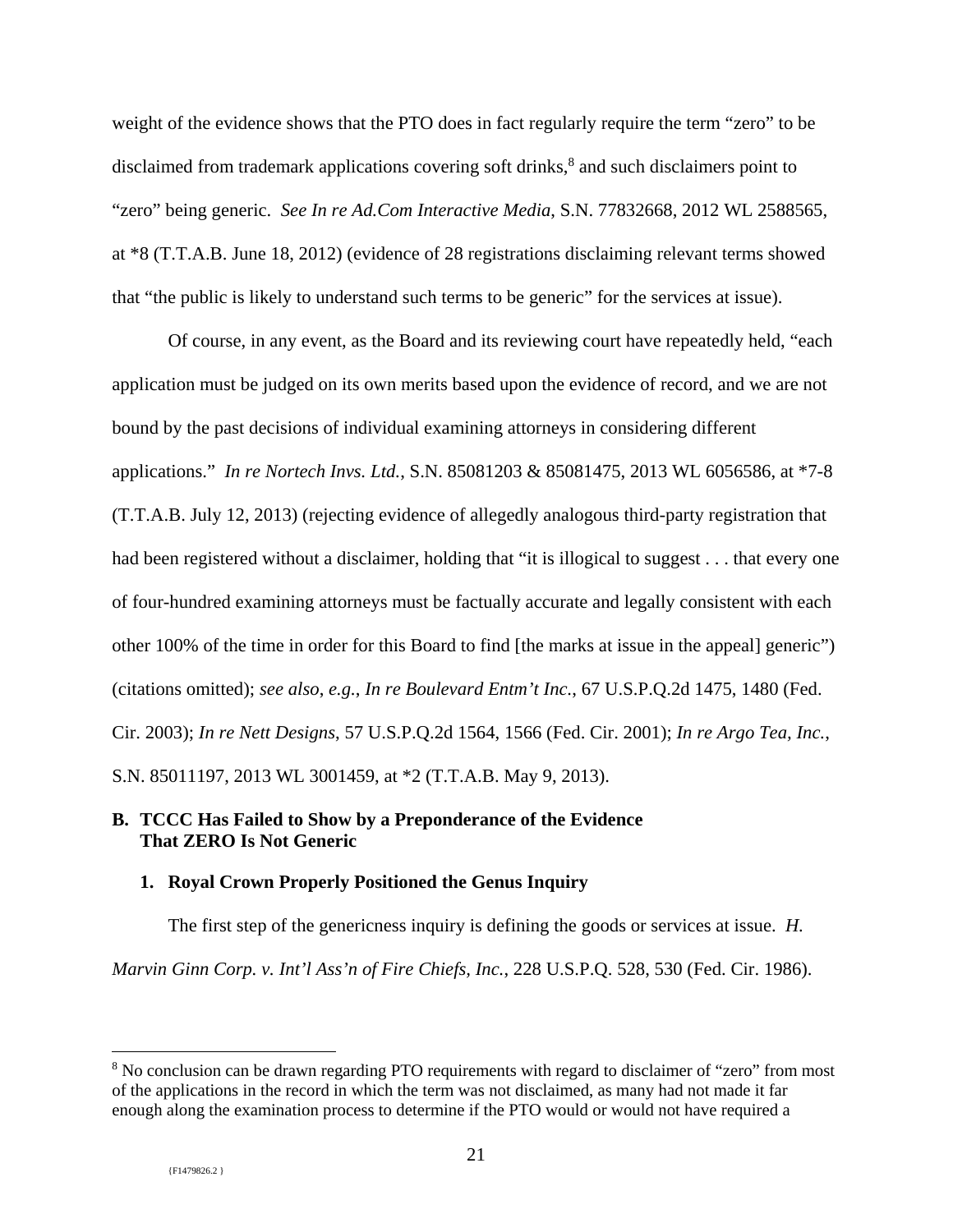TCCC complains that Royal Crown inappropriately identified the genus as "zero-calorie soft drinks." (TCCC Tr. Br. at 22.) But Royal Crown positioned the genus inquiry as required by case law: because the goods covered by TCCC's applications encompass zero-calorie soft drinks, the Board must consider whether "zero" is generic for such goods. (*See* RC Init. Br. at 36, citing *In re Cent. Sprinkler Co.*, 49 U.S.P.Q.2d 1194, 1197 (T.T.A.B. 1998); *In re Dakota Natural Foods, Inc.*, S.N. 78326818, 2007 WL 2698291, at \*3 (T.T.A.B. Aug. 28, 2007); *In re Nutraceutical Corp.*, S.N. 78975072, 2006 WL 802405, at \*2 (T.T.A.B. Mar. 13, 2006).) *See also In re PRGCO, LLC*, S.N. 77252690 *et al.*, 2012 WL 1881480, at \*6 (T.T.A.B. May 4, 2012) (in considering genericness of RECYCLED PAPER GREETINGS, noting that "the question in these appeals concerns whether the goods identified in the applications, which are not limited to particular types of greeting cards, would include within their scope cards of recycled paper"; affirming disclaimer requirement for "recycled paper"); *In re DNI Holdings Ltd.*, 77 U.S.P.Q.2d 1435, 1439 (T.T.A.B. 2005) (relevant genus "includes wagering on sporting events," despite the fact that applicant had specifically carved out "sports wagering" from its recitation of services).

TCCC's attempts to distinguish Royal Crown's cases are strained and unpersuasive.<sup>9</sup> TCCC attempts to distinguish *In re Central Sprinkler Co.* and *In re Dakota Natural Foods, Inc.* on the basis that the applicant in each of those cases only used its mark for the more narrowly defined goods rather than the broader category set forth in the application. (TCCC Tr. Br. at 22- 23, n.7.) As much as TCCC would like the Board to believe otherwise, TCCC also only uses its

disclaimer. Further, many were abandoned for failure to respond to Office Actions, which Office Actions may well have included a requirement that "zero" be disclaimed.

<sup>&</sup>lt;sup>9</sup> Of note, these are the only cases from Royal Crown's entire initial trial brief that TCCC attempts to distinguish.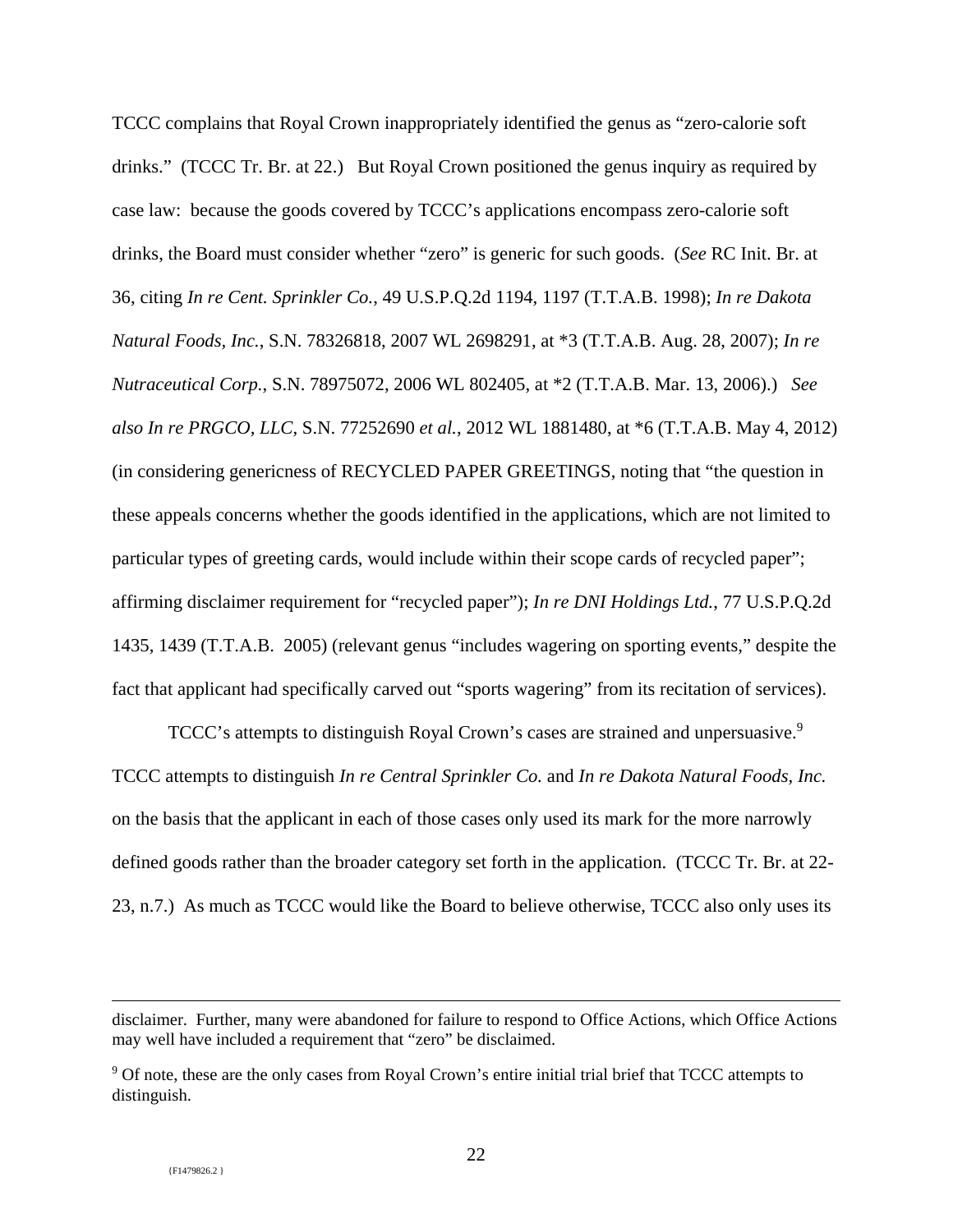ZERO-inclusive marks for zero-calorie soft drinks.<sup>10</sup> TCCC attempts to distinguish *In re Nutraceutical Corp.* on the theory that the more narrowly defined genus of "fresh organic foods" and "fresh organic food markets" were "known subcategories of the principal category of 'organic foods'." (TCCC Br. at 23, n.7.) The case, however, contains no such statement, and, perhaps tellingly, TCCC does not provide a pin cite to support its contention. In any event, the evidence here also establishes that "zero" is a known sub-category of beverages recognized by competitors, the industry, and consumers.

Moreover, the case cited by TCCC in support of its argument that the Board cannot specifically consider whether "zero" is generic for zero-calorie beverages actually supports Royal Crown's position. In *Alcatraz Media, Inc. v. Chesapeake Marine Tours Inc.*, 107 U.S.P.Q.2d 1750 (T.T.A.B. 2013), the mark at issue was ANNAPOLIS TOURS and the question was whether the genus was adequately defined by the services identified in the registration – "conducting guided tours of historic districts and other areas of cities" – or whether the genus inquiry should more narrowly focus on "'guided tours of Annapolis, or simply tours of Annapolis'" as petitioner recommended. *Id.* at 1761. Respondent argued that "guided tours of Annapolis" was inappropriately narrow because the company offered tours other than of Annapolis. *Id*. Noting that "*often*" – but not always – "the genus is defined by the identified goods or services of the involved registration," *id*. (emphasis added), the Board stated that "[r]espondent cannot circumvent a genericness finding on the basis that the mark ANNAPOLIS TOURS may be used to identify guided tour services of other cities." *Id*. Extrapolating the

 $10$  TCCC's argument that it has applied ZERO-inclusive marks to non-zero-calorie soft drinks is specious. While TCCC's ZERO-named products may have trace amounts of calories, each is properly labeled as zero-calorie under FDA regulations and TCCC markets them as such. (*See* Springate Trial Decl. ¶ 31 n.2; *see also* 21 C.F.R. 101.9(c)(1) ("amounts less than 5 calories may be expressed as zero calories").)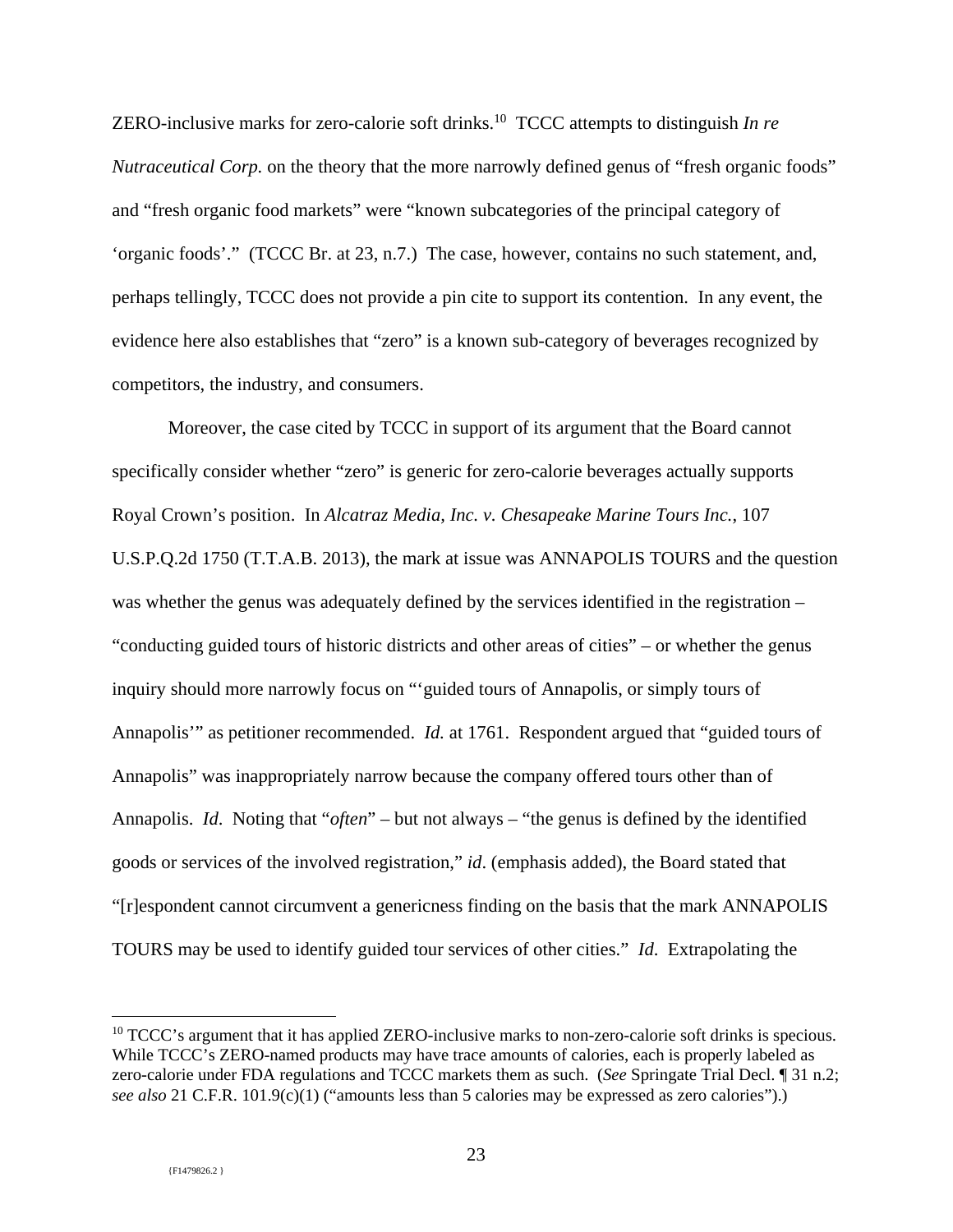holding of *Alcatraz Media* to this case, TCCC cannot avoid a genericness finding merely because its recitation of goods is broad enough to encompass goods other than zero-calorie soft drinks, or even if not all of TCCC's ZERO-named products contain zero calories.

## **2. The Evidence Demonstrates That Consumers Have Been Exposed to "Zero" as a Genus of Goods**

TCCC asserts that Royal Crown failed to provide "any significant evidence showing the extent of the public's exposure to use of 'zero' in various contexts or how the relevant public perceives the term 'zero' per se in connection with non-alcoholic beverages." (TCCC Tr. Br. at 23.) But like many of the assertions made by TCCC, this, too, ignores the evidence of record:

- Royal Crown's evidence of 32 ZERO-named soft drinks by companies other than TCCC that have appeared in the U.S. market. This evidence includes two third-party ZEROnamed products that TCCC itself distributes: MONSTER ENERGY ABSOLUTELY ZERO and MONSTER ENERGY ZERO ULTRA.<sup>11</sup> This evidence also includes firsthand sales and marketing details for five of the marks, including beverages offered by the second and third largest North American beverage companies, PROPEL ZERO by PepsiCo and DIET RITE PURE ZERO by DPSG. (RC Init. Br. at 23-27), and includes database information as to sales under fourteen other marks. (Springate Trial Decl. ¶ 35 & RC17.)
- Royal Crown's evidence of dozens of examples showing use of the term or numeral zero on beverages to refer to zero calories, including on required nutritional panels and in packaging call-outs. (RC Init. Br. at 22-23.)

 $\overline{a}$  $11$  The fact that TCCC distributes a competitive product bearing a ZERO-inclusive trademark is particularly damning evidence. *See British Seagull*, 28 U.S.P.Q.2d at 1203-04 (T.T.A.B. 1993) ("[A]pplicant not only is not the exclusive user of [the claimed designation], it has actually itself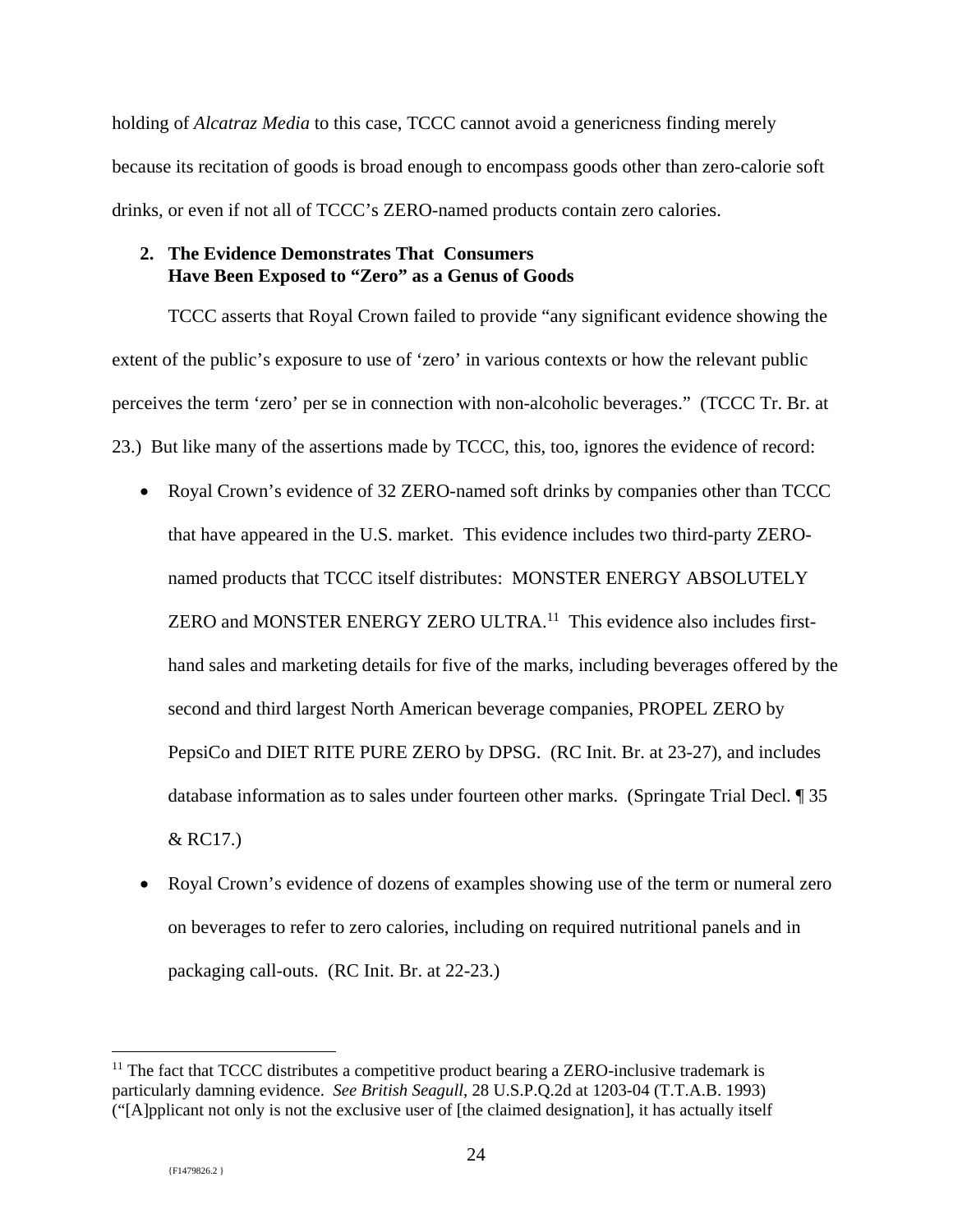- Royal Crown's evidence of 68 third-party applications and registrations for non-alcoholic beverages containing the term or numeral zero. (RC Init. Br. at 27, appxs. B & C.)
- Royal Crown's evidence that the American Beverage Association, a beverage industry trade organization of which TCCC is a member, has used "zero" to refer to a category of beverages in advertisements displayed throughout the New York City transit system. (Barnes Trial Decl.  $\P\P$  6, 8-11 & RC18.)<sup>12</sup>
- Royal Crown's evidence of multiple examples of use by the media of the term "zero" to refer to zero-calorie beverages as a category. (RC Init. Br. at  $29-30.1^{13}$ )
- Royal Crown's evidence confirming that TCCC itself wants consumers to understand "zero" as shorthand for zero-calorie beverages. (RC Init. Br. at 19-20.)
- Consumer research conducted by TCCC showing that, even before TCCC launched COCA-COLA ZERO, 92% of relevant consumers understood ZERO, when used as part of a beverage trademark, to refer to "zero calories." (RC Init. Br. at 21.)

 $\overline{a}$ contributed to the widespread use of the [claimed designation] by others. . . . Such action is plainly contrary to applicant's claim of substantially exclusive use.").

 $12$  TCCC's criticism of Royal Crown's evidence on the American Beverage Association ("ABA") advertisement fails. Although TCCC claims the ABA advertisement introduced into the record is "nonfinal" (TCCC Tr. Br. at 25, n.11) the only testimony on the question contradicts TCCC's assertion. (Barnes Trial Decl. ¶ 9; Barnes Trial Dep. at 23:13-15.) TCCC is also absolutely incorrect that Mr. Barnes testified that "he had no evidence that TCCC ever approved" the ABA advertisement. (TCCC Tr. Br. at 25, n.11.) Mr. Barnes testified, without equivocation, that he knows TCCC did in fact approve the advertisement. (Barnes Trial Decl. ¶ 11; Barnes Trial Dep. at 44:18-24.) In any event, TCCC had significant notice that the ABA advertisement would be introduced at trial accompanied by Mr. Barnes testimony. If TCCC believed Mr. Barnes' testimony to be inaccurate, TCCC could have introduced its own witness to contradict it, under oath. Its failure to do so is telling.

 $13$  TCCC attempts to discredit the media evidence by arguing that it is hearsay "as to what the author(s) were thinking or referring to when they used the term 'zero.'" (TCCC Tr. Br. at 24-25, n. 10.) The articles may be hearsay as to the truth of any statements made in them, but they are not hearsay as to how the authors used the term "zero," namely, to refer to a category of beverages. *Lockheed Martin*, 2011 WL 5014027, at \*9 ("printed publications are evidence of the manner in which [a term] has been used in the printed publication").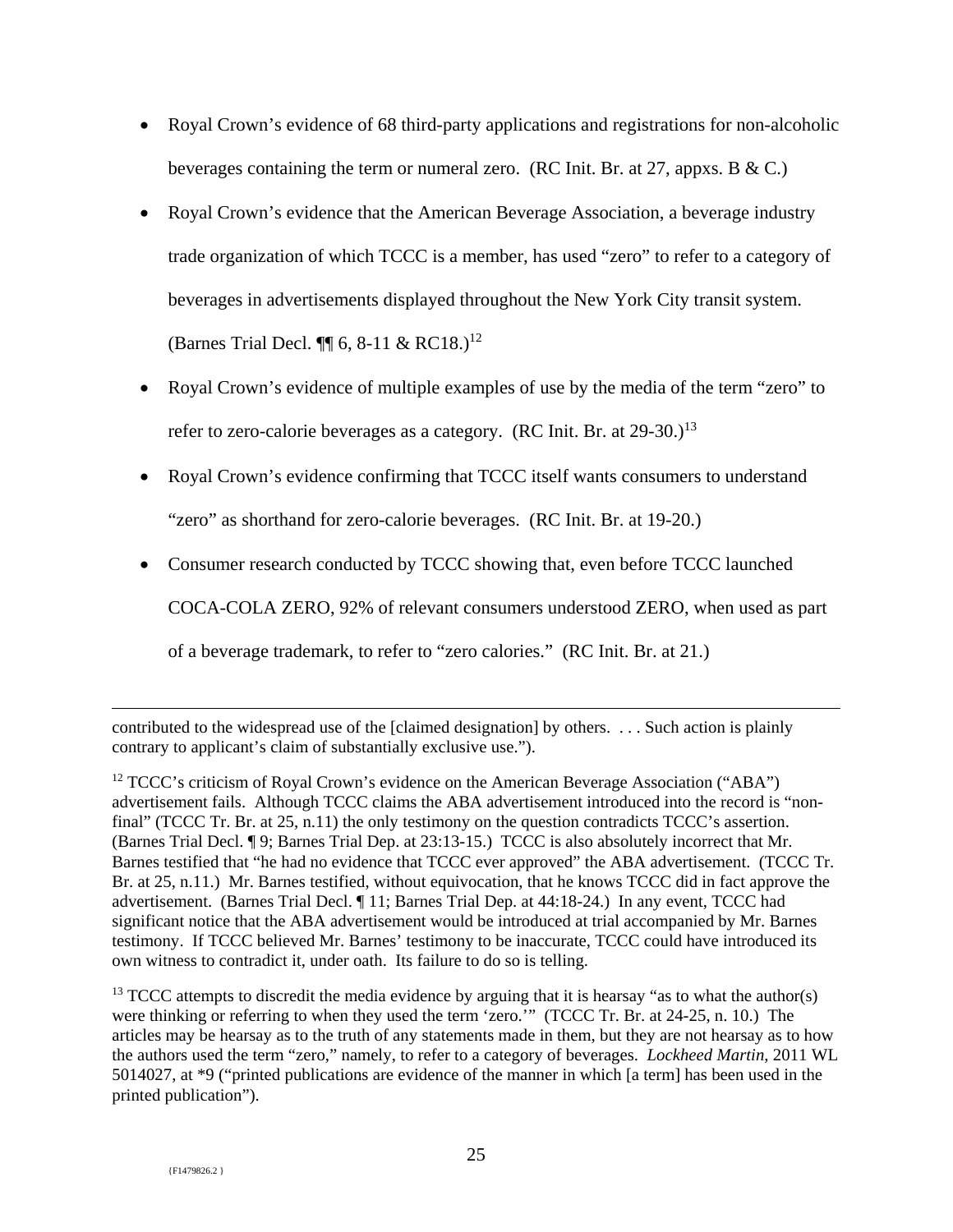• Royal Crown's evidence that consumers themselves use "zero" to refer to zero-calorie beverages as a category. (RC Init. Br. at 28-29.)

## **3. TCCC's Attacks on Royal Crown's Evidence Are Not Persuasive**

## i. The Evidence of ZERO-Inclusive Marks by Companies Other Than TCCC Is Not Insignificant

TCCC's primary argument for disregarding the fact that 32 soft drink products other than TCCC's products have used ZERO-inclusive trademarks is that, in TCCC's words, no "significant beverage company other than TCCC uses ZERO . . . for any leading soft drink brands." (TCCC Tr. Br. at  $28.1<sup>14</sup>$  Apparently in TCCC's view of the world, the only beverage companies that matter are TCCC, PepsiCo and DPSG, and the only soft drinks that matter other than TCCC's own are Pepsi, Mountain Dew, Dr Pepper, 7Up, Schweppes and Canada Dry, none of which, admittedly, have yet introduced a ZERO-named version. TCCC, however, cannot point to a single case holding that the only third-party uses that matter are those for leading brands – because there is no such case. As the Board has recognized, "[t]he Trademark Act protects all competitors, big or small, against harm resulting from registration of generic terms." *See Sheetz of Del.*, 108 U.S.P.Q.2d at 1367 ("The fact that applicant's business is much larger than some other establishments using 'Footlong' in connection with 12-inch sandwiches does not establish applicant's right to exclusive use of the term."). Moreover, while PepsiCo and DPSG might not yet have applied ZERO to the brands TCCC mentions, both PepsiCo and DPSG have used ZERO-inclusive marks,<sup>15</sup> and both PepsiCo and DPSG have objected to TCCC's attempt to

<sup>&</sup>lt;sup>14</sup> TCCC also contends "some of the third party uses of ZERO that RC alleges are part of the product name are in fact not 'part of the mark' but are instead descriptive uses of 'zero' on packaging call outs." (TCCC Tr. Br. at 26.) TCCC does not back up this contention with examples, but, in any event, TCCC simply is wrong.

<sup>&</sup>lt;sup>15</sup> TCCC's attempt to introduce new evidence in its trial brief regarding PepsiCo's PROPEL ZERO mark (*see* TCCC Tr. Br. at 43 n.16) is improper. The procedural mechanism for a party seeking to introduce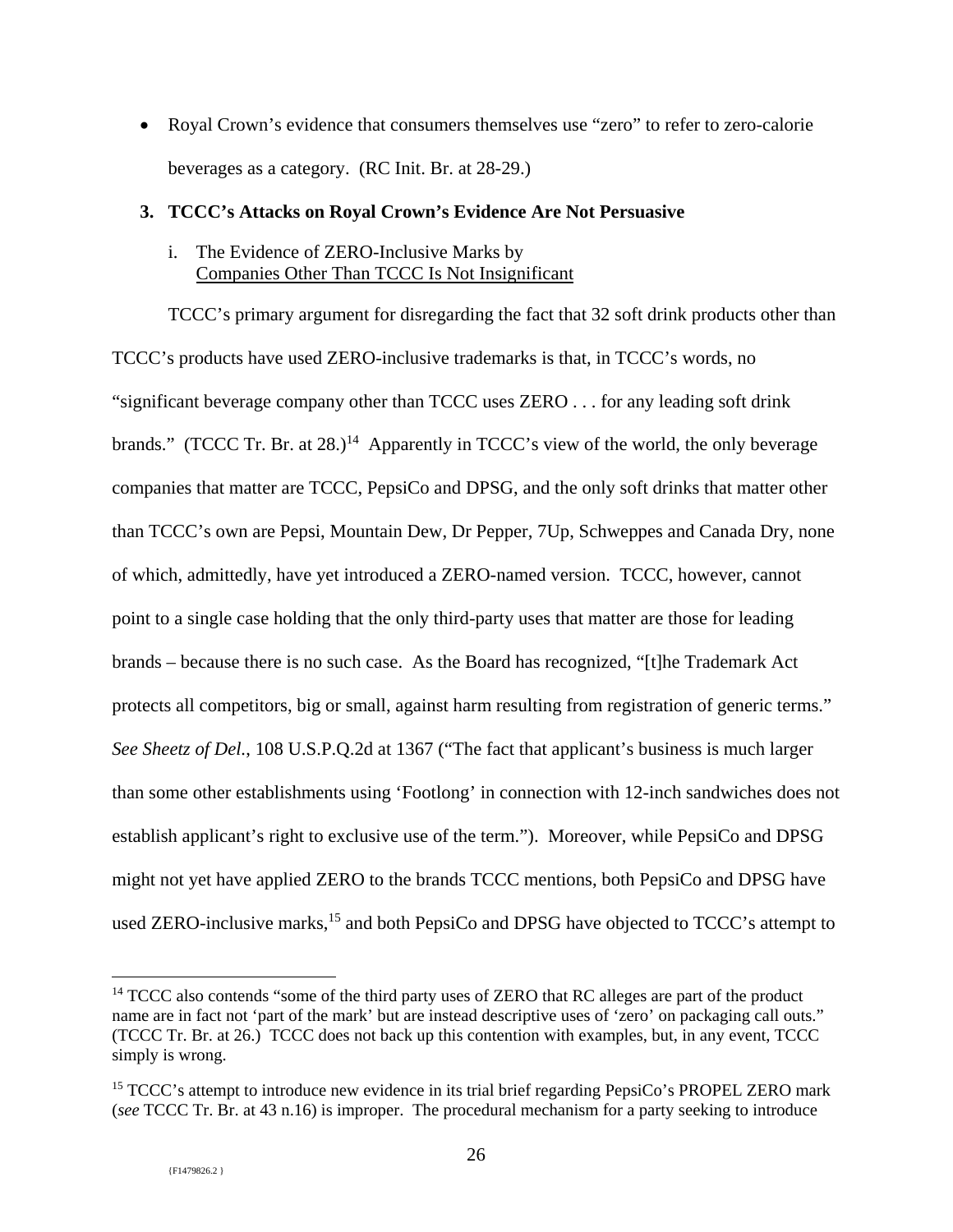monopolize the term "zero" – TCCC through this opposition, and PepsiCo through a successful opposition in the United Kingdom and a pending opposition in Canada. (RC282-RC283; PepsiCo Dep. at 51:4-8.) *Classic Foods Int'l Corp. v. Kettle Foods, Inc.*, 468 F. Supp. 2d 1181, 1192 (C.D. Cal. 2007) (opinions of industry leaders are "particularly helpful . . . in determining the genericness of a term) (citation omitted).

TCCC also tries to minimize the impact of the 32 other ZERO brands by claiming that it has objected to a number of third-party uses of ZERO-inclusive marks "either by sending a cease and desist letter and/or by opposing an application" (TCCC Tr. Br. at 26.) The record, however, is devoid of evidence that TCCC has taken any substantial steps to clear the marketplace of ZERO-inclusive marks. There is no evidence that TCCC has sought a single injunction, despite widespread evidence of third-party use, including by TCCC's biggest competitors for products directly competitive to TCCC's own ZERO-named products. There is no evidence of a single demand letter sent to any user of a ZERO-inclusive mark other than to Royal Crown and Loud Beverage Corp., the owner of the POMBERRY ZERO mark – and both recipients rejected

new evidence after its testimony period is to file a motion to reopen its testimony period. *See* TBMP § 509.01(b)(2). TCCC's failure to undertake such a motion compels the Board to reject the evidence. *See Tektronix, Inc. v. Daktronics, Inc.*, 187 U.S.P.Q. 588, 589 n.1 (T.T.A.B. 1975) (rejecting new evidence attached to opposer's reply trial brief because "the information contained therein could have been made of record through other means such as a motion to reopen"). Further, any such motion would have been unsuccessful. Although TCCC asserts that the evidence could not have been discovered earlier, this is not the sole factor for consideration. *Harjo v. Pro-Football Inc.*, 45 U.S.P.Q.2d 1789, 1791-92 (T.T.A.B. 1998). Other factors to be considered include the nature and purpose of the evidence sought to be added, the stage of the proceeding and prejudice to the nonmoving party. *Id.* Here, TCCC seeks to add an article from Advertising Age's website and a page from the PROPEL ZERO website to show that PepsiCo announced it is discontinuing its PROPEL ZERO mark. Such article and website, however, are hearsay that cannot be used to prove the truth of the matters asserted therein, and thus have no probative value for the purpose that TCCC seeks to use them. *See L.C. Licensing, Inc. v. Berman*, 86 U.S.P.Q.2d 1883, 1887 (T.T.A.B. 2008) (denying motion to reopen testimony period to introduce newspaper article because the article was not evidence of what was stated therein). Additionally, the evidence that TCCC seeks to add is irrelevant. Testimony from PepsiCo has demonstrated that the public was exposed to significant marketing and advertising of PROPEL ZERO, and that PepsiCo achieved significant sales of the beverage sold under the mark. (RC Init. Br. at 24-25.) What PepsiCo intends to do with its PROPEL ZERO mark in the future is of no import.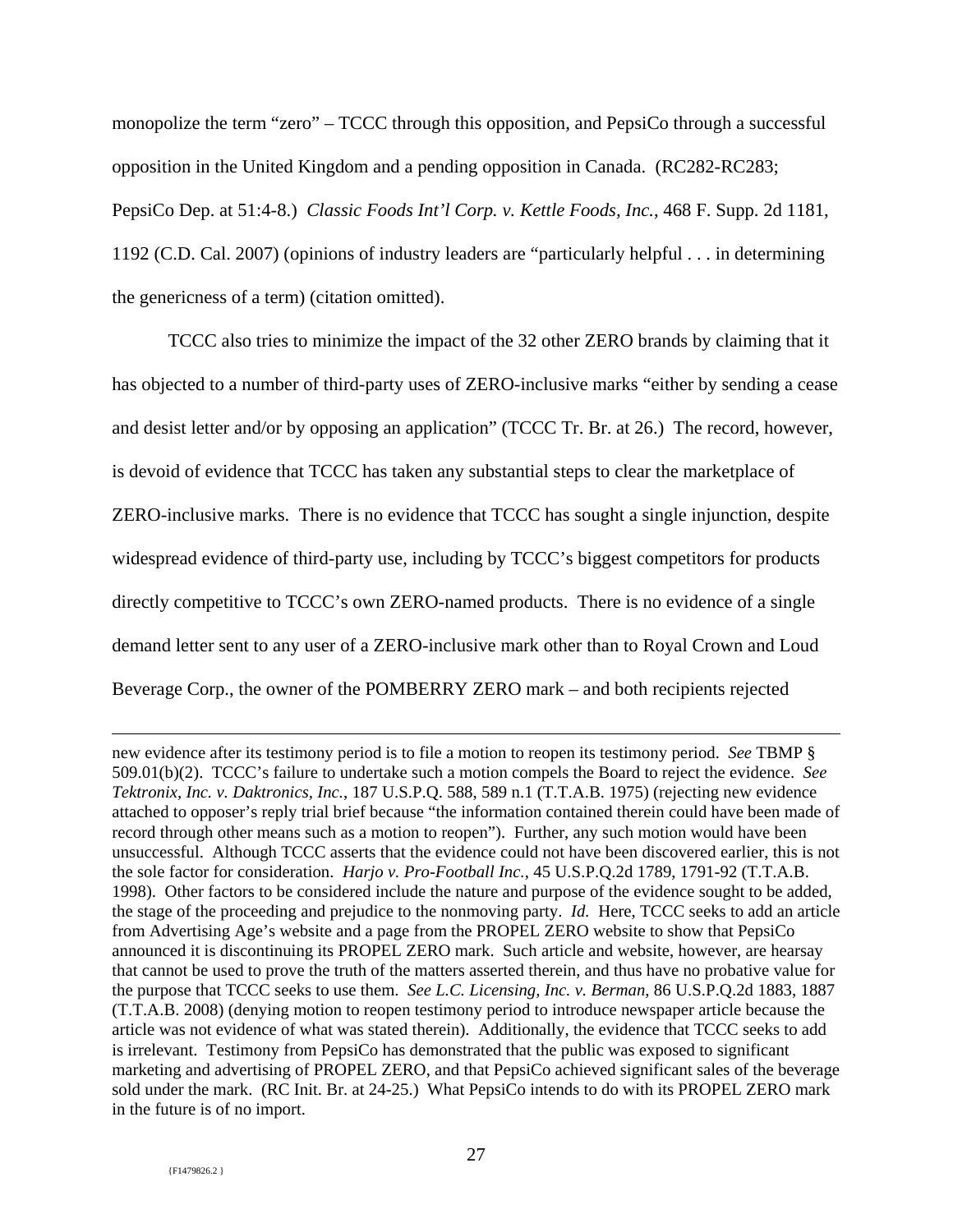TCCC's claim of exclusive rights. (*See* RC99 (Loud Beverage Corp.'s response to TCCC's demand letter, rejecting TCCC's claimed exclusive rights in ZERO).) There is no evidence of a single agreement in which any company has acknowledged TCCC's claimed exclusive rights in ZERO. (*Cf.* RC100-RC101 (agreements with third parties in which third parties do not acknowledge TCCC's claimed exclusive rights in ZERO).) *Compare Lockheed Martin*, 2011 WL 5014027, at \*18 (rejecting as "vague and evasive" opposer's assertions that it had enforced its mark when opposer was "unable to produce any details about such efforts or any written letters or memoranda memorializing them"). TCCC's failure to police and enforce its claimed exclusive rights in ZERO in the marketplace is devastating to its position in these consolidated oppositions, since unfettered third-party use has rendered "zero" generic even if it was not before TCCC adopted it, *BellSouth Corp.*, 35 U.S.P.Q.2d at 1557, and is antithetical to the exclusive rights TCCC's claims. *Levi Strauss & Co. v. Genesco, Inc.*, 222 U.S.P.Q. 939, 942 (Fed. Cir. 1984).

### ii. Royal Crown's Internet Evidence Is Not Insubstantial

TCCC criticizes Royal Crown's evidence as being Internet-based, citing cases stating things like "a photograph on the flickr website[] does not mean that consumers will be aware of that evidence." (TCCC Tr. Br. at 26, citing *Baroness Small Estates, Inc. v. Am. Wine Trade, Inc.*, 104 U.S.P.Q.2d 1224, 1228 (T.T.A.B. 2012); *see also* TCCC Tr. Br. at 24 n.10, 27) As an initial matter, the Board repeatedly finds marks to be generic on the basis largely of Internetbased evidence. *See e.g., Del. Quarries, Inc. v. Playcore IP Sub, Inc.*, Opp. No. 91190282, 2013 WL 5407286, at \*6-8 (T.T.A.B. July 2, 2013) (finding ROCKSCAPE generic on the basis of challenger's Internet evidence of third-party use in both trademark and descriptive form); *In re Argo Tea, Inc.*, 2013 WL 3001459, at \*3-5 (finding POMEGRANATEA generic where evidence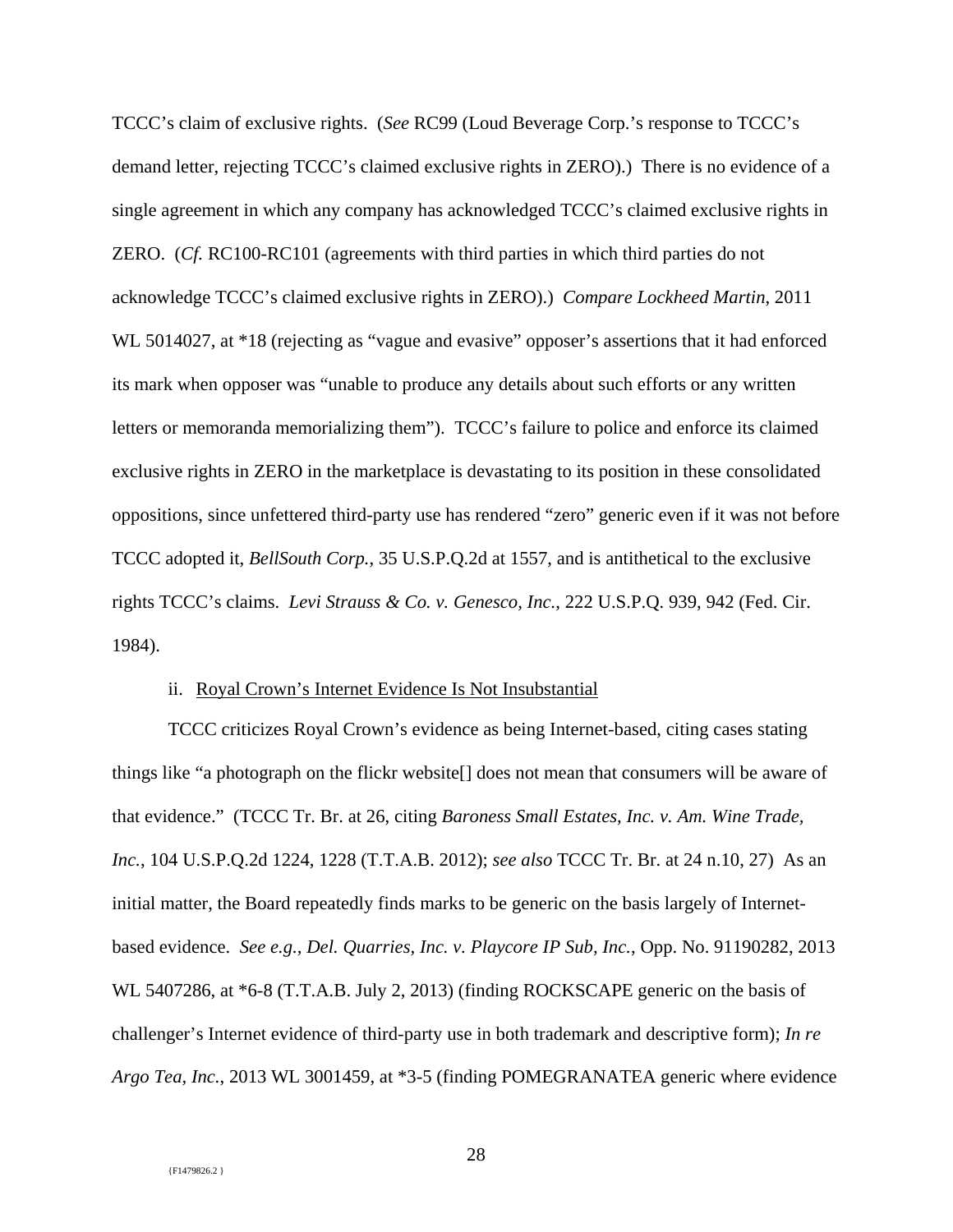of third-party use consisted solely of Internet printouts); *In re Bliss Publ'ns, LLC*, S.N. 77779284, 2012 WL 3224717, at \*4-5, \*7 (T.T.A.B. July 23, 2012) (finding BABY GUIDE generic where evidence of third-party use consisted solely of Internet printouts).

Moreover, Royal Crown's evidence does not consist exclusively or even mostly of Internet-based evidence. Among other things, Royal Crown introduced documents and testimony concerning its extensive use of DIET RITE PURE ZERO and other uses of "zero" on soft drinks, documents and testimony from third parties using ZERO-named beverage marks, and actual products purchased in the marketplace. Further, the Internet evidence that was introduced by Royal Crown is far different than the random flickr photo referenced in *Baronesss Small Estates* or the other "relatively obscure" Internet examples critiqued in *In re Country Music Association Inc.*, 100 U.S.P.Q.2d 1824, 1830 (T.T.A.B. 2011) (cited at TCCC Tr. Br. 27). Royal Crown's Internet evidence includes third-party beverage company websites, trade websites, Internet beverage retailers, and the Internet powerhouse retailer Amazon, among others. *In re Reed Elsevier Props. Inc.*, 82 U.S.P.Q.2d 1378, 1381 (Fed. Cir. 2007) (third-party websites are "competent sources" to show what the relevant public would understand a term to mean and "provide substantial evidence to support" a finding of genericness). As much as TCCC would like to pretend that the extensive evidence introduced by Royal Crown adds up to nothing, the math will never come out in TCCC's favor.

### iii. Consumer Impression Data is Not Required

TCCC also critiques Royal Crown's evidence for lacking information regarding how many consumers have been exposed to the numerous uses of "zero" found in the record. Such an argument is hypocritical. While Royal Crown did not present empirical evidence of consumer impressions, neither did TCCC for its own advertisements. Yet this hasn't stopped TCCC from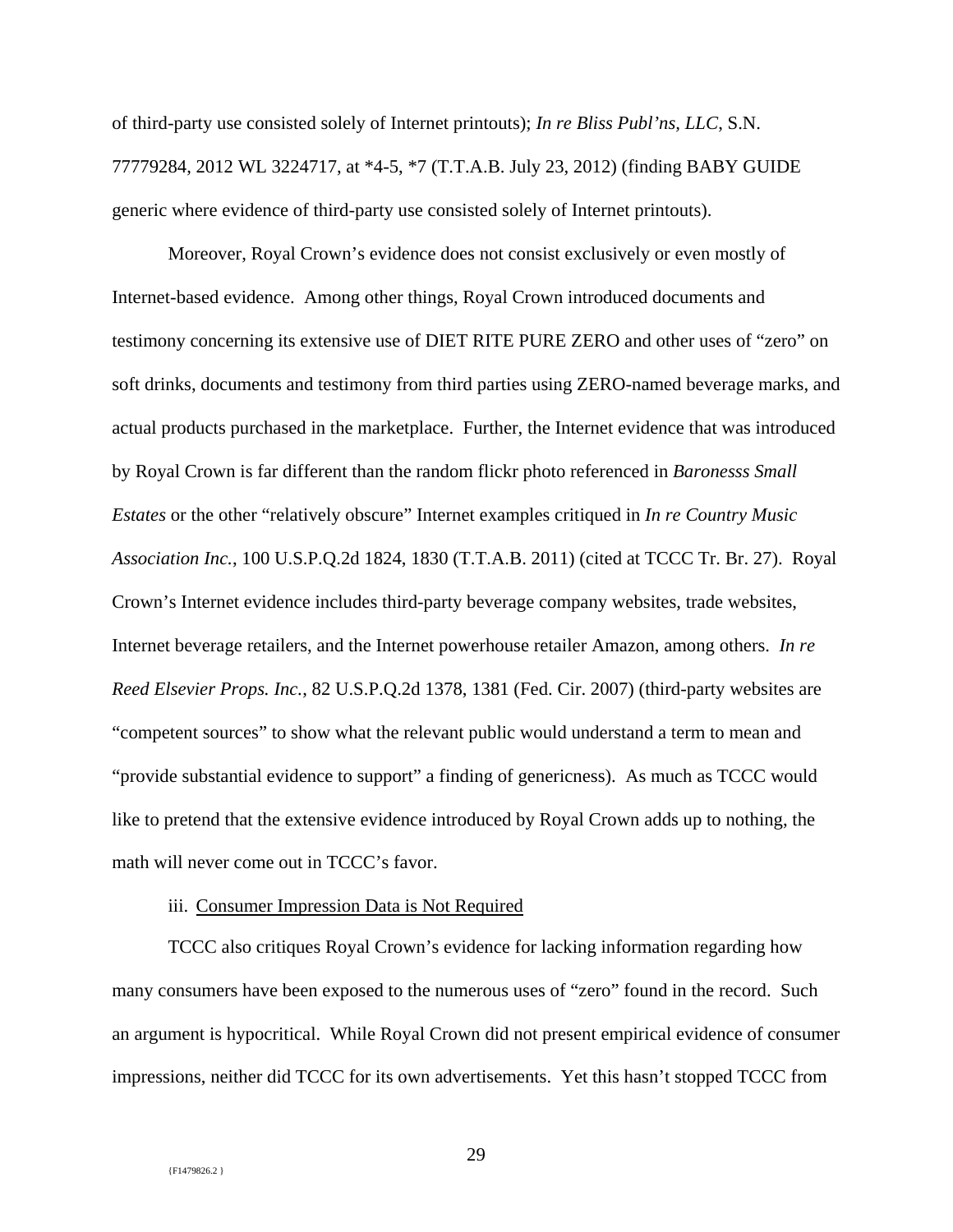arguing that its own marketing and advertising to an unspecified number of consumers has created acquired distinctiveness. Just as TCCC would not suggest that its evidence should not be disregarded, it cannot logically argue that Royal Crown's evidence should be disregarded. Moreover, TCCC has not cited to a single case holding that such information is required, and in fact virtually every case finding a term generic lacks such evidence. *See*, *e.g.*, *Del. Quarries*, 2013 WL 5407286; *In re La. Fish Fry Prods., Ltd.*, S.N. 77816809, 2013 WL 3191197 (T.T.A.B. May 24, 2013); *In re Dakota Natural Foods, Inc.*, 2007 WL 2698291; *In re Nutraceutical Corp.*, 2006 WL 802405; *In re Cent. Sprinkler Co.*, 49 U.S.P.Q.2d 1194. In any event, given the sheer volume of evidence presented by Royal Crown of the many different ways consumers have been exposed to "zero" used generically, consumer impression data becomes superfluous.

## iv. Non-Trademark Use of "Zero" is Not Irrelevant

TCCC attempts to criticize Royal Crown for counting among its genericness evidence the voluminous evidence showing that TCCC, Royal Crown and numerous third-parties have used "zero" descriptively to identify their beverages as having zero calories, asserting that Royal Crown's reliance on such evidence "conflate[s] and confuse[s]" descriptiveness and genericness. (TCCC Br. at 28.) But it is TCCC that is confused as to the law, not Royal Crown. The evidence submitted by Royal Crown confirms with established Board and Court precedent; TCCC's criticism does not. (*See* RC Init. Br. at 37-41, citing, *inter alia*, *In re Dakota Natural Foods*, 2007 WL 2698291, at \*2-3; *In re Cent. Sprinkler*, 49 U.S.P.Q.2d at 1199; *Flowers Indus. Inc. v. Interstate Brands Corp.*, 5 U.S.P.Q.2d 1580, 1589 (T.T.A.B. 1987); *Classic Foods Int'l*, 468 F. Supp. 2d at 1195; *CG Roxane LLC v. Fiji Water Co.*, 569 F. Supp. 2d 1019, 1027-28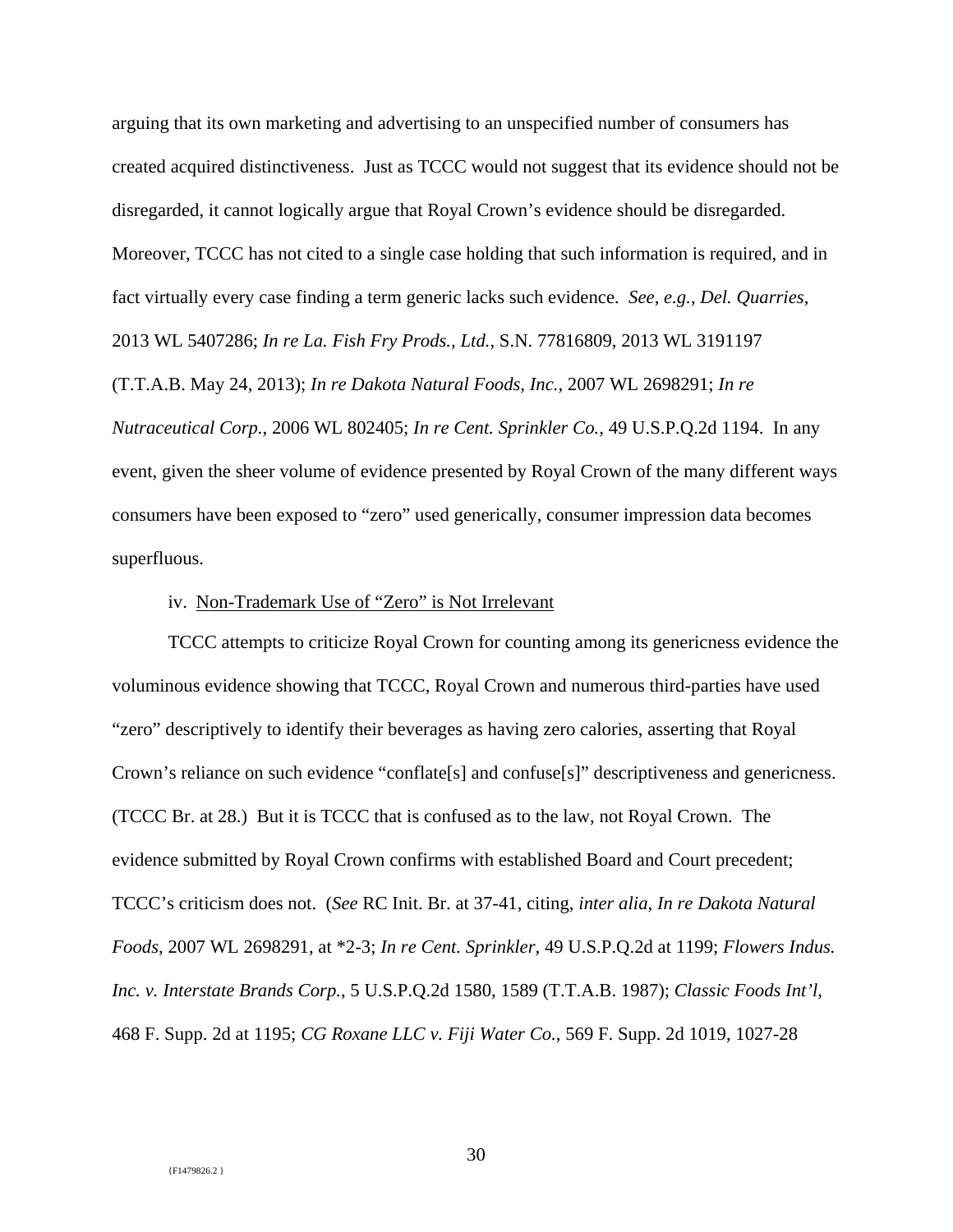(N.D. Cal. 2008).) *See also Sheetz of Del.*, 108 U.S.P.Q.2d at 1357-59 (relying on extensive use of "footlong" to describe 12-inch sandwiches in holding FOOTLONG generic).

## **4. TCCC's Evidence on Secondary Meaning Does Not Establish that ZERO is Not Generic for Beverages**

TCCC argues that in assessing whether ZERO is generic for beverages, the Board "must" consider TCCC's evidence of acquired distinctiveness. (TCCC Tr. Br. at 21). However, neither of the cases that TCCC cites – *In re Recorded Books Inc.*, 42 U.S.P.Q.2d 1275 (T.T.A.B. 1997), and *In re Seats, Inc.*, 225 U.S.P.Q. 364 (Fed. Cir. 1985) – stand for such a proposition. In fact, the Federal Circuit in *In re Seats* specifically refused to decide the question "of whether the Board may ever in future cases refuse to consider evidence of acquired distinctiveness" when considering the issue of genericness. 225 U.S.P.Q. at 367. And while the Board in *In re Recorded Books Inc.* stated that it had considered the applicant's acquired distinctiveness evidence on the question of genericness, it ultimately disregarded that evidence as showing nothing more than "de facto secondary meaning that, in legal effect, can neither confer nor maintain trademark rights in the designation sought to be registered." 42 U.S.P.Q.2d at 1282 (citations omitted).

The evidence that TCCC would have the Board consider, while irrelevant, also does not establish secondary meaning. TCCC's circumstantial evidence of secondary meaning – such as sales data, marketing data, and media references – not only are insufficient to prove acquired distinctiveness in ZERO as discussed below (Section C.4, *infra*), it is manifestly insufficient to overcome the substantial evidence on genericness presented by Royal Crown. And TCCC's direct evidence of secondary meaning – the Simonson Survey – is not only flawed (*see* Royal Crown and DPSG's Statement of Objections to TCCC's Evidence, Dkt. No. 146, at 2-10) and at best equivocal on the fundamental issue of the primary meaning of the term "zero" (*see* Section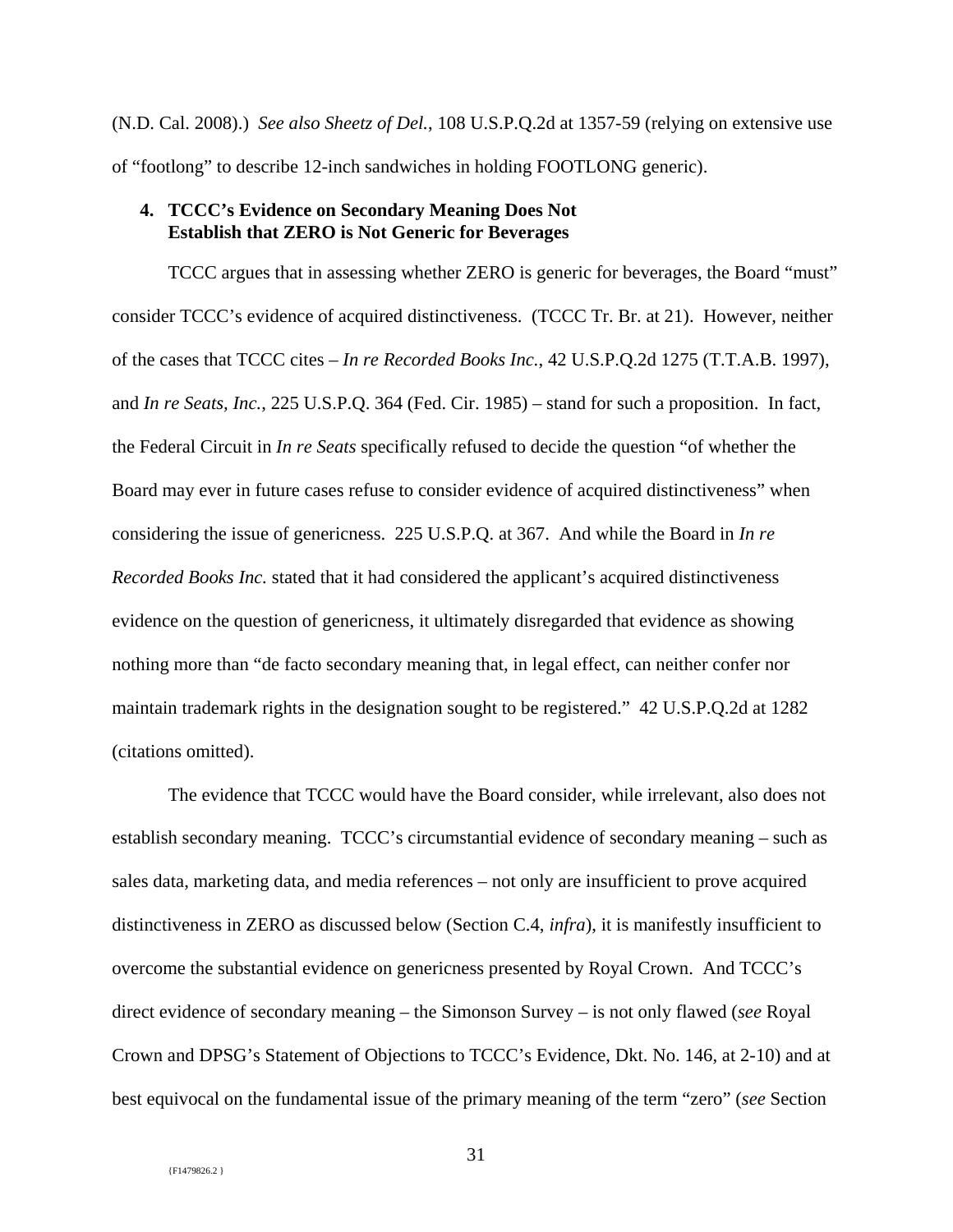A.3.v, *supra*), but also neither addresses the question of genericness generally (*see* Section A.3.ii, *supra*) nor considers the issue of what "zero" means today (*see* Section A.3.iii, *supra*).

## **5. Any Doubts Should Be Resolved Against Granting TCCC a Monopoly**

Recognizing that its claim of rights in the generic term ZERO is unsupportable as a matter of fact and law, TCCC makes a last ditch effort to save its rights by arguing that any doubts must be resolved in its favor as the applicant. (TCCC Tr. Br. at 31.) But there is no such rule favoring the applicant in a case such as this, and the precedent that TCCC relies on are not applicable. Both *In re Merrill Lynch, Pierce, Fenner & Smith, Inc.*, 4 U.S.P.Q.2d 1141 (Fed. Cir. 1987), and *In re America Online, Inc.*, 77 U.S.P.Q.2d 1618 (T.T.A.B. 2006) (cited at TCCC Tr. Br. at 31), are appeals from denials of registration, not *inter partes* proceedings as here.<sup>16</sup> In registration appeals, the Examining Attorney bears the burden of proving that the contested designation is generic, so it makes sense that any doubts in such cases should be resolved in favor of the applicant. Since in this *inter partes* proceeding it is *TCCC* that bears the burden of proving by a preponderance of the evidence that "zero" is not generic, if any doubts remain, it mean that TCC has not discharged its burden. Any doubts, then, should and must be resolved in favor of denying registration without a disclaimer, denying a monopoly, and maintaining the industry's right to use ZERO freely.

<sup>16</sup> Although TCCC also cites *Levi Strauss & Co. v. R. Josephs Sportswear, Inc.*, 28 U.S.P.Q.2d 1464, 1471 (T.T.A.B. 1993), there is no reference in that case to the proposition that doubts must be resolved in favor of the applicant. *Levi Strauss*, in any event, is no longer good law, as it places the burden of disproving acquired distinctiveness on the opposer, which is contrary to the Federal Circuit's later decision in *Yamaha International Corp. v. Hoshino Gakki Co.*, 6 U.S.P.Q.2d 1001 (Fed. Cir. 1998).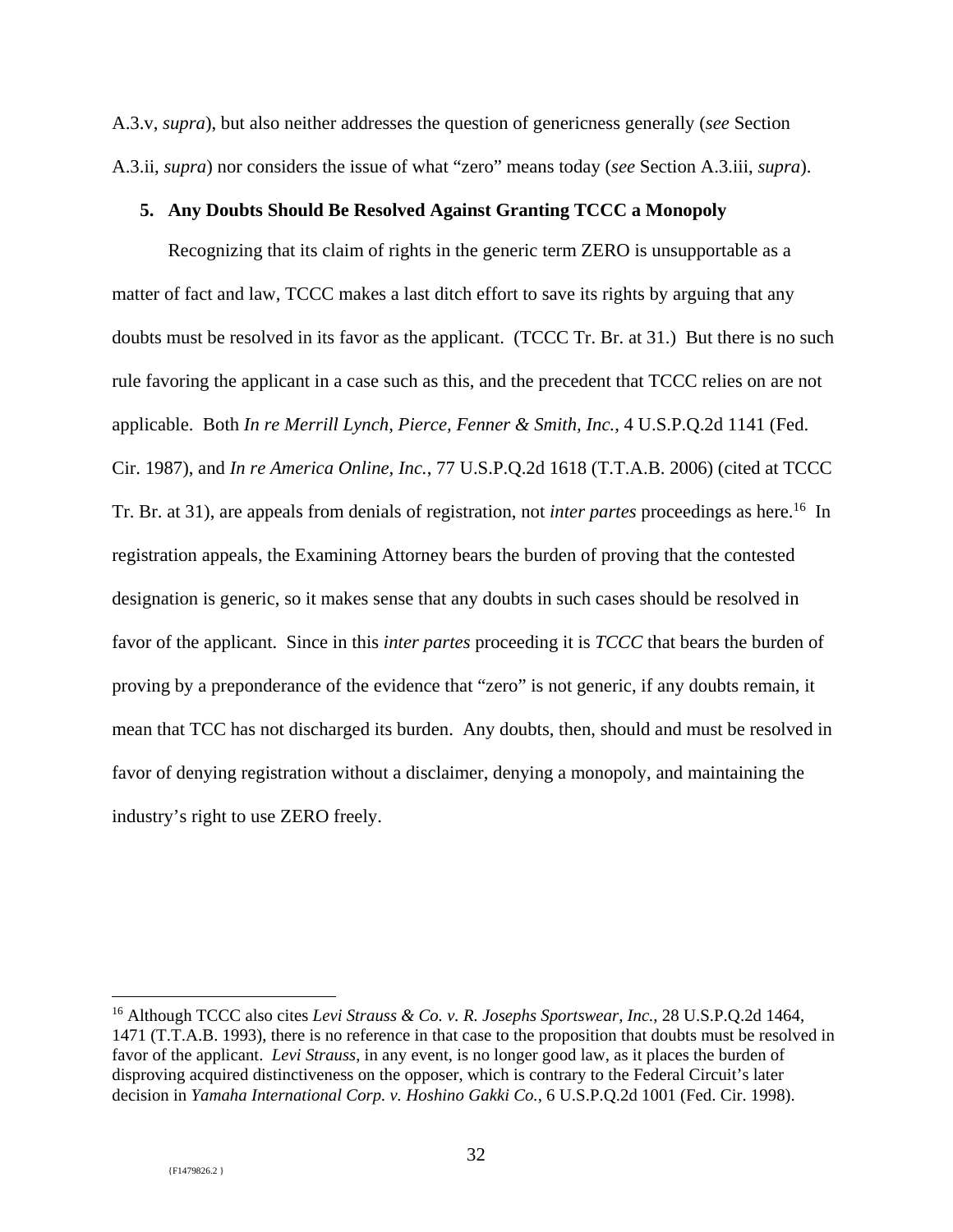### **C. TCCC Has Not Satisfied Its High Burden of Proving Acquired Distinctiveness**

## **1. TCCC's Equivocation on the Basis of Its Secondary Meaning Is Merely a Distraction**

TCCC begins the section of its brief concerning its alleged acquired distinctiveness by making contradictory assertions. First, TCCC asserts that it has "not claimed acquired distinctiveness in the term ZERO standing alone for beverages." (TCCC Tr. Br. at 33.) But this is, in effect, exactly what TCCC is doing by claiming a family of marks predicted on use of ZERO as the common surname. 4 J. Thomas McCarthy, *McCarthy on Trademarks and Unfair Competition* § 23:61 at 23-318 (4th ed. 2013) ("[I]n effect, the family 'surname' or distinguishing element is recognized by customers as an identifying trademark *in and of itself* when it appears in a composite.") (emphasis added). TCCC's practice of opposing every thirdparty trademark application for a beverage mark containing the term ZERO (*see*, *e.g.*, RC267- RC280) demonstrates that this is the net effect of its family of marks claim.

Continuing this disingenuous claim, TCCC proceeds to assert that it does not base its claim of acquired distinctiveness on use of a family of ZERO marks, claiming that it submitted Section "2(f) statements separately for each of its applications based on evidence of media coverage, advertising examples, and advertising expenditures." (TCCC Tr. Br. at 33.) But each and every one of those separate Section 2(f) submissions asserted that TCCC possessed a family of ZERO marks. TCCC's contention that it did not base its acquired distinctiveness claim on a family of marks is also belied by the fact that TCCC had not even used certain of its ZEROinclusive marks before TCCC filed 2(f) statements for them, and still has not used certain of those ZERO-inclusive marks to this day.<sup>17</sup>

-

<sup>&</sup>lt;sup>17</sup> Presumably, TCCC makes these untenable assertions to avoid the question raised in Royal Crown's trial brief: whether an applicant can rely on the family of marks doctrine for registration purposes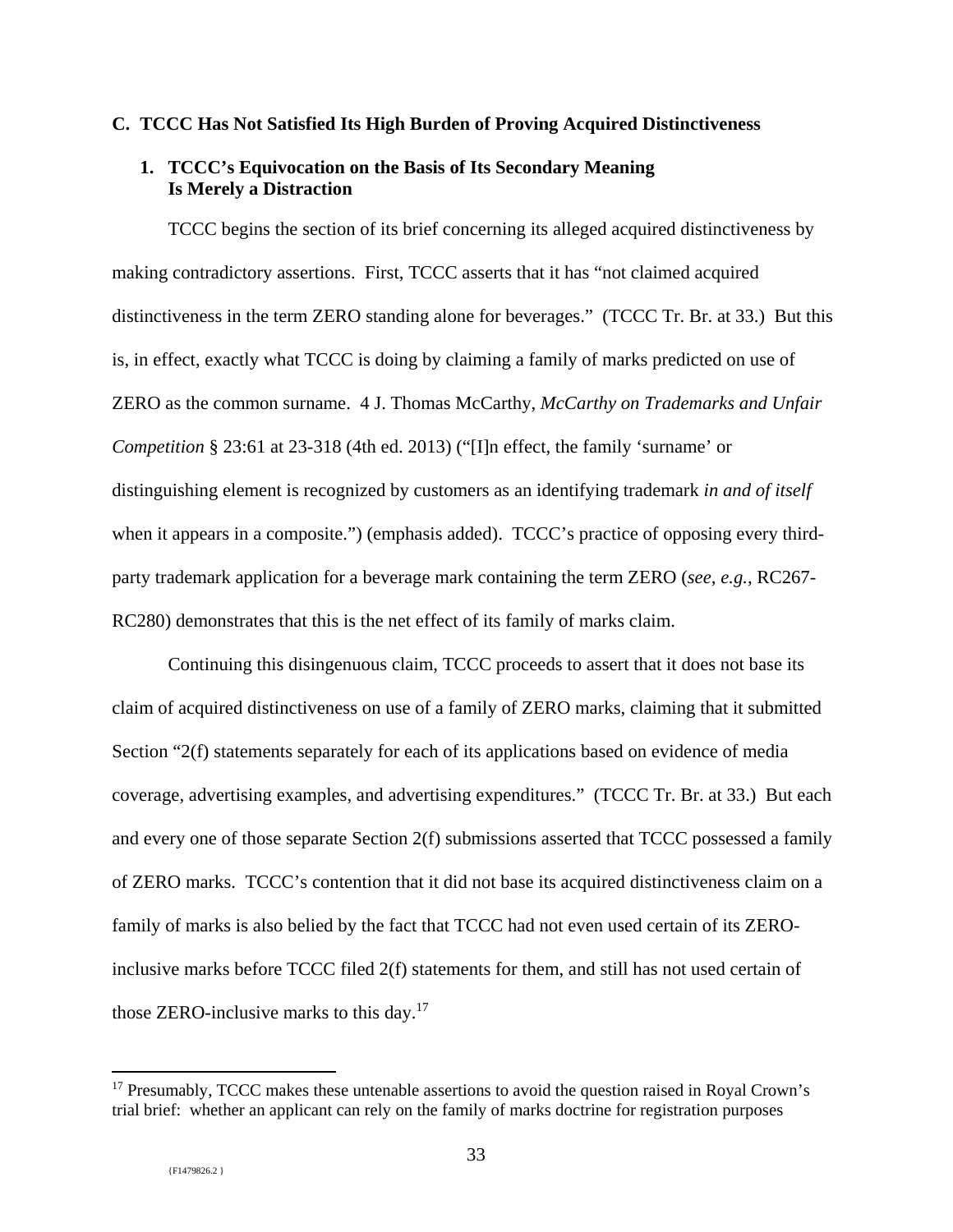The bottom line of TCCC's convoluted argument seems to be that TCCC claims acquired distinctiveness in "zero" based both on an alleged family of marks (TCCC Tr. Br. at 34) *and* on the use of individual ZERO-inclusive marks (TCCC Tr. Br. at 33). Its reliance on the former basis is discredited elsewhere. (*See* Sections C.1-4, *infra*.) As for TCCC's reliance on the latter basis, the evidence showing the genericness and widespread third-party use of the term "zero" also mean that TCCC cannot establish acquired distinctiveness through the use of any of the individual ZERO-inclusive marks.

TCCC's reliance on *Kellogg Co. v. General Mills Inc.*, 82 U.S.P.Q.2d 1766 (T.T.A.B. 2007), does not help it. The mark in that case was CINNAMON TOAST CRUNCH, applied to breakfast cereal, for which the applicant had submitted a partial 2(f) statement with respect only to the CINNAMON TOAST portion. 82 U.S.P.Q.2d at 1772. The Board concluded that, because CINNAMON TOAST and CRUNCH were separable elements of the mark, Kellogg's evidence as to acquired distinctiveness of the mark as a whole likewise supported its claim of partial acquired distinctiveness for the CINNAMON TOAST portion. *Id*. However, *Kellogg* is distinguishable because in that case, both separable elements of the mark were descriptive. *Id*. Here, in contrast, each of TCCC's ZERO-inclusive marks combines a brand name (Coca-Cola, Sprite, Fanta, etc.) with the highly descriptive if not generic term "zero." A view of the packaging for these products confirms that it is the brand name that dominates the commercial impression. In similar cases, the Board has rejected even "extensive" sales and advertising data to show acquired distinctiveness of the subservient terms. *See In re La. Fish Fry Prods.*, 2013

generally to avoid a disclaimer acquirement, and particularly when a mark has not even been used. (*See*  RC Init. Br. at 44-45 n.13.) *Cf. In re Perfetti Van Melle Benelux BV*, S.N. 77306624, 2011 WL 810193, at \*3 (T.T.A.B. Feb. 8, 2011) (rejecting registration based on a purported family of marks, and holding that a mark must be registrable in and of itself, "not on the basis of the use of other marks. Also, the concept of a family of marks is more relevant in the context of a likelihood of confusion analysis.").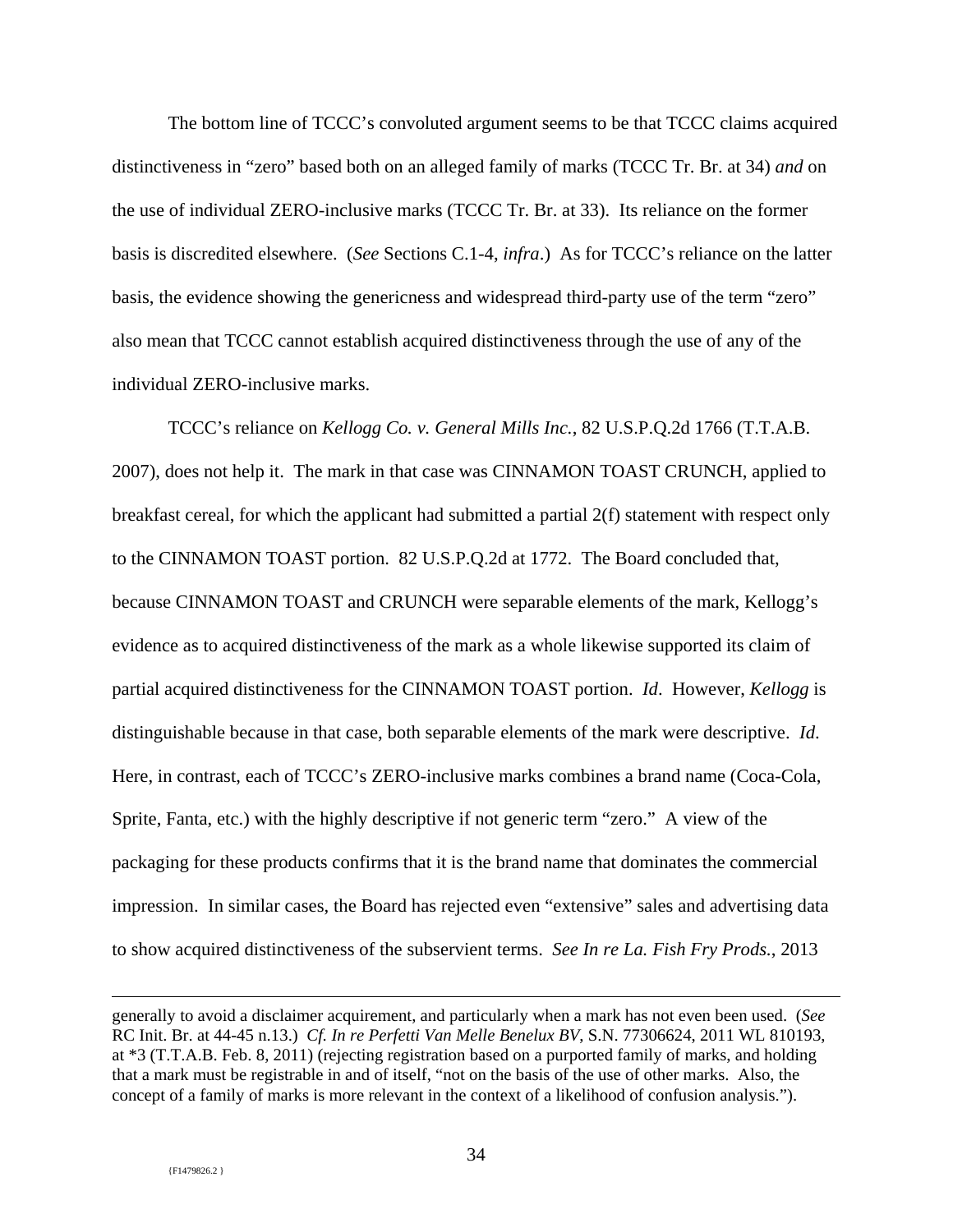WL 3191197, at \*14 ("Likewise, applicant's sales and advertising while extensive do not shed any light on whether consumers perceive the term FISH FRY PRODUCTS as a source indicators since the term is used only in association with the name "Louisiana' that . . . engenders the commercial impression of LOUISIANA brand "Fish Fry Products.'"). Thus, TCCC also has not and cannot establish acquired distinctiveness in the term "zero" through use of any of its individual ZERO-inclusive marks.

## **2. "Zero" Is Too Weak to Form the Basis of a Family of Marks**

In its initial trial brief, Royal Crown explained that "zero" is simply too weak to carry the weight of a protectable family of marks. (RC Init. Br. at 46-47.) Although TCCC did not address this issue in its own trial brief, the point bears repeating. As the Board has held, "the 'family' feature must be distinctive, not descriptive or highly suggestive or so commonly used in the trade that it cannot function as the 'surname' of the 'family.'" *Master Builders, Inc. v. Polymerica, Inc.*, Consolidated Canc. No. 92030319, 2004 WL 407353, at \*13 (T.T.A.B. Feb. 24, 2004) (citations omitted). This rule developed because generic, descriptive and even highly suggestive terms are likely to be recognized for their dictionary meaning rather than as a sourceidentifying designation when used in composite marks. *See Am. Standard Inc. v. Scott & Fetzer Co.*, 200 U.S.P.Q. 457, 462 (T.T.A.B. 1978). Accordingly, in case after case, the Board has refused to find a family of marks where the common feature is generic, descriptive or even where it is suggestive. *See*, *e.g.*, *Grant St. Grp., Inc. v. RealAuction.com LLC*, Opp. No. 91177493, 2009 WL 4086582, at \*4 (T.T.A.B. Sept. 29, 2009) ("auction" too descriptive to function as protectable family element); *Ferrotec (USA) Corp. v. Ferro Labs, Inc.*, Opp. No. 91174110, 2009 WL 273256, at \*4 (T.T.A.B. Jan. 29, 2009) ("ferro" too descriptive); *Master Builders*, 2004 WL 407353 at \*14 ("master" "highly suggestive" for goods at issue, cannot form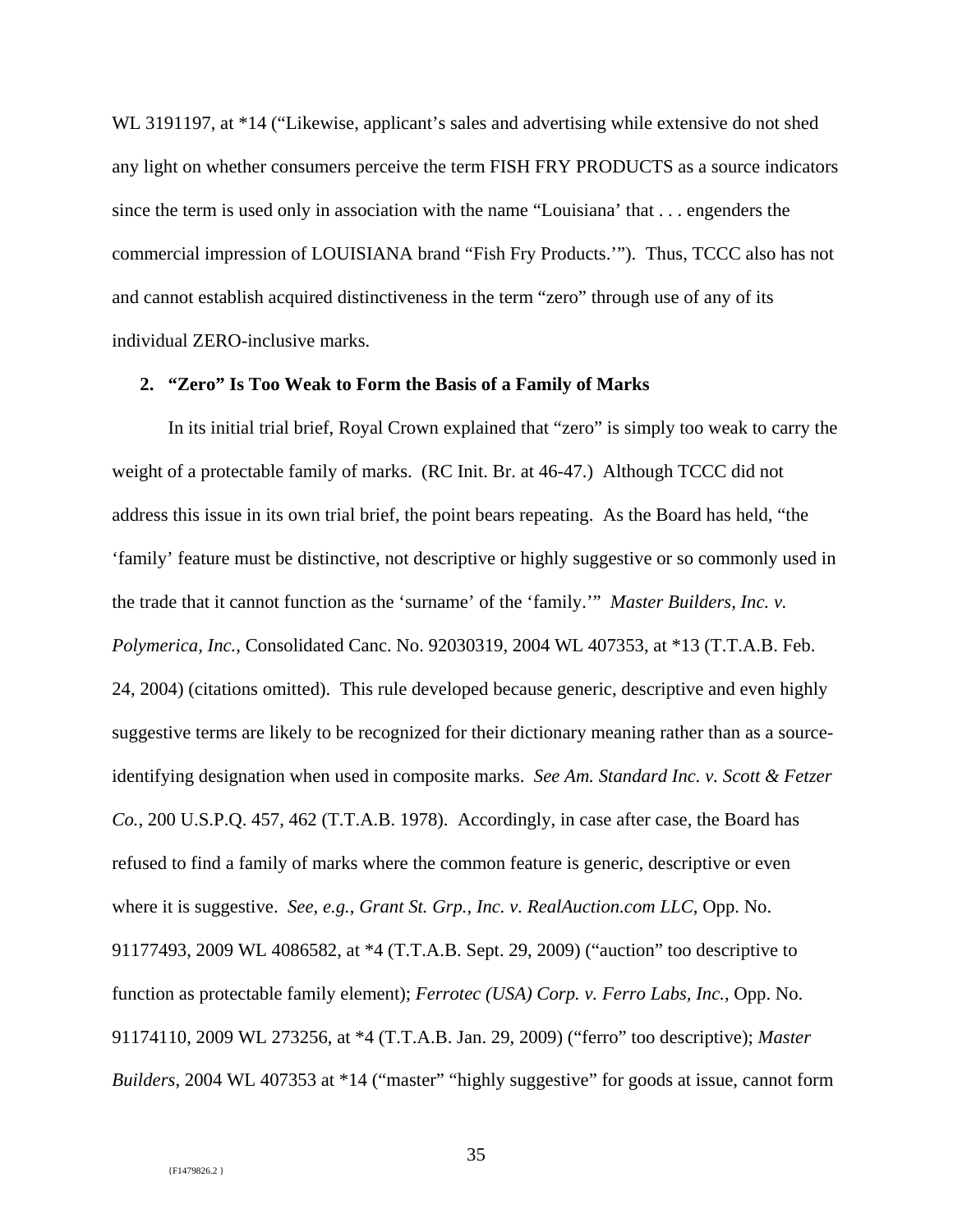basis of family); *Specialty Brands, Inc. v. Coffee Bean Distribs., Inc.*, 220 U.S.P.Q. 1072, 1075 (T.T.A.B. 1983) ("spice" generic and cannot form basis of family).

"Zero" is as weak as the generic or descriptive terms in the cited cases and, like those terms, is too weak to carry the weight of a family of marks. It is common sense, and the record demonstrates, that consumers, when they encounter ZERO as part of TCCC's marks – or any of the other 32 beverages marks in the record – will understand that it identifies the beverage as having zero calories, not as identifying a beverage from only a single source. It is against such common sense for the Board to award TCCC a monopoly in that term by finding a family of marks in this case.

### **3. TCCC's Evidence is Woefully Insufficient To Establish a Family of Marks**

TCCC's evidence simply does not add up to meet the high standard needed to establish a family of marks. "[I]n order to establish a family of marks, it must be demonstrated that the marks asserted to comprise the 'family,' or a number of them, have been used and advertised in promotional material or used in everyday sales activities in such a manner as to create common exposure and thereafter recognition of common ownership based up on a feature common to each mark." *Master Builders*, 2004 WL 407353, at \*13 (citations omitted). While TCCC has submitted marketing figures and examples of advertising for individual products sold under some of its ZERO-inclusive marks, its evidence related to promotion of its claimed family of ZERO marks is virtually non-existent. For instance, there is *no evidence* that the "approximately fifteen different beverage products sold in the United States"<sup>18</sup> allegedly offered by TCCC under

 $18$  The use of "approximately" is interesting in this sentence: How does TCCC not know exactly how many ZERO-inclusive marks it has used? Relatedly, TCCC's brief never identifies the alleged fifteen members of its ZERO family. According to the evidence of record, there have actually been only 13 TCCC products sold under a ZERO-inclusive mark. (*See* RC Init. Br. at 17.)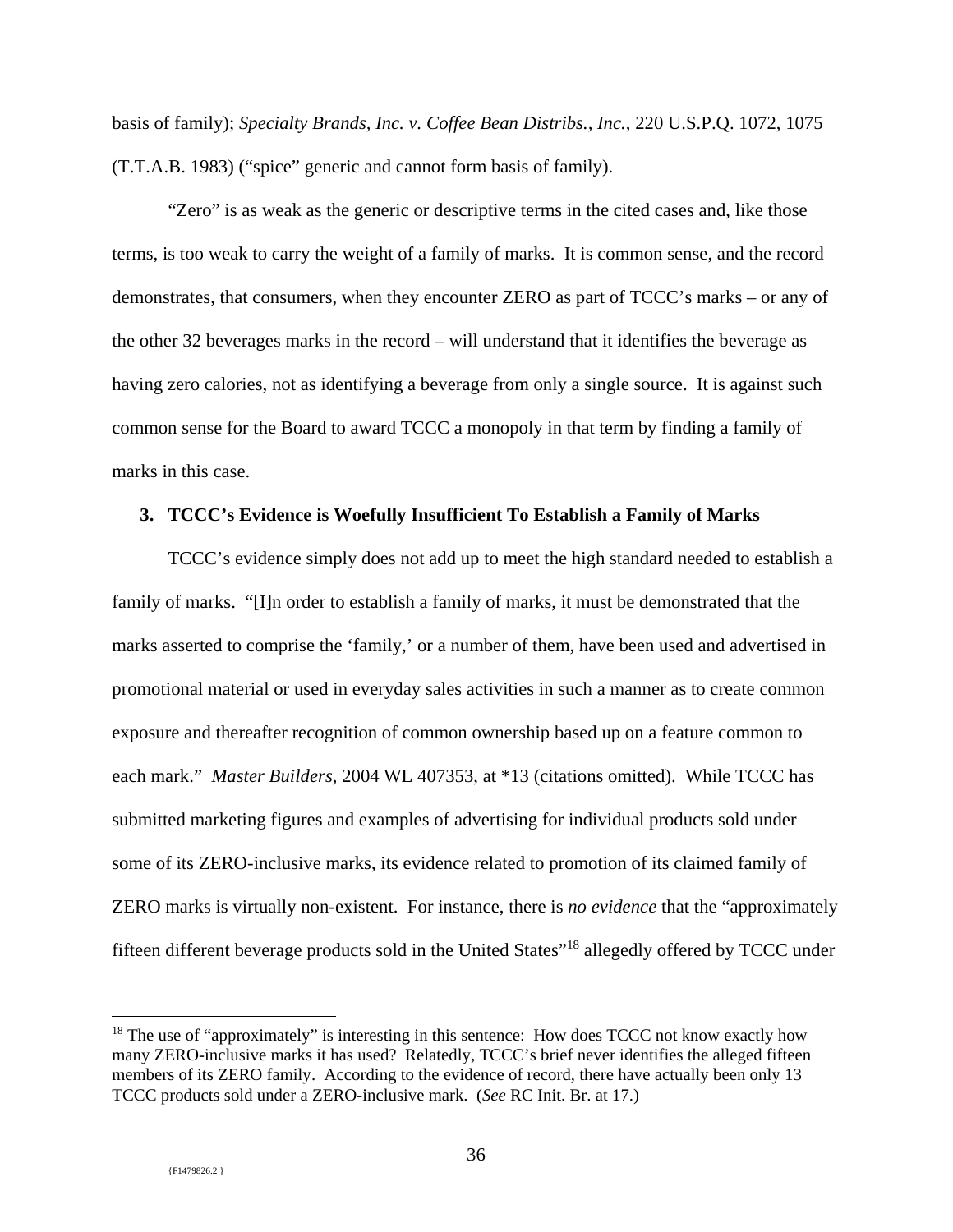ZERO-inclusive marks (TCCC Tr. Br. at 17) have *ever* been advertised together. TCCC also has offered *no evidence* on the amount of money spent to advertise ZERO-named products together. Although TCCC repeatedly asserts that "substantial amounts" have been spent for such purposes. (s*ee*, *e.g.*, TCCC Tr. Br. at 8, 19), the record support TCCC offers in the form of the deposition testimony of Russell Baker (*see* TCCC Tr. Br. at 19) is unavailing. Nowhere does Mr. Baker state that "substantial amounts" have been spent on family advertising or even make any reference as to how much may have been spent for such purposes. TCCC's attempt to mislead the Board on what is in the record on such a critical issue indicates both a failure of evidence and TCCC's recognition that such failure is fatal both to its defense of Royal Crown's opposition and to establishing its claim against Royal Crown's marks.

When the Board considers the evidence that is properly of record – namely, a scant five documents that purport to be marketing materials, each showing only a few of TCCC's ZEROnamed products, and none of which any TCCC witness could definitely state was ever deployed in the marketplace (*see* RC Init. Br. at 47-48) – it cannot conclude that TCCC has borne its high burden of establishing a family of marks with a common ZERO surname. *See OMS Invs., Inc. v. Cent. Garden & Pet Co.*, Opp. No. 91156249, 2006 WL 2066583, at \*8 (T.T.A.B. July 10, 2006) (although evidence suggested that marks may have been promoted together in displays, there was "no testimony as to how frequently such displays have been used, where in stores such displays are set up or how many people viewed such displays"; no family found); *World Triathlon Corp. v. Traditional Medicinals, Inc.*, Opp. No. 91110391, 2008 WL 4876562, at \*5 (T.T.A.B. Nov. 3, 2008) (opposer attempted to establish family through introducing a small number of advertisements and offering testimony and assertions in its brief claiming that there were other "similar presentations along with millions of dollars in advertising"; evidence found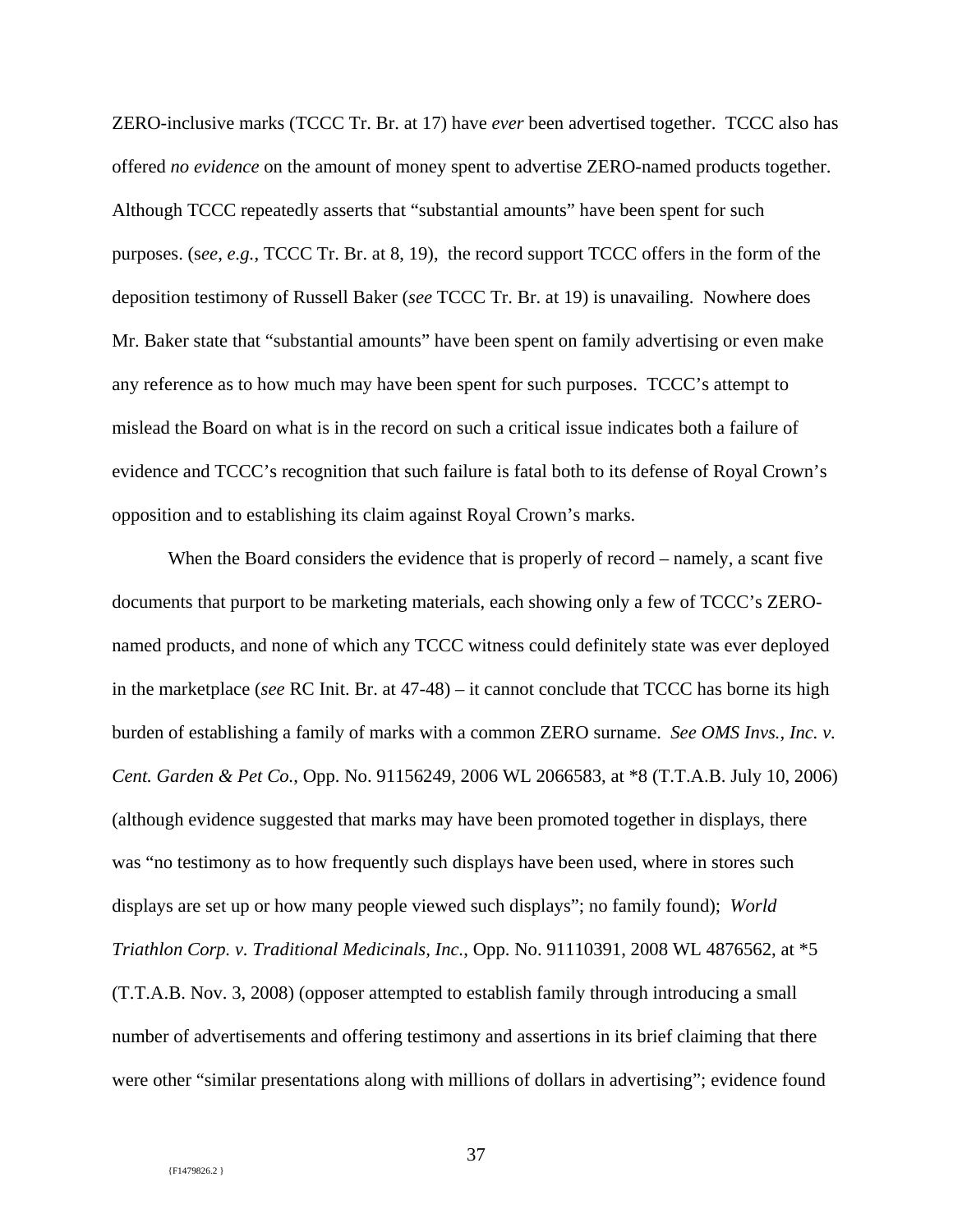insufficient to establish a family); s*ee also In re DGR Assocs., LLC*, S.N. 85143447, 2013 WL 3191594, at \*4 (T.T.A.B. June 7, 2013) (Board presumes that proponent has offered the best evidence it has).

## **4. Even if TCCC Has a Family of ZERO Marks, It Cannot Establish Acquired Distinctiveness in ZERO**

As the Federal Circuit has explained, distinctiveness is acquired by "substantially exclusive and continuous use" of a mark in commerce. *Levi Strauss & Co. v. Genesco*, 222 U.S.P.Q. at 942. "When the record shows that purchasers are confronted with more than one (let alone numerous) independent users of a term . . ., an application for registration under Section 2(f) cannot be successful, for distinctiveness on which purchasers may relay is lacking under such circumstances." *Id.* at 940-41.

Here, there can be no real question that purchasers are confronted with numerous independent uses of the term ZERO as part of beverage marks, used in the same manner and for the same purpose as TCCC: to indicate to consumers a beverage with zero calories. TCCC tries to attack Royal Crown's evidence by claiming that such uses are "isolated and relatively limited" and for "a small number of specialty, niche non-soft drink beverages." (TCCC Tr. Br. at 9; *see also id.* at 42-44.) The implausibility of TCCC's attack shows the depth of its desperation. Royal Crown submitted evidence of 32 beverages with ZERO-inclusive marks, which is far from a "small number." And TCCC's assertion that such uses were for "non-soft drink beverages" is ludicrous: the non-TCCC ZERO-inclusive marks are used for carbonated soft drinks (including DIET RITE PURE ZERO, VIRGIL'S ZERO,<sup>19</sup> BIG RED ZERO, and DIET CRISP ZERO,

 $19$  TCCC's argument that the mark is not VIRGIL'S ZERO but rather "'VIRGIL'S' with 'zero' being used to modify the generic type of soft drink" (TCCC Tr. Br. at 43) is not only belied by the evidence but also does not help its argument. "Zero" is no less generic or descriptive when used to modify a soft drink type.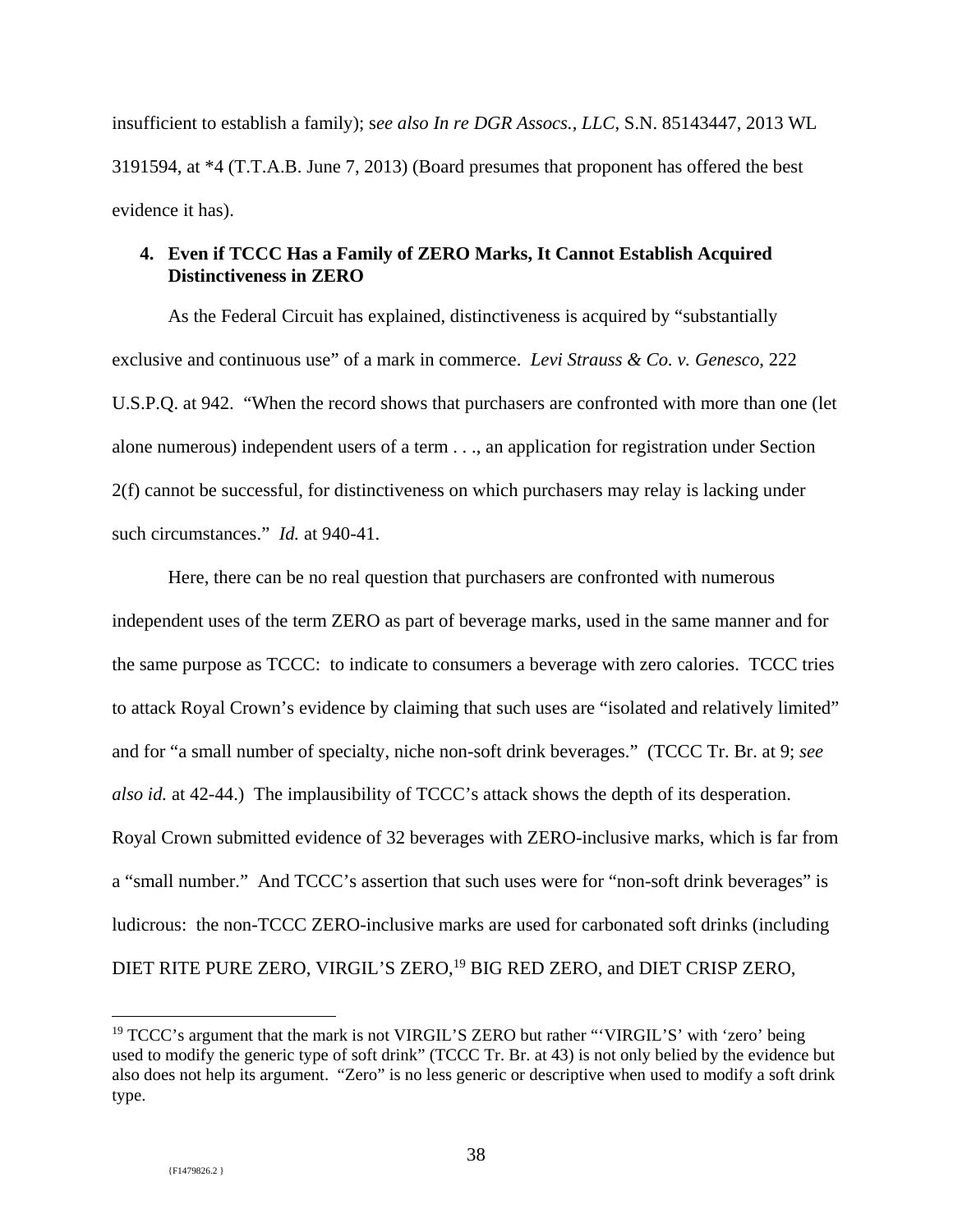among others), for enhanced waters<sup>20</sup> (PROPEL ZERO among others), for juice-based drinks (ARNOLD PALMER ZERO and POMBERRY ZERO among others), for energy drinks<sup>21</sup> (RED) BULL TOTAL ZERO, MONSTER ENERGY ABSOLUTELY ZERO, and IMPULSE ZERO, among others), and for other non-alcoholic (i.e., "soft") drinks. Nor are the uses introduced by Royal Crown for "specialty, niche" beverages – unless you are of TCCC's mindset that only Coca-Cola, Pepsi and Dr Pepper really matter. (*See* TCCC Tr. Br. at 9, 44.)

There can be no real question that TCCC has failed to establish that its use of ZEROinclusive marks has been substantially exclusive in the beverage industry. This, alone, is sufficient to dispose of TCCC's claim of acquired distinctiveness. *Sheetz of Del.*, 108 U.S.P.Q.2d at 1370.

### **D. TCCC HAS NOT PROVEN ITS OPPOSITIONS TO ROYAL CROWN'S MARKS**

In what seems to be an afterthought and despite having the burden of proof, TCCC make a half-hearted attempt to argue that registration should be refused to Royal Crown's DIET RITE PURE ZERO Marks under Section 2(d) of the Lanham Act, 15 U.S.C.  $\S$  1052(d).<sup>22</sup> To prevail on its Section 2(d) claim, TCCC has the burden of proving by a preponderance of the evidence both that is has priority of rights and that there is a likelihood of confusion between its marks and Royal Crown's marks. *See Wal-Mart Stores, Inc. v. Loufrani*, S.N. 75977376, 2009 WL 873129,

 $20$  While TCCC conspicuously avoids any mention of it in its brief, TCCC itself offers a ZERO-named enhanced water product that competes directly with PROPEL ZERO, namely, VITAMINWATER ZERO. (Baker Dep. at 30:20-31, 43:113-18; PepsiCo Dep. at 25:21-25.)

 $21$  Some of TCCC's applications at issue specifically reference energy drinks.

<sup>&</sup>lt;sup>22</sup> TCCC also opposed Royal Crown's marks under Section  $2(a)$  of the Lanham Act, false suggestion of a connection. In its brief, TCCC explicitly abandons its claim under Section 2(a). (TCCC Tr. Br. at  $45$ n.18). Because TCCC has not pursued its claim under Section 2(a), the claim is deemed waived, *Swatch AG v. M. Z. Berger & Co*., 108 U.S.P.Q.2d 1463, 1465 n.3 (T.T.A.B. 2013), and judgment in favor of Royal Crown should be entered on this count. *See*, *e.g.*, *Rolex Watch U.S.A. Inc. v. AFP Imaging Corp*.,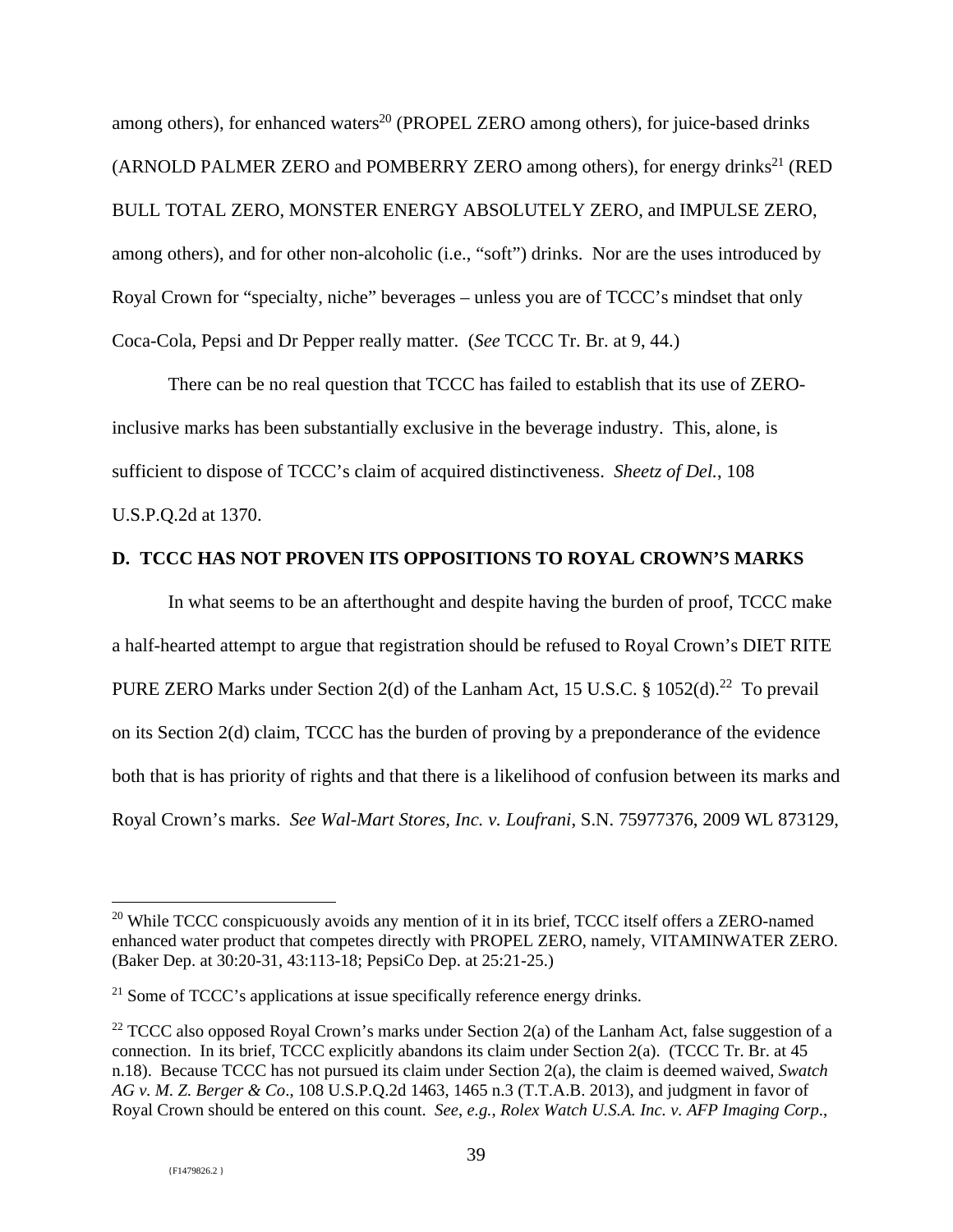at \*3 (T.T.A.B. Mar. 20, 2009). Even if the Board concludes that TCCC has satisfied its burden of proving that "zero" is not generic or, if only descriptive, has acquired distinctiveness, and therefore that TCCC has rights in ZERO to assert against Royal Crown, TCCC still has not presented evidence sufficient to establish either element of its Section 2(d) claim.

### **1. TCCC Premises Its Likelihood of Confusion Claim on Its Purported ZERO Family**

TCCC's opposition to Royal Crown's DIET RITE PURE ZERO Marks is based solely on a claim of priority in and likelihood of confusion with TCCC's purported family of ZERO marks, not any of the individual ZERO-inclusive marks that make up the supposed family. In the opening section of its brief, TCCC unequivocally frames its opposition by stating that Royal Crown's DIET RITE PURE ZERO and PURE ZERO marks "are likely to cause confusion with TCCC's family of ZERO marks." (TCCC Tr. Br. at 7.) Once TCCC gets to the likelihood of confusion section of its brief, TCCC repeatedly refers to its rights in the "ZERO Marks," a phrase that TCCC defines to mean, collectively, the seventeen ZERO-inclusive marks that TCCC has applied to register.<sup>23</sup> (*Id.* at 17-18.) Then, TCCC proceeds to assess the likelihood of confusion factors solely in relation to its "ZERO Marks," never in relation to any of the individual ZERO-inclusive marks. (*See*, *e.g.*, TCCC Tr. Br. at 47 (assessing similarity of the marks factor by referring solely to TCCC's "ZERO Marks," not by arguing that Royal Crown's marks are similar to any of the individual ZERO-inclusive marks).) And TCCC concludes its confusion analysis by reiterating that the basis for its likelihood of confusion claim is its allegation that consumers will perceive Royal Crown's DIET RITE PURE ZERO Marks to be

<sup>101</sup> U.S.P.Q.2d 1188, 1189 (T.T.A.B. 2011), *decision vacated on other grounds by* 107 U.S.P.Q.2d 1626 (T.T.A.B. 2013).

<sup>&</sup>lt;sup>23</sup> When referring to TCCC's "ZERO Marks," Royal Crown will maintain the quotation marks around the phrase to signify that it is being used as defined by TCCC.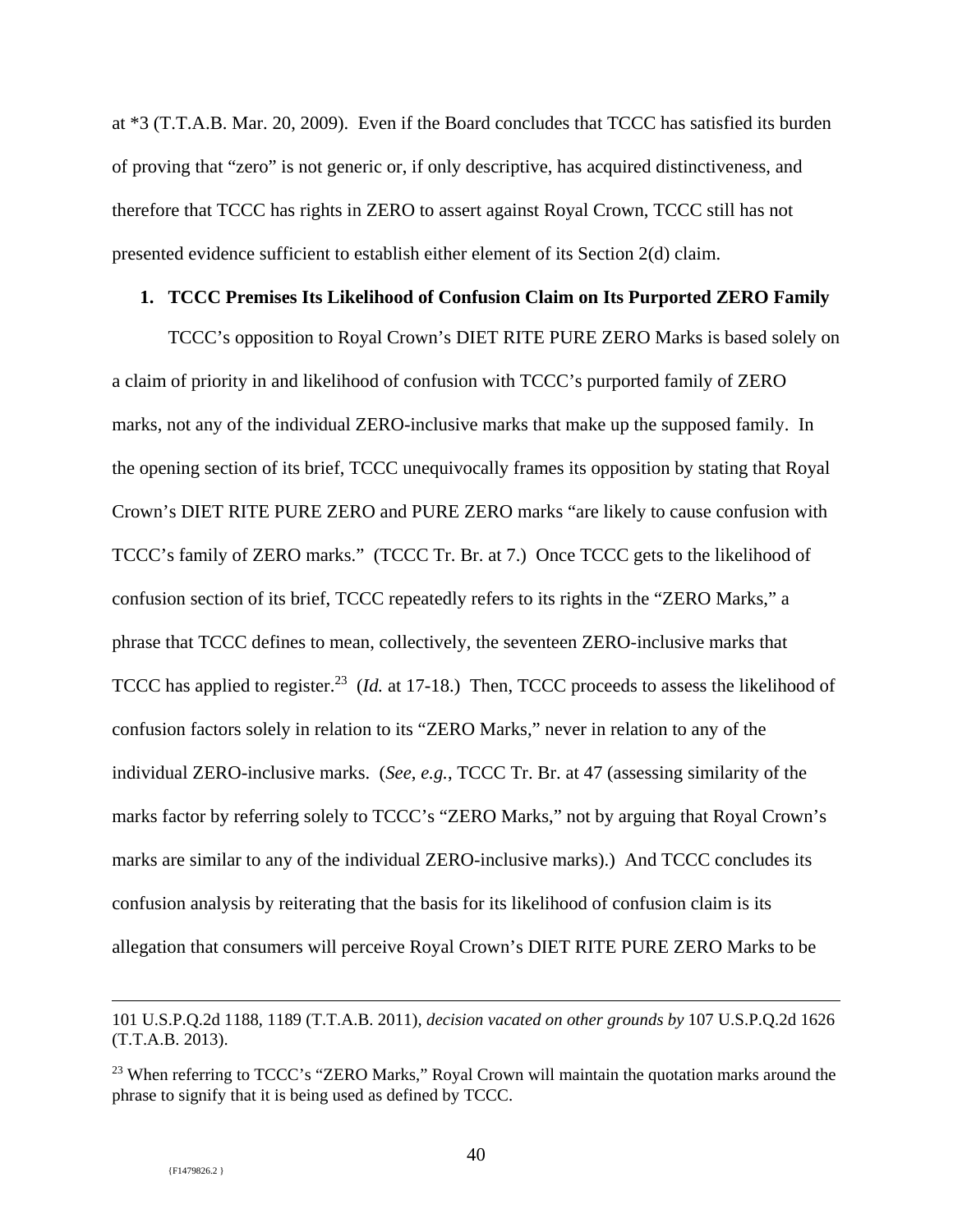part of TCCC's family of "ZERO Marks" (TCCC Br. at 48), notwithstanding the lack of any confusion and the decades of coexistence between TCCC's various brands and the DIET RITE brand. $24$ 

### **2. TCCC Cannot Establish Priority in Its Family of "ZERO Marks"**

In order to meet its burden of proof on the element of priority, TCCC must establish that its claimed family of "ZERO Marks" existed before Royal Crown's priority dates. Royal Crown's priority dates for purposes of this proceeding are its application dates: February 28, 2005 for the DIET RITE PURE ZERO mark, and March 7, 2005 for the PURE ZERO mark. *See Zirco Corp. v. Am. Tel. and Tel. Co.*, 21 U.S.P.Q.2d 1542, 1544 (T.T.A.B. 1992) (priority date for intent-to-use application is the filing date of application). Knowing this, TCCC attempts to establish priority by pointing to the purported September 2004 first use date of some unidentified "ZERO Marks" and the October 2003 filing date of its SPRITE ZERO application (TCCC Tr. Br. at 45-46.) TCCC, however, cannot rely on either of these dates to establish priority in the alleged family of "ZERO Marks" it asserts against Royal Crown

## i. No "Family" Existed Prior to February and March 2005

TCCC claims priority by asserting that it "has used its ZERO Marks since at least as early as September 2004." (TCCC Tr. Br. at 45.) But the uncontroverted evidence is that before Royal Crown's priority dates of February and March 2005, the only ZERO-inclusive mark used

<sup>&</sup>lt;sup>24</sup> To the extent that TCCC's Consolidated Notice of Opposition can be read as also including a Section 2(d) claim on the basis of a conflict with any individual ZERO-inclusive mark, such claims were waived when TCCC did not advance them in its initial trial brief and thus can no longer be considered by the Board. *See Cortex Biochem, Inc. v. Roche Diagnostics Gmbh*, Opp. No. 91123244, 2005 WL 1285671, at \*14 n.17 (T.T.A.B. May 12, 2005) (dismissing opposition where opposer's 2(d) claim was based on its family of marks and Board found that no family existed, and refusing to consider likelihood of confusion with any of opposer's individual marks because opposer had not made that argument); *cf. Gilmar S.p.A. v. BBC Ice Cream, LLC*, Opp. No. 91158491, 2010 WL 667932, at \*3 (T.T.A.B. Jan. 25, 2010) (finding opposer waived claim of likelihood of confusion with family of marks where opposer did not discuss the allegation in its brief).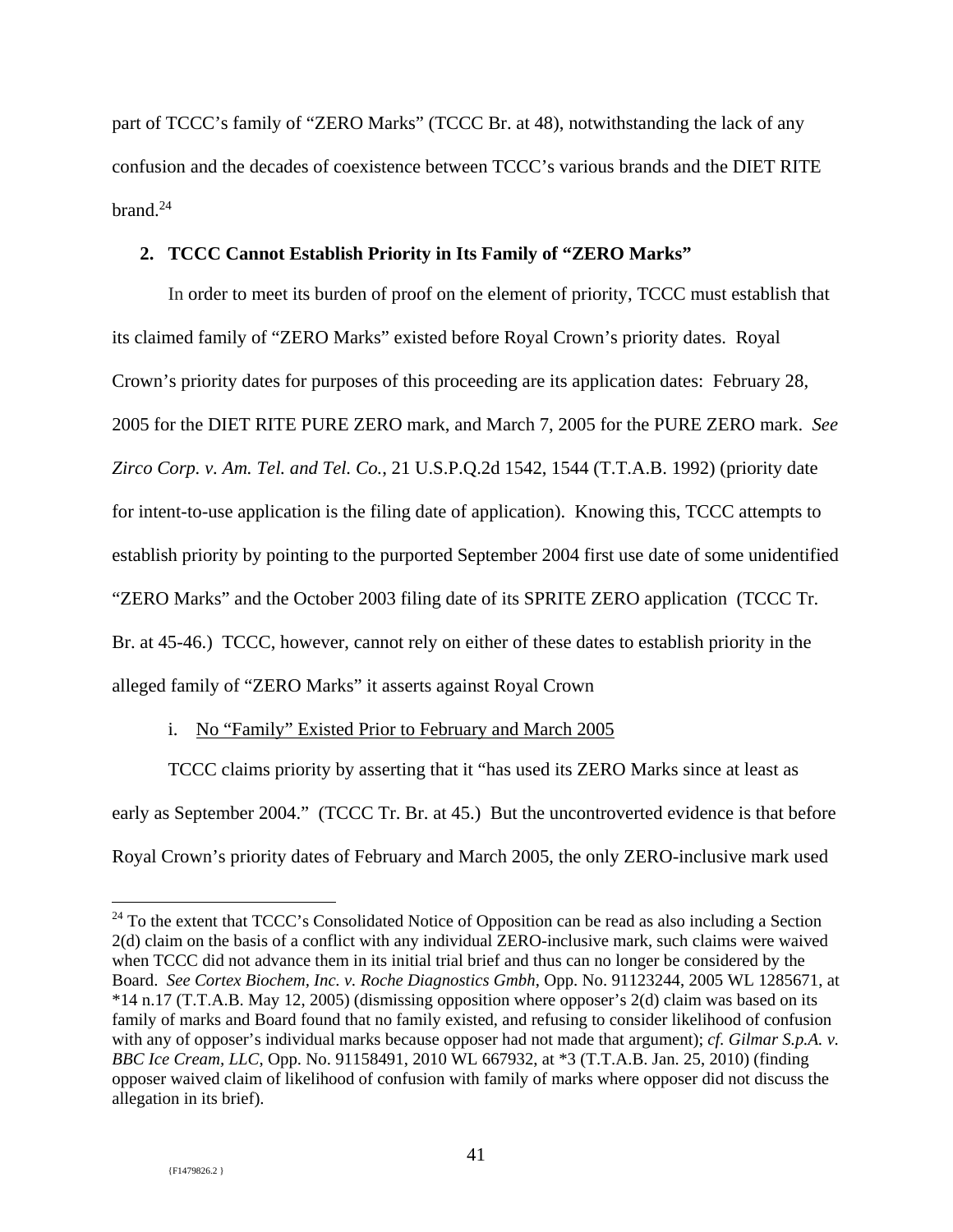by TCCC was the now-abandoned DIET SPRITE ZERO,<sup>25</sup> a mark that is not included in the list of "ZERO Marks" that allegedly form the family of marks upon which TCCC relies for its Section 2(d) claim. (*See* TCCC Tr. Br. at 17-18.) In fact, TCCC did not begin using any of the marks that make up its claimed family of "ZERO Marks" until it introduced COCA-COLA ZERO in the summer of 2005 – *months* after Royal Crown's priority dates. (*See* Baker Dep. Tr. at 62:13-20, 168:17-21; *see also* RC300 (Responses to RFAs) Nos. 144-145, 147-162, 164-179, and 181-194 (admitting that none of TCCC's ZERO-inclusive marks, other than DIET SPRITE ZERO, were in use as of February 28, 2005).)

It is simply impossible for TCCC to establish a "family" before even a single member of the purported family had ever been used. *See Gen. Motors Corp. v. ICRC-Integrated Concepts & Research Corp.*, Opp. No. 91152661, 2007 WL 683779, at \*15 (T.T.A.B. Mar. 2, 2007) (reliance on the family of marks doctrine requires opposer to "demonstrate [ ] that prior to applicant's [priority date], the various marks said to constitute the family, or at least a good number of them, were used and promoted together …"); *see also Gilmar S.p.A. v. Drifa ehf*, Opp. No. 91180851, 2010 WL 5010894, at \*3 (T.T.A.B. Nov. 24, 2010) (granting partial summary judgment on claim that applicant's mark conflicted with opposer's family of marks, where evidence showed that only one mark in the purported family had been used prior to applicant's priority dates).

 As TCCC is incapable of establishing the existence of a family of "ZERO Marks" earlier than either of Royal Crown's priority dates, TCCC's Section 2(d) claim fails. *See IOIP Holdings, LLC v. Ontel Prods. Corp.*, Opp. No. 91197243, 2012 WL 5331305, at \* 2 (T.T.A.B.

<sup>&</sup>lt;sup>25</sup> TCCC no longer uses the DIET SPRITE ZERO mark (Baker Dep. Tr. at 62: 1-4), and it was not until 2006, a year after Royal Crown's priority dates, that DIET SPRITE ZERO became SPRITE ZERO. (*Id.* at 61:17-62:4.)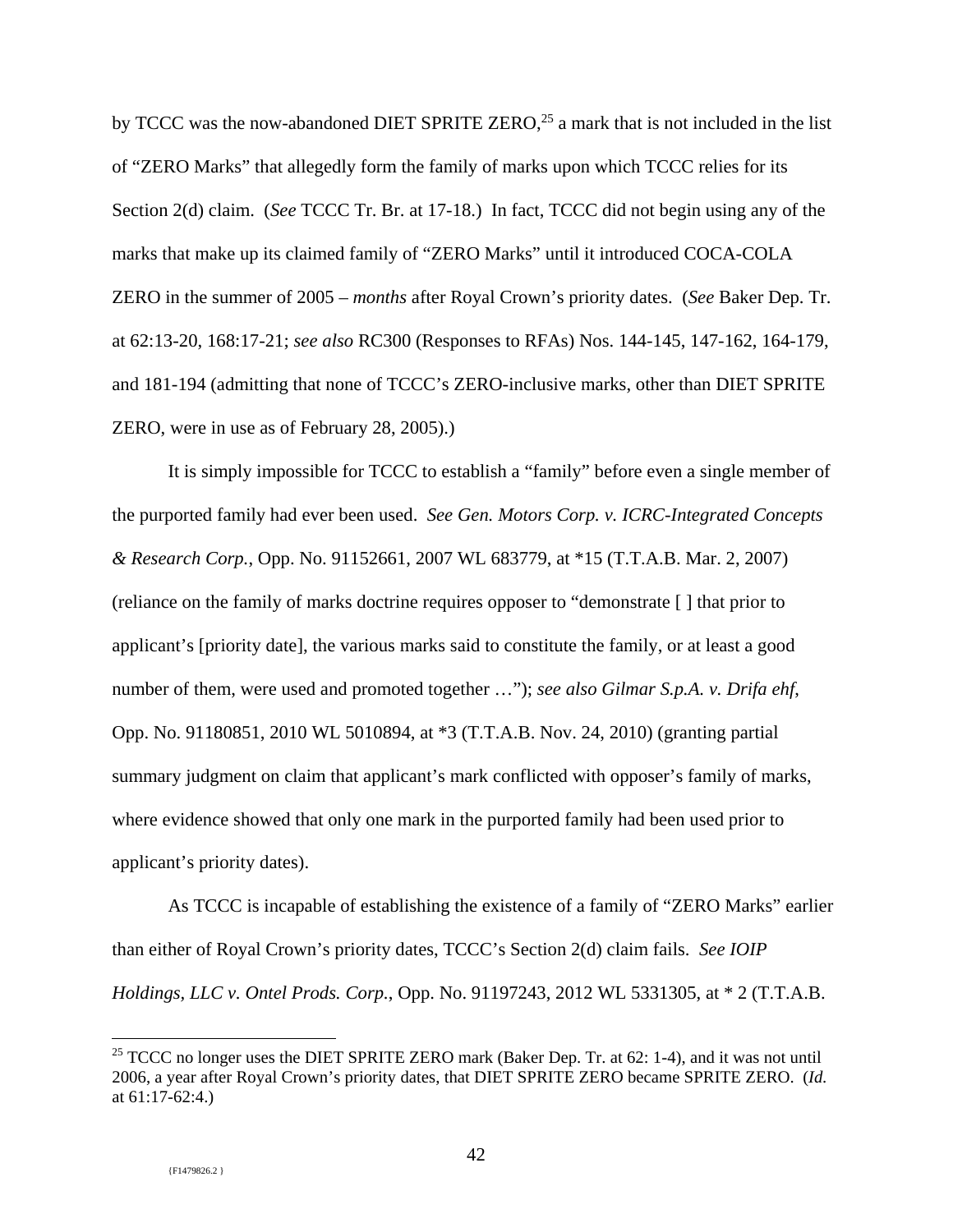Oct. 9, 2012) (where opposer had not established that its family of marks "was created prior to the earliest priority date that applicant may rely upon, in this case, the filing date of the application, . . . opposer's likelihood of confusion ground cannot be based on the purported family of [] marks"); *Asics Corp. v. Brazzell*, Cancellation No. 92024536, 2001 WL 253602, at \*1 (T.T.A.B. Mar. 14, 2001) (denying summary judgment because petitioner had not established that its family mark had acquired distinctiveness prior to filing date of respondent's application); *see also Hoover Co. v. Royal Appliance Mfg. Co.*, 57 U.S.P.Q.2d 1720, 1722 (Fed. Cir. 2001) (affirming dismissal of Section 2(d) opposition where opposer could not establish acquired distinctiveness in its mark before applicant's priority date).

### ii. No Protectable Rights Existed Prior to February and March 2005

Not only has TCCC failed to establish the existence of a "family" of marks before Royal Crown's priority dates, it also has failed to established the existence of any protectable rights in the term "zero" prior to that time.

"Priority of rights" does not mean priority of use or application date; it means priority of rights in a valid trademark. For a descriptive term, valid trademark rights do not develop until the term has developed acquired distinctiveness. *Towers v. Advent Software Inc.*, 16 U.S.P.Q.2d 1039, 1041 (Fed. Cir. 1990) (confirming that an opposer must show secondary meaning in a descriptive term before an applicant's priority date) (citing *Otto Roth & Co., Inc. v. Universal Foods Corp.*, 209 U.S.P.Q. 40, 43 (C.C.P.A. 1981)). Since it is indisputable that the ZERO portion of TCCC's mark is at least descriptive, TCCC must prove that its use of ZERO acquired distinctiveness prior to Royal Crown's priority dates. TCCC cannot do so, since, as discussed above, none of its claimed "ZERO Marks" were in use prior to Royal Crown's priority dates. *See Diak v. Crafts Americana Grp., Inc.*, Opp. No. 91195102, 2013 WL 5946236, at \*5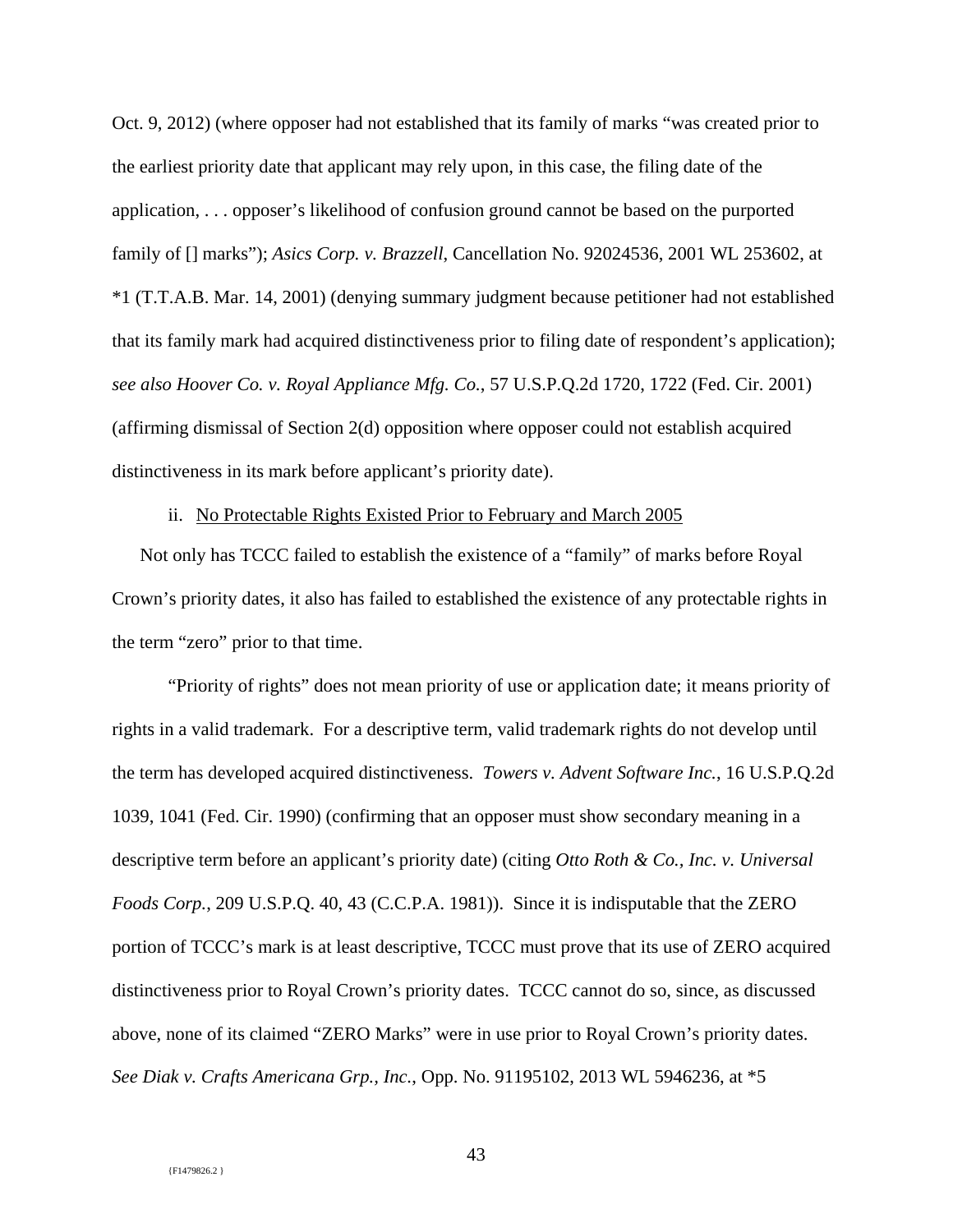(T.T.A.B. Oct. 22, 2013) (opposer could not establish acquired distinctiveness when there was no evidence of use prior to applicant's priority date). Nor can TCCC rely on the Simonson Survey to establish acquired distinctiveness, since that survey was conducted in September 2008, more than three-and-half years *after* Royal Crown's priority dates. Any secondary meaning that may be shown by a survey undertaken in September 2008 cannot be extrapolated back to February and March 2005, which is before the COCA-COLA ZERO product – or the advertising machine behind it – were launched. TCCC's survey expert admitted as much. (Simonson Dep. at 89:3-14.) Therefore, even assuming "zero" is not generic and that as some point TCCC could establish acquired distinctiveness in the term, TCCC cannot establish that any such acquired distinctiveness existed as of February or March 2005, and TCCC's priority claim thus also fails for lack of proof of acquired distinctiveness before the relevant time period.

## **3. TCCC Has Not Proven That Royal Crown's Marks Are Likely to Cause Confusion With TCCC's Claimed Family of "ZERO Marks"**

While TCCC's inability to establish priority of rights is fatal to its Section 2(d) claim, TCCC also has not carried its burden of proving that Royal Crown's use of either of the DIET RITE PURE ZERO Marks is likely to cause confusion with TCCC's claimed family of "ZERO Marks." Its claim therefore fails on this basis as well.

While recognizing the need for the Board to assess all of the relevant the factors set out in *In re E.I. du Pont de Nemours & Co.*, 177 U.S.P.Q. 563, 567 (C.C.P.A. 1973) (the "*du Pont* factors"), TCCC's brief addresses only four: the strength of the claimed "ZERO Marks," the similarity of the parties' marks, the similarity of the parties' goods, and the similarity of the parties' trade channels. (TCCC Tr. Br. at 46-49.) Significantly, TCCC fails to address the *du Pont* factor considering the nature and number of similar marks, which demonstrates that ZERO is a weak term, used by the industry and recognized by consumers to mean zero calories, and not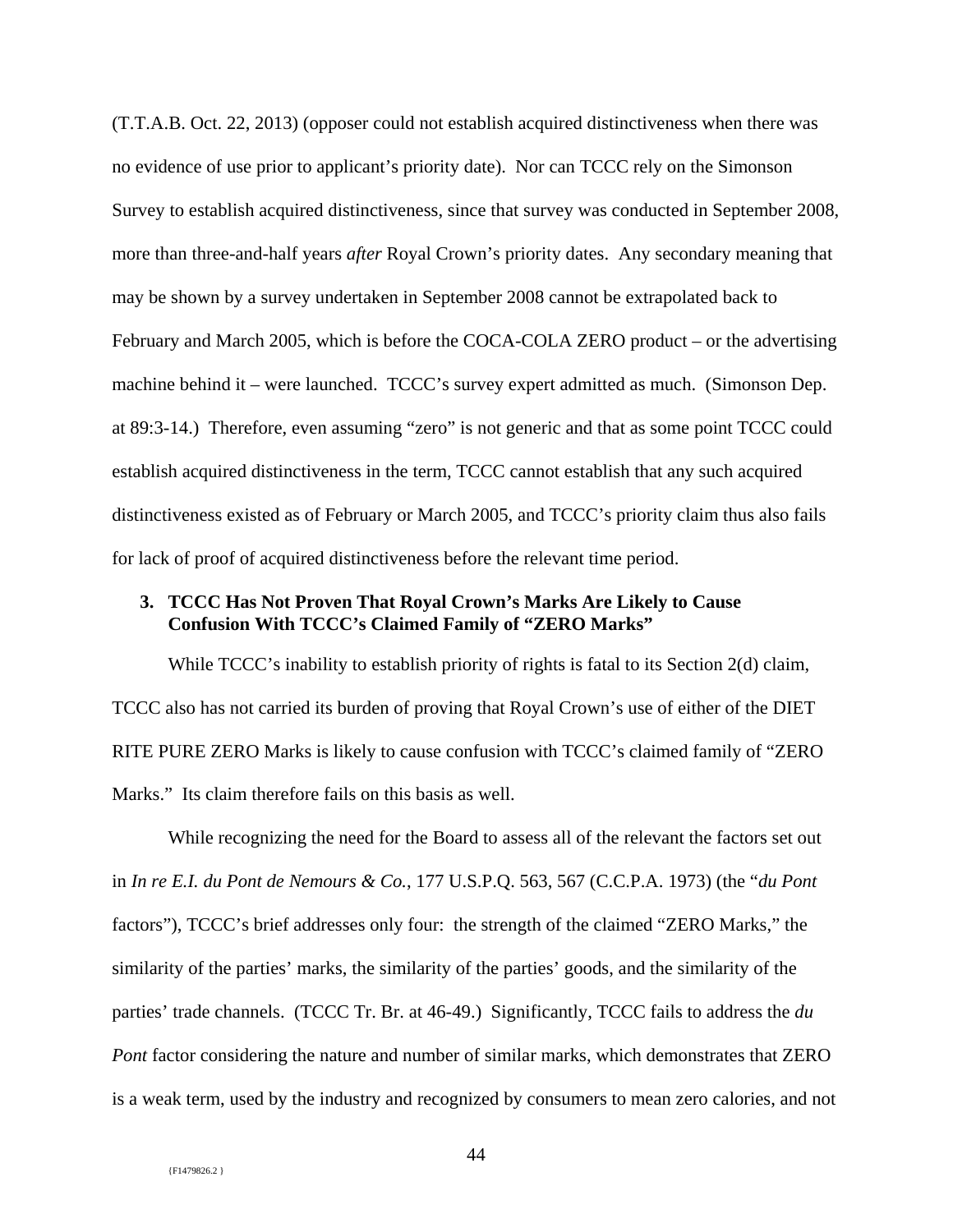as a source-identifier; fails to address the *du Pont* factors considering the extent of actual confusion and the length of coexistence without confusion, ignoring the fact that the parties' marks have been coexisting in the marketplace for nearly *nine years* with absolutely *no* evidence of confusion; and fails to address that consumers can readily distinguish among the parties' products by virtue of the parties' use of recognized brand names that reveal source and have been coexisting without confusion for decades.

The *du Pont* factors are intended to be a guide to assist the Board in determining whether there is any likelihood of confusion. They are not to be applied in any formulaic manner, and certainly their application cannot trump common sense. For over half a century, DIET RITE soft drinks have been sold in the United States. Never has TCCC suggested that consumers believe that DIET RITE soda comes from or is associated with TCCC. It is absurd to suggest that confusion will suddenly occur merely because Royal Crown and TCCC both append the word "zero" to their branded products to signal that the products have zero calories. And the market has borne out that such confusion is not likely, as no confusion has occurred despite nine years of coexistence. Just as consumers are not likely to believe that all products using the word DIET or LITE come from the same source, so too are consumers unlikely to believe that the addition of the word ZERO to established brand names will create confusion where none has ever existed.

## i. TCCC's Claimed Family of "ZERO Marks" Is Weak and Entitled to Very Limited Protection

In its analysis of the strength of its claimed ZERO family, TCCC conveniently ignores another of the *du Pont* factors critical to analyzing that strength: the number and nature of similar marks in use on similar goods. *du Pont*, 177 U.S.P.Q. at 567. "Evidence of a third-party use of similar marks on similar goods is relevant to show that a mark is relatively weak and entitled to only a narrow scope of protection." *Palm Bay Imps., Inc. v. Veuve Cliquot Ponsardin*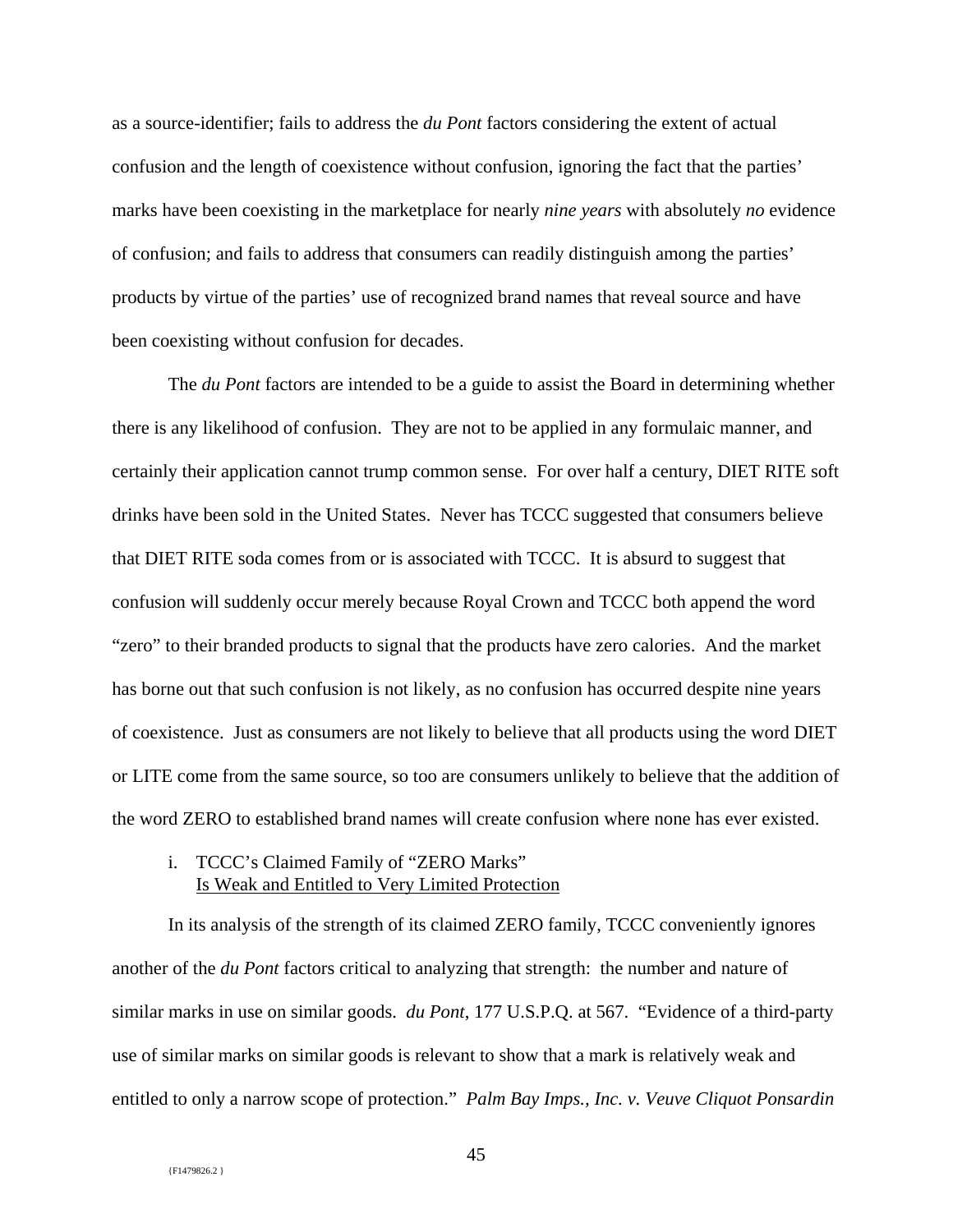*Maison Fondee En 1772*, 73 U.P.S.Q.2d 1689, 1693 (Fed. Cir. 2005). The same evidence that demonstrates that TCCC does not, in fact, own a family of marks (*see* Section C.2-3, *supra*) also demonstrates that, to the extent any such family exists, it is incredibly weak.

First, as demonstrated in Royal Crown's opening brief and as discussed in more detail above (RC Init. Br. at 22-27 and evidence cited therein; Section B.3.i, C.4, *supra*), TCCC's use of ZERO-inclusive marks is far from exclusive. Royal Crown made of record 32 zero-calorie soft drinks with ZERO-inclusive names, including products of TCCC's biggest competitors: PROPEL ZERO by PepsiCo and DIET RITE PURE ZERO by Royal Crown. This evidence conclusively establishes that TCCC's claimed "ZERO Marks" lack commercial strength, regardless of the sales and marketing evidence to which TCCC points. *See Gen. Motors*, 2007 WL 683779, at \*14 (concluding SMART to be a weak formative in light of numerous third-party marks, including a mark by one of opposer's primary competitors); *In re Hartz Hotel Servs., Inc.*, 102 U.S.P.Q.2d 1150, 1155 (T.T.A.B. 2012) ("Because of the highly suggestive nature of the mark 'Grand Hotel,' the proliferation of registered 'Grand Hotel' marks and the unregistered uses of 'Grand Hotel' marks, the mark 'Grand Hotel,' itself, is entitled to only a very narrow scope of protection or exclusivity of use.); *In re Lucky Co.*, 209 U.S.P.Q. 422, 423 (T.T.A.B. 1980) (third-party dilution leaves the users "with marks that are extremely weak and certainly entitled to only a very narrow and limited scope of protection").

TCCC's varied attacks on this evidence cannot overcome the sheer number of third-party ZERO marks introduced into the record. (*See* RC Init. Br. at 22-27 and evidence cited therein; Section B.3.i, C.4, *supra*.) The Board has determined marks to be weak and deserving of very limited protection on the basis of far less third-party evidence than introduced here. *See*, *e.g.*, *Mfrs. Technical Insts., Inc. v. Pinnacle Coll., LLC,* Opp. No. 91195896, 2013 WL 5402083, at \*9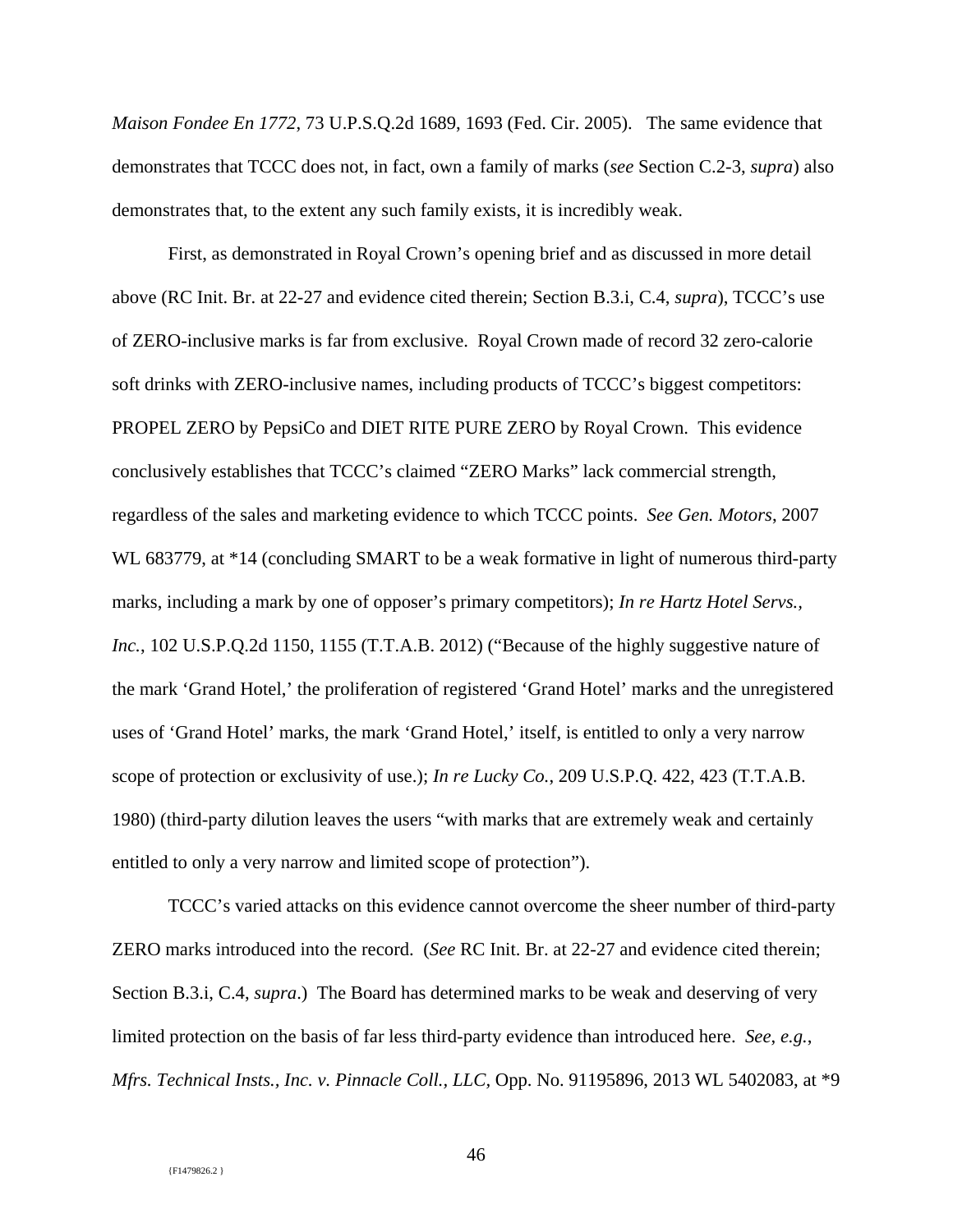(T.T.A.B. Sept. 4, 2013) (finding PINNACLE mark weak based on Internet evidence of five third-party marks).

While evidence of 32 ZERO-inclusive beverage marks in the marketplace not owned by TCCC undercuts TCCC's arguments regarding the commercial strength of its claimed ZERO family, TCCC's claimed ZERO family lacks inherent strength as well. "Zero" is a common English word used throughout the beverage industry not to convey source, but to convey information about the zero-calorie nature of the products. Royal Crown submitted evidence of 68 third-party applications and registrations for non-alcoholic beverages containing the term or numeral zero. (RC192-RC258.) The sheer magnitude of this evidence conclusively establishes that TCCC's claimed family of "ZERO Marks" lacks inherent strength. "A mark may be shown to be weak . . . based on a number of third-party registrations serving to show that it has a suggestive or descriptive meaning in th[e] field." *Bluebonnet Nutrition Corp. v. New Vitality*, Opp. No. 91201410, 2013 WL 4397056 at \*7 (T.T.A.B. Aug. 5, 2013); *see also Rocket Trademarks Pty. Ltd. v. Phard S.p.A.*, 98 U.S.P.Q.2d 1066, 1078 (T.T.A.B. 2011) (finding that where both opposer's and applicant's mark included the term ELEMENT(S), evidence of thirdparty use of the term ELEMENT(S), either alone or in conjunction with other terms, tended to show that "consumers are able to distinguish among ELEMENT(S) marks based on other terms in the marks"); *Gulf States Paper Corp. v. Hammermill Paper Co.*, 135 U.S.P.Q. 456, 458 (T.T.A.B. 1962) (holding that third-party registrations for marks that included the term E-Z showed that "the term 'E-Z', per se, is inherently weak" and thus opposer's claimed family of E-Z marks not entitled to protection).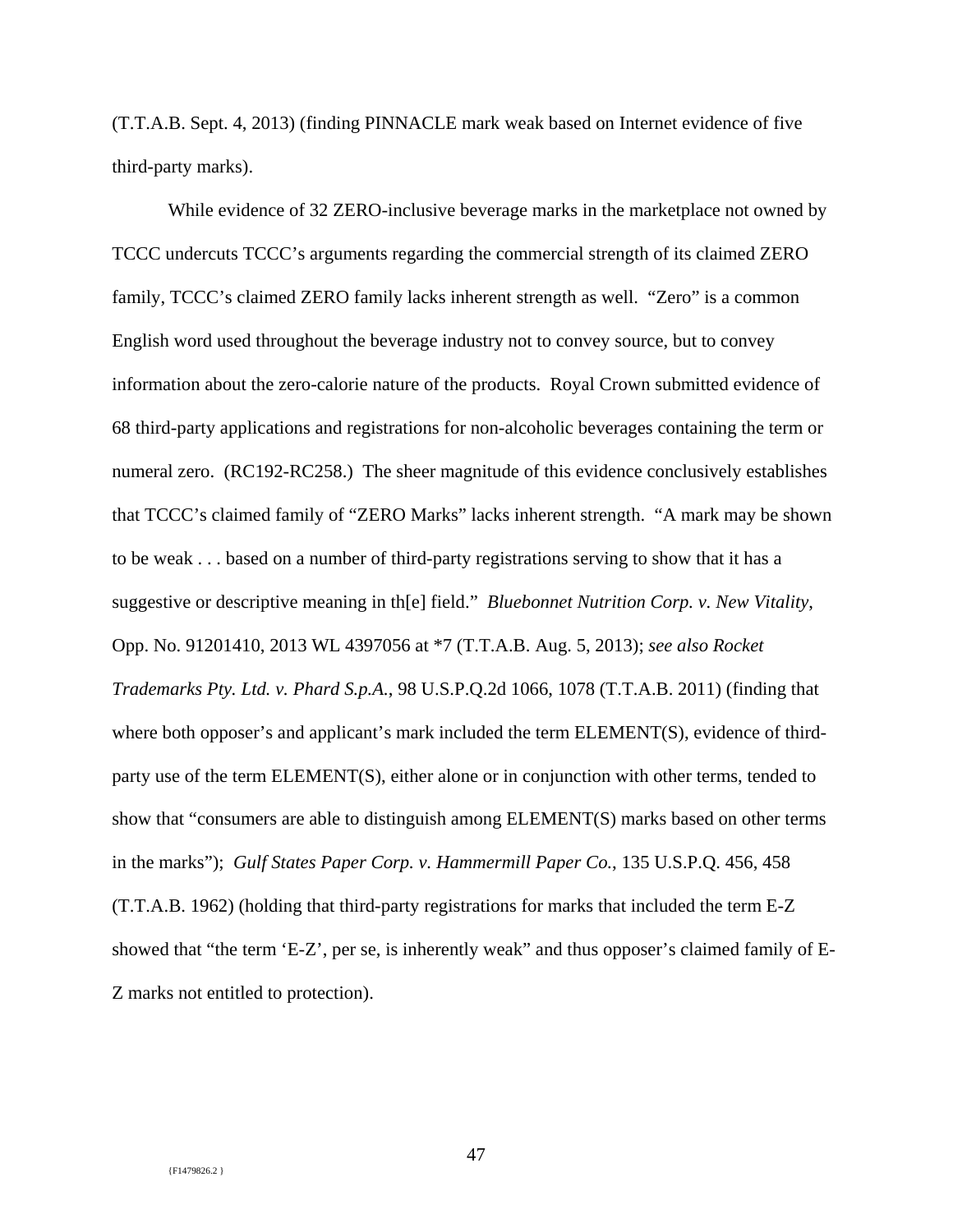In sum, TCCC cannot escape the unavoidable conclusion that, even if it owns a family of "ZERO Marks" (which it does not), its family is incredibly weak and is entitled to a very narrow scope of protection.

## ii. The Parties' Marks Do Not Convey Similar Commercial Impressions

The same considerations that make TCCC's claimed family of "ZERO Marks" weak – the inherent weakness of ZERO as a mark for beverages and the commercial impact of extensive third-party use – render TCCC's speculation as to the similarity of the marks' commercial impression baseless.

As TCCC admits, the marks at issue are compound marks, with the first part of the marks being wholly distinct and not likely to cause confusion, and with the only similarity found in the term "zero." (TCCC Tr. Br. at 47.) That the parties' marks share a term also used by dozens of other products in the market for the same purpose – to educate consumers about the zero-calorie nature of the products – cannot support a finding of likelihood of confusion. Among other things, a crowded field of ZERO-inclusive marks has conditioned consumers to understand that ZERO does not indicate origin, and that they must look instead to other elements of the marks to determine source. *See In re Broadway Chicken Inc.*, 38 U.S.P.Q.2d 1559, 1565-66 (T.T.A.B. 1996); *see also*, *e.g.*, *Tektronix, Inc. v. Daktronics, Inc.*, 189 U.S.P.Q. 693, 694 (C.C.P.A. 1976) (no likelihood of confusion where parties adopted TRONICS and TRONIX portions of mark "to convey the dictionary meaning thereof, namely, that their products are electronic in character"); *Condé Nast Publ'ns, Inc. v. Miss Quality, Inc.*, 184 U.S.P.Q. 422, 425 (C.C.P.A. 1975) (COUNTRY VOGUES not likely to be confused with VOGUE, where VOGUES used in "its normal and well-known meaning") (citation omitted).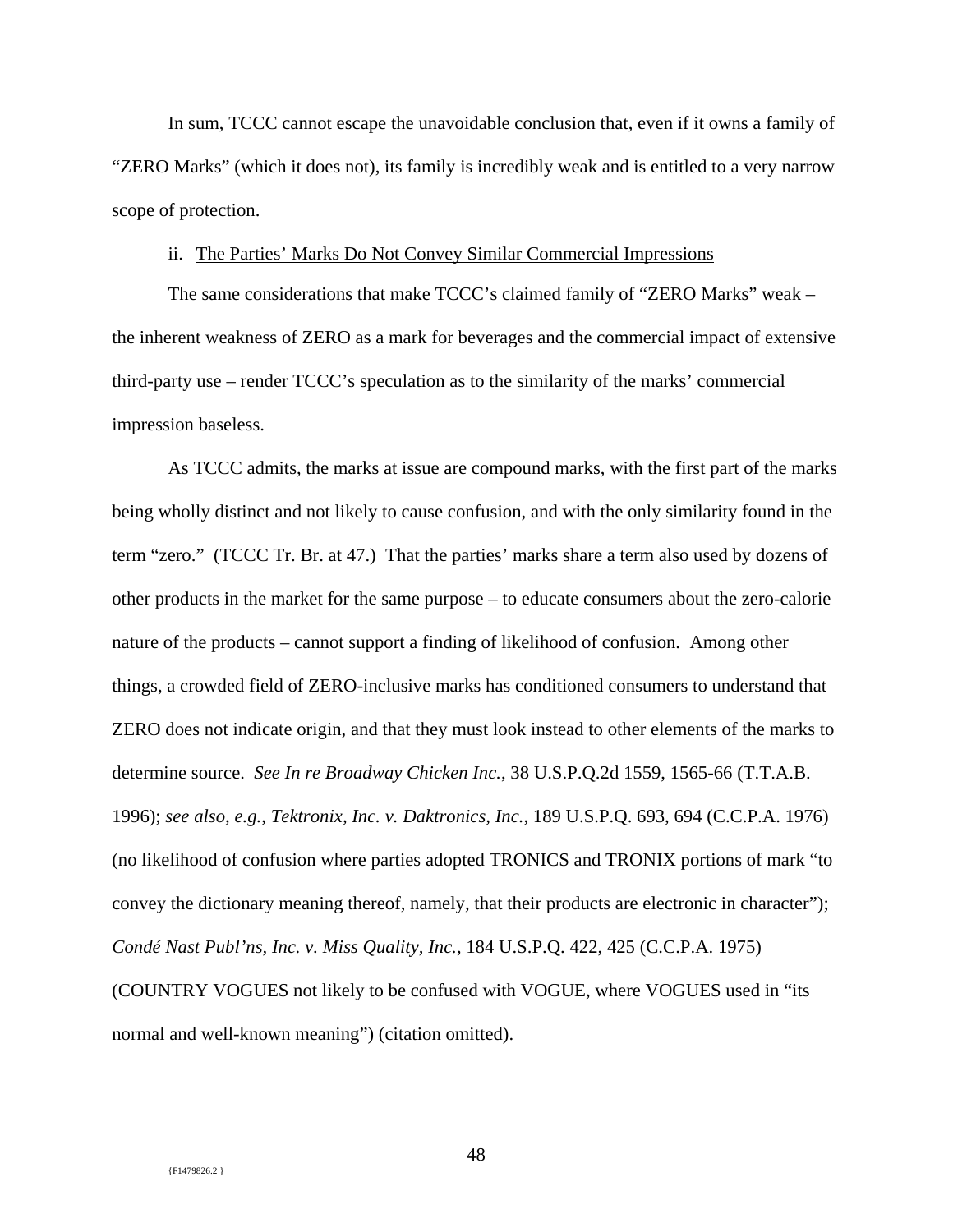There can be no argument that there are significant differences between the parties' marks. Each of TCCC's ZERO-inclusive marks begins with the brand name of the beverage, such as Coca-Cola, Sprite, Fanta, *etc*. Likewise, Royal Crown's DIET RITE PURE ZERO mark begins with the brand name DIET RITE, and the PURE ZERO mark begins with a non-ZERO term as well. These differences are particularly significant here, because the brand name portions of the parties' marks have been extensively used and marketed – for decades in most cases – without any allegation of confusion. (*See*, *e.g.*, Springate Trial Decl. ¶ 10 (DIET RITE mark used since 1958); RC300 (Responses to RFAs) No. 197 (SPRITE mark used since 1961).) And these differences become magnified in the crowded field of ZERO-inclusive marks and eviscerate any likelihood of confusion. *See In re Hartz Hotel*, 102 U.S.P.Q.2d at 1155 (given widespread use and registration of GRAND HOTEL marks, "consumers are able to distinguish between different GRAND HOTEL marks based on small differences in the marks . . . .").

While TCCC makes the unsupported assertion that "consumers likely will focus on the word ZERO" in the parties' marks (TCCC Tr. Br. at 47), it made the completely opposite argument to the PTO in its response to an office action concerning its abandoned ZERO (stylized) mark (Application Serial No. 78459300). (*See* RC281.) Specifically, TCCC asserted in its office action response that, in light of the numerous third-party registrations for ZEROinclusive marks, the term ZERO "as applied to soft drinks[] is a relatively 'weak' designation" (*id.* at 3), and that, therefore, "the evidence suggests that consumers would be accustomed to distinguishing between marks containing such highly suggestive matter based on other elements of the marks." (*Id.* at 5.)<sup>26</sup> Applying TCCC's own argument to the facts at hand, consumers will

 $26$  While this admission is not dispositive, it is still relevant to the issue of likelihood of confusion in this proceeding. *See Orange 21 N. Am. Inc. v. Beryll Brand Div. Est.*, Opp. No. 91181440, 2012 WL 684463,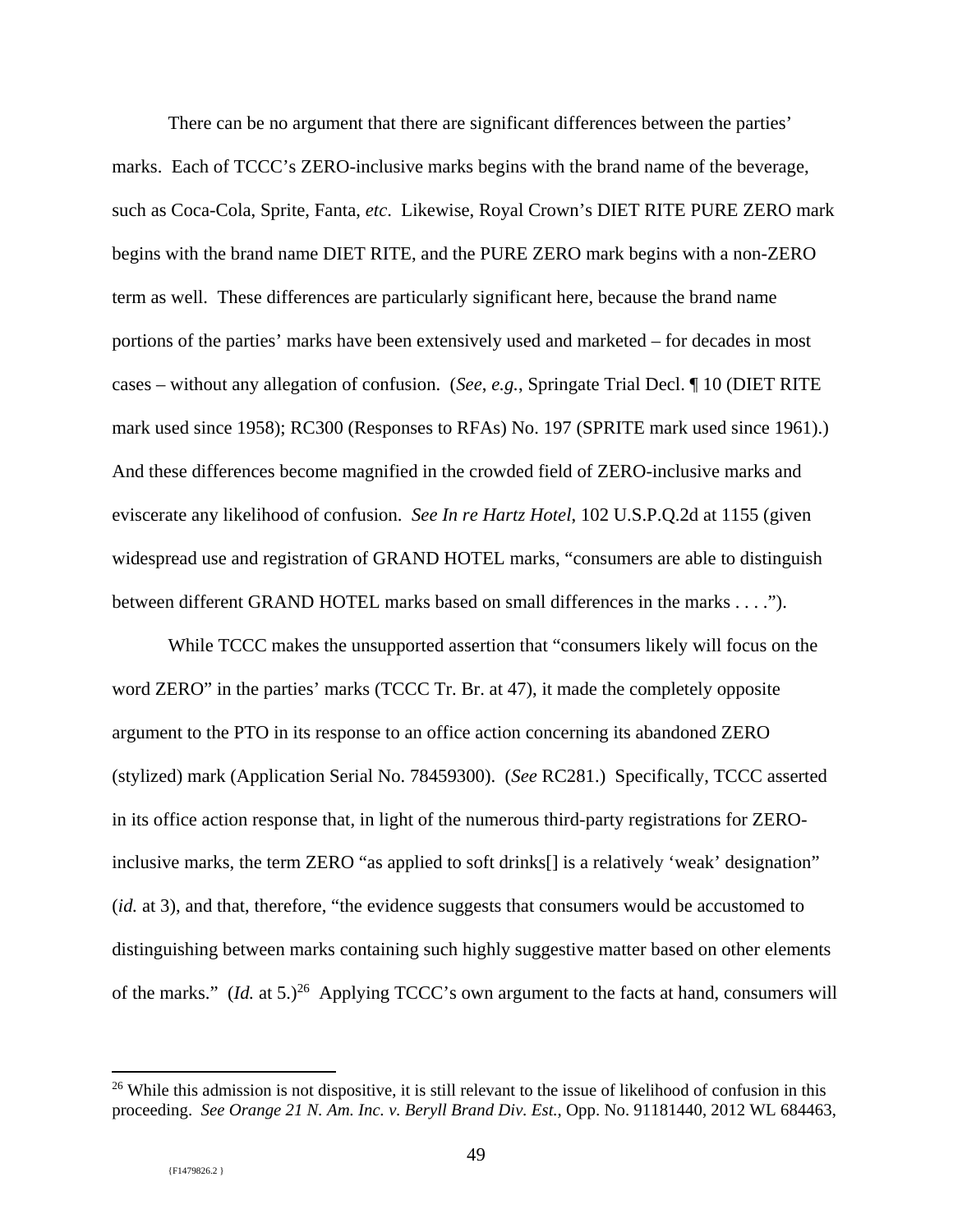be able to readily distinguish among TCCC's and Royal Crown's respective marks due to their inclusion of highly differentiated brands that have been coexisting in some cases for decades without confusion. *See Fortunoff Silver Sales, Inc. v. Norman Press, Inc.*, 225 U.S.P.Q. 863, 868 (T.T.A.B. 1985) (holding that consumers unlikely to confuse applicant's NORMAN PRESS THE JEWELERS SOURCE mark with opposer's FORTUNOFF, THE SOURCE mark because "purchasers are so conditioned by third party uses of the term 'source' by others in the same field of commerce as the parties are engaged that they would be unlikely to treat the term 'source' as a term which distinguishes source"). That the brand names come first in the multicomponent marks further supports the conclusion that "zero" will not be the focus of source recognition for consumers. *Presto Prods. Inc. v. Nice-Pak Prods. Inc.*, 9 U.S.P.Q.2d 1895, 1897 (T.T.A.B. 1988) ("[I]t is often the first part of a mark which is most likely to be impressed upon the mind of a purchaser and remembered.").

The inherently weak nature of the ZERO portion of the parties' marks additionally supports the conclusion that consumers will focus on the non-ZERO portion of the marks. Consumers who encounter the word ZERO in the parties' marks are likely to attribute it to its generic or highly descriptive meaning, *i.e.* beverages that have zero calories, and thus their focus will instead be on other distinctive terms in the marks, namely, the well-known brand names. *Coach/Braunsdorf Affinity, Inc. v. 12 Interactive, LLC*, 110 U.S.P.Q.2d 1458, 1478 (T.T.A.B. 2014) ("The addition of matter has been found sufficient to distinguish the marks under circumstances where the common element is descriptive or highly suggestive."), *see also Sports Auth. Mich., Inc. v. PC Auth., Inc.*, Opp. No. 113785, 2002 WL 745589, at \*23 (T.T.A.B. Apr.

at \*8 (T.T.A.B. Feb. 21, 2012) (finding opposer's admission against interest in response to office action relevant to "illumin[ate] the shade and tone in the total picture confronting the decision maker").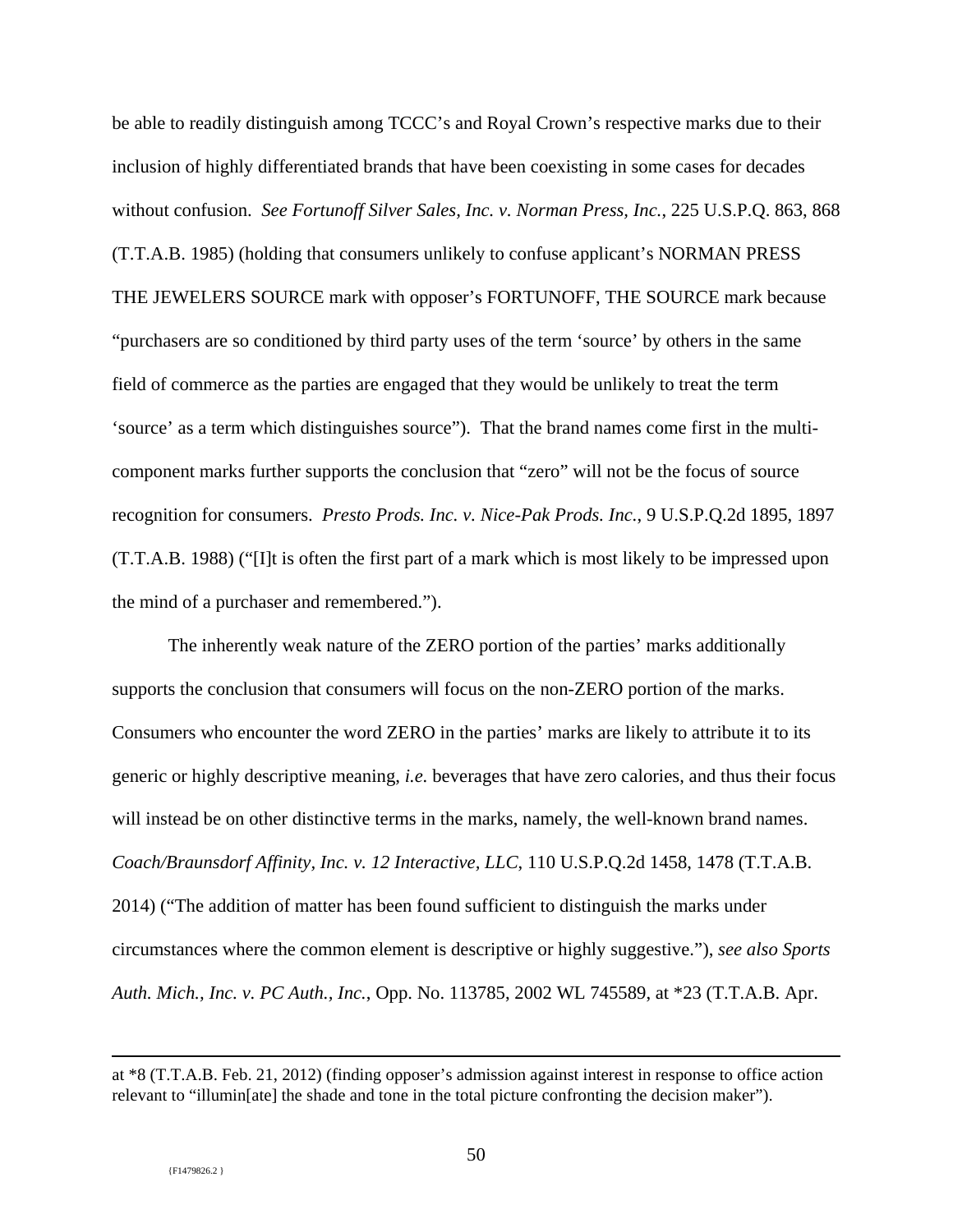16, 2002) (applicant's THE PERSONAL COMPUTER AUTHORITY mark was not likely to cause confusion with opposer's family of "\_\_\_\_\_ AUTHORITY" marks in part because of limited strength of opposer's AUTHORITY family).

The case of *General Motors Corp. v. ICRC – Integrated Concepts & Research Corp.,*  Opp. No. 91152661, 2007 WL 683779 (T.T.A.B. Mar. 2, 2007), is almost directly parallel. Applicant applied to register the mark SMARTRUCK for armored vehicles and related services, which General Motors Corporation ("GM") opposed on the ground that it was likely to cause confusion with GM's several SMART-formative marks, including SMARTTRAK. *Id.* at \*1. The Board held that the parties' respective marks were not similar. Focusing on applicant's SMARTTRUCK mark and GM's SMARTTRAK mark, the Board stated that the term "smart" was highly suggestive for the parties' respective goods, as confirmed by the number of similar marks registered in connection with related goods and services, and thus consumers would "look to other portions of the composite marks to find distinguishing matter," namely "truck" versus "trak." *Id* at \*12. The existence of distinguishing matter allowed the Board to conclude that the marks were not sufficiently similar for confusion to occur. *Id.* at \*13, \*17; *see also Rocket Trademarks*, 98 U.S.P.Q.2d at 1074-75 (finding that applicant's ZU ELEMENTS mark was not similar to opposer's ELEMENT and ELEMENTALITY marks because consumers were likely to attribute a meaning to the term ELEMENTS in applicant's mark that was suggestive of apparel items and focus instead on the ZU portion of the mark); *Full Speed Ahead, Inc. v. SRAM Corp.*, Opp. No. 91171889, 2008 WL 5256412, at \*9-10 (T.T.A.B. Dec. 10, 2008) (applicant's SRAM FORCE mark was not similar to opposer's K FORCE mark because the shared word was weak in the relevant field); *Knight Textile Corp. v. Jones Inv. Co.*, 75 U.S.P.Q.2d 1313, 1315 (T.T.A.B. 2005); (NORTON MCNAUGHTON ESSENTIALS is not likely to be confused with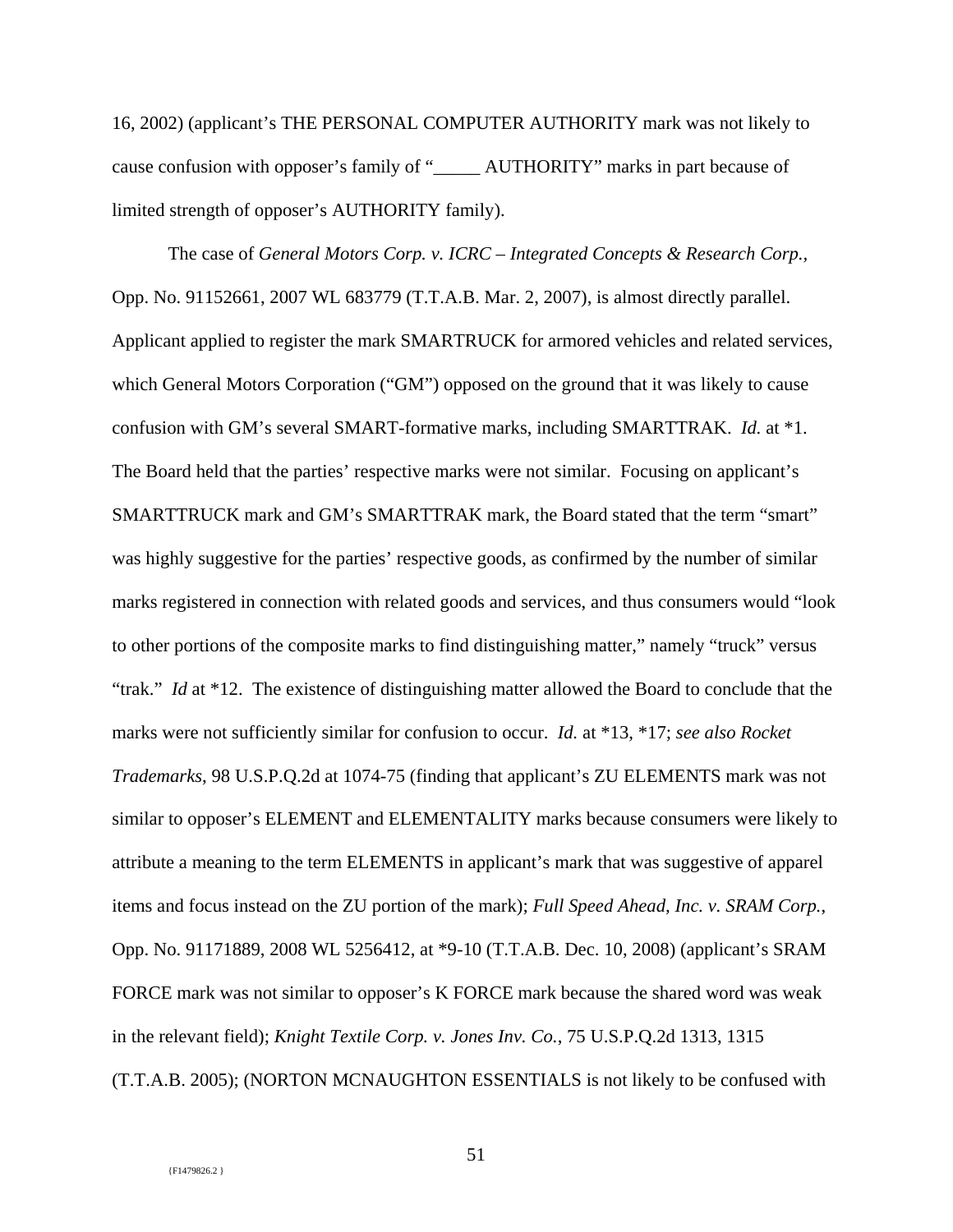prior ESSENTIALS mark because "the word ESSENTIALS is highly suggestive as applied to the parties' clothing items"); c*f. 7-Eleven, Inc. v. Wechsler*, 83 U.S.P.Q.2d 1715, 1720 (T.T.A.B 2007) (although finding family in opposer's GULP marks, holding that applicant's GULPY mark was not sufficiently similar to GULP family).

Given the overall differences between Royal Crown's DIET RITE PURE ZERO Marks and TCCC's claimed family of "ZERO Marks," consumers simply "are not likely to mistakenly assume that [Royal Crown's] goods bear any source or other relationship to [TCCC] or [TCCC's] . . . goods," making confusion between the parties' marks and products unlikely. *Knight Textile*, 75 U.S.P.Q. 2d at 1317 ("[T]he dissimilarity of the marks, under the first *du Pont* factor, simply outweighs the evidence as to the other factors which favor opposer's case.").

## iii. No Evidence of Actual Confusion During Nine Years of Coexistence Means No Likelihood of Confusion

Although the parties' products are similar, the consumers overlap and the marketing channels are the same, that has been true for the parties' products throughout their existence, and yet there has never been any suggestion of confusion between DIET RITE branded goods and any of TCCC's branded goods. The addition of the word "zero" to the parties' established brands that consumers have been buying for decades without confusion will not change this – and *has* not changed this, as the marketplace has borne out. TCCC conveniently ignores this fact or any discussion of the *du Pont* factors considering whether there has been any actual confusion and how long the parties' marks have coexisted without such confusion. *du Pont*, 177 U.S.P.Q. at 567. Both of these factors weigh decidedly in Royal Crown's favor.

Royal Crown launched its DIET RITE PURE ZERO beverage in the summer of 2005 (Springate Trial Decl. ¶ 14), within weeks of TCCC's launch of COCA-COLA ZERO. (Baker Dep. at 62:13-20, 168:17-21.) Ever since that time, Royal Crown's DIET RITE PURE ZERO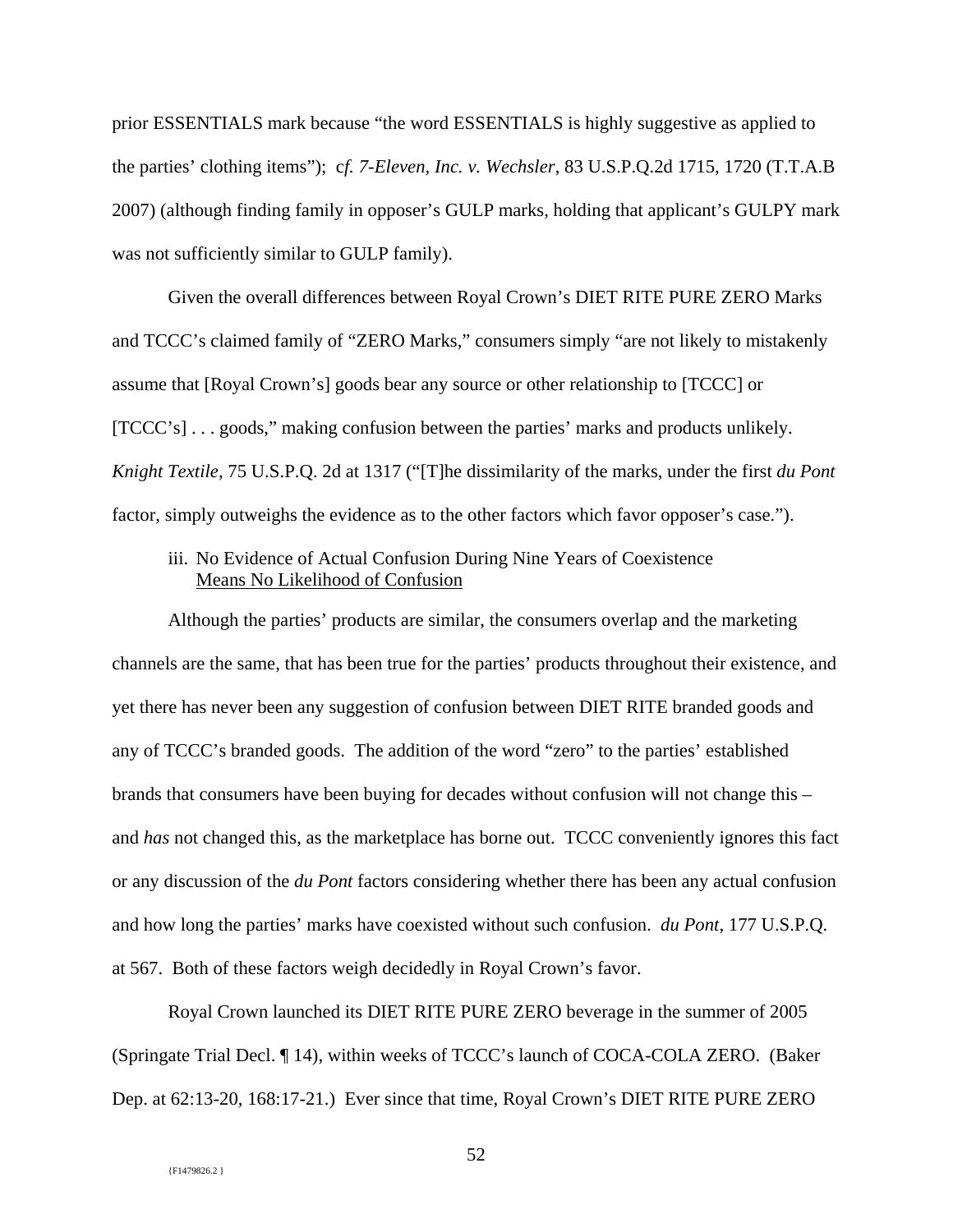product has coexisted alongside TCCC's ZERO-named products – a period of nearly nine years at this point. Yet in all this time, *neither* party has learned of a *single* consumer who has been confused. (RC121 (TCCC's Responses to RFAs) Nos. 71-98); RC125 (TCCC's Responses to Interrogatories) No. 9.) The lack of actual confusion is particularly meaningful in this case because there has been substantial opportunity for actual confusion to occur, as both parties' products are sold nationwide at many of the same stores. *See Gillette Can. Inc. v. Ranir Corp.*, 23 U.S.P.Q.2d 1768, 1774 (T.T.A.B. 1992) (observing that absence of actual confusion is meaningful where "the record indicated appreciable and continuous use by applicant of its mark for a significant period of time in the same markets as those served by opposer under its marks").

Coexistence for approximately nine years without a single instance of actual confusion under conditions in which confusion would have occurred is powerful evidence that there is in fact no *likelihood* of confusion either. *See Citigroup Inc. v. Capital City Bank Grp., Inc.*, 94 U.S.P.Q.2d 1645, 1660-62 (T.T.A.B. 2010).

## **4. There Is No Likelihood of Confusion Between Royal Crown's Marks and TCCC's Individual ZERO Marks**

 Although TCCC has waived any argument that Royal Crown's DIET RITE PURE ZERO Marks are likely to be confused with any of TCCC's individual ZERO-inclusive mark (n.28, *supra*), the issue is addressed here briefly for the sake of completeness.

To start, TCCC has priority over Royal Crown's February 28 and March 7, 2005 application priority dates with respect to only two of its individual ZERO-inclusive marks: SPRITE ZERO, based on its October 20, 2003 application date; and COCA-COLA ZERO, based on its March 4, 2005 application date. The SPRITE ZERO mark has priority over both of Royal Crown's marks, and the COCA-COLA ZERO mark has priority only over the PURE ZERO mark.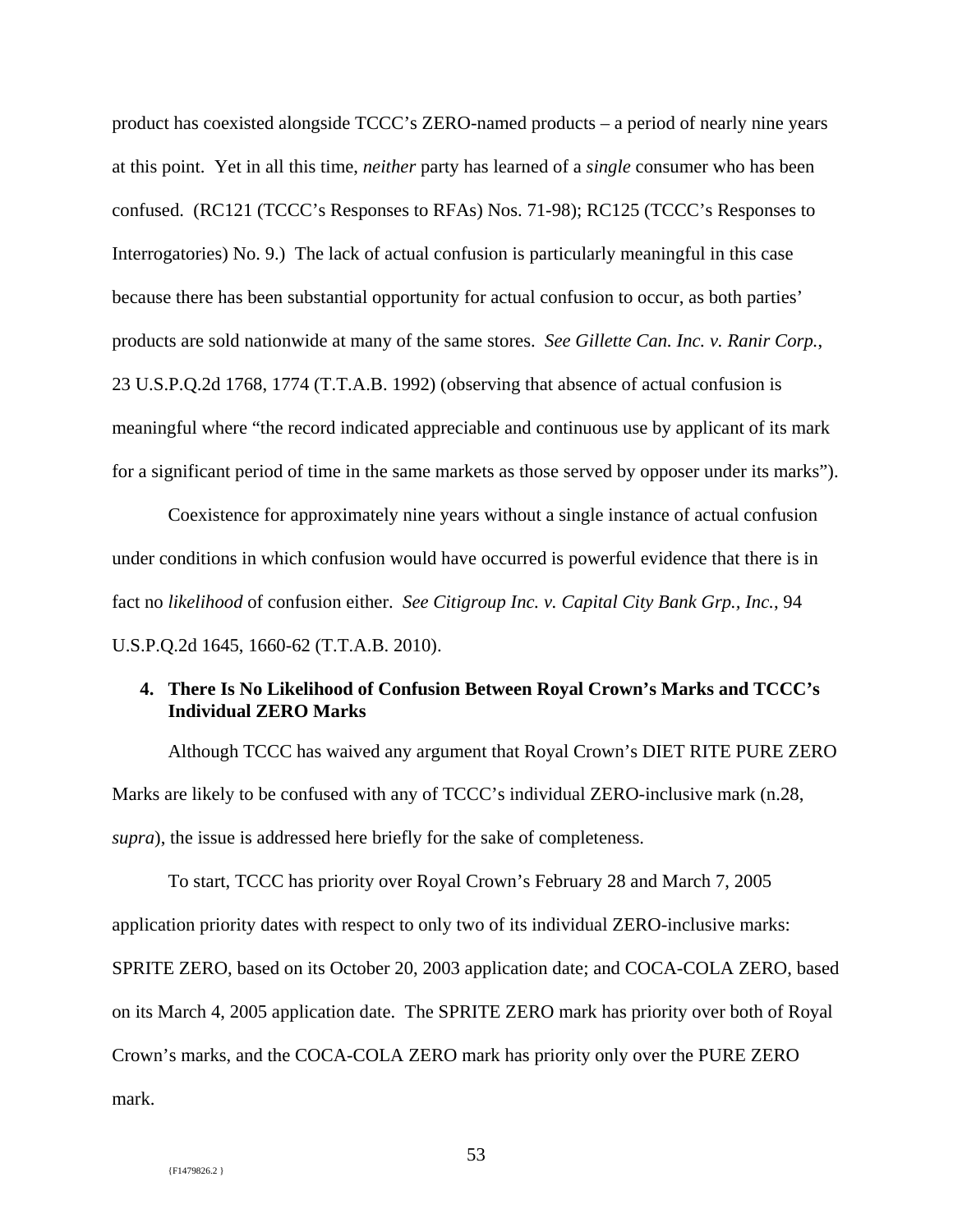The *du Pont* factors do not point to a likelihood of confusion with respect to either of these marks. First, the parties' respective marks are not similar in the least. The only shared feature of the marks is the term "zero," and, as described above, in light of the term's weak nature and the fact that third parties extensively use the term in connection with beverage products, consumers will focus on the other terms in the marks. *See Gen. Motors*, 2007 WL 683779, at \*12-13. Here, the other terms include each parties' brand names, which the parties have been using for decades without any claim of confusion. Thus, consumers will direct their focus to the non-ZERO terms, making likelihood of confusion impossible. *See Coach/ Braunsdorf*, 110 U.S.P.Q.2d at 1478. Moreover, as described above, there has been no actual confusion between TCCC's SPRITE ZERO or COCA-COLA ZERO marks and Royal Crown's marks despite nine years of coexistence. (*See* Section D.3.iii, *supra*) This strongly suggests that there is no likelihood of any confusion either. *See Citigroup*, 94 U.S.P.Q.2d at 1660-62.

The bottom line is that TCCC cannot prevail on its Section 2(d) claim from any angle.

### **III. CONCLUSION**

Despite TCCC's best efforts to overstate its own evidence, ignore Royal Crown's evidence, and misstate the law, the record of this case makes clear that "zero" is a generic term when used in connection with TCCC's beverage products, has been used as such throughout the beverage industry, and is recognized as such by consumers. Because TCCC has failed to sustain its burden of establishing valid, protectable rights in the term "zero," either alone or as part of a purported family of marks, the Board should (i) hold that ZERO, as used in connection with TCCC's marks, to be either generic or descriptive without secondary meaning, and refuse registration to the opposed marks without disclaimer of the term; and (ii) dismiss as meritless TCCC's opposition to Royal Crown's DIET RITE PURE ZERO and PURE ZERO marks.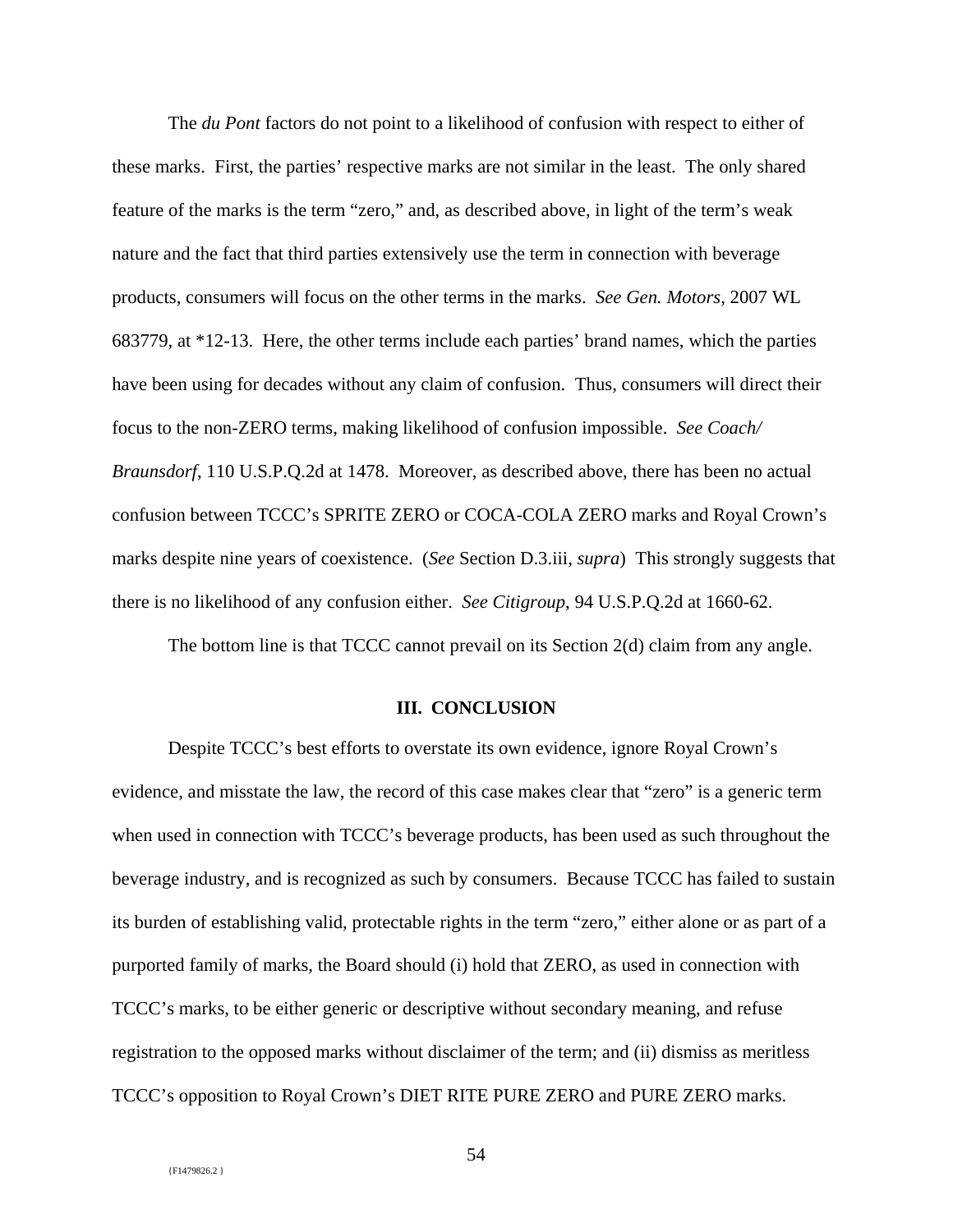Dated: New York, New York July 14, 2014

FROSS ZELNICK LEHRMAN & ZISSU, P.C.

 $By: \bigcup \downarrow \downarrow \uparrow \uparrow \uparrow \downarrow \downarrow \uparrow \uparrow \uparrow \uparrow$ 

Barbara A. Solomon (bsolomon @fzlz\com) Laura Popp-Rosenberg (lpopp-rosenlex);@fzlz.com) Emily Weiss (eweiss@fzlz.com) 866 United Nations Plaza New York, New York 10017 Phone: (212) 813-5900

*Attorneys for Royal Crown Company, Inc. and Dr Pepper/Seven Up, Inc.*